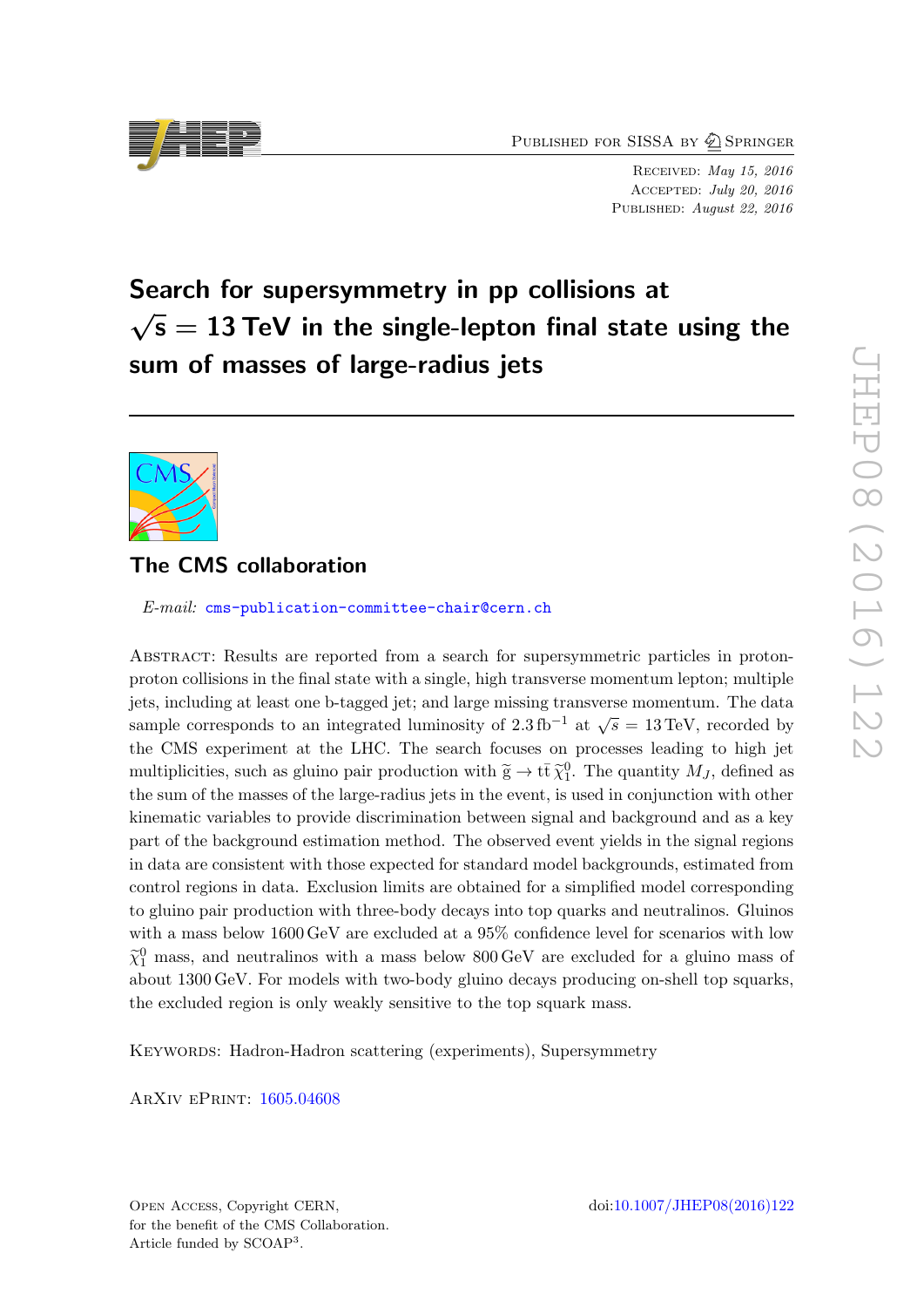### Contents

|                           | 1 Introduction                |                |  |  |  |  |
|---------------------------|-------------------------------|----------------|--|--|--|--|
| 2 Detector                | $\overline{\mathbf{4}}$       |                |  |  |  |  |
| 3 Simulated event samples | $\overline{\mathbf{4}}$       |                |  |  |  |  |
|                           | 4 Event reconstruction        | $\overline{5}$ |  |  |  |  |
|                           | 5 Trigger and event selection | 8              |  |  |  |  |
|                           | 6 Background estimation       | 9              |  |  |  |  |
|                           | 6.1 Method                    | 9              |  |  |  |  |
|                           | 6.2 Implementation            | 13             |  |  |  |  |
|                           | 6.3 Systematic uncertainties  | 15             |  |  |  |  |
|                           | 7 Results and interpretation  | 17             |  |  |  |  |
|                           | 8 Summary                     | 21             |  |  |  |  |
|                           | The CMS collaboration         | 30             |  |  |  |  |

## <span id="page-1-0"></span>1 Introduction

Supersymmetry  $(SUSY)$  [\[1](#page-25-0)[–8\]](#page-25-1) is an extension of the standard model  $(SM)$  of particle physics that is motivated by several considerations, including the gauge hierarchy problem  $[9-14]$  $[9-14]$ , the existence of astrophysical dark matter [\[15](#page-25-4)[–17\]](#page-25-5), and the possibility of gauge coupling constant unification at high energy [\[18–](#page-25-6)[22\]](#page-26-0). In SUSY models, each SM particle has a corresponding supersymmetric partner (or partners) whose spin differs by one-half, such that fermions are mapped to bosons and vice versa. Gauge quantum numbers are preserved by this symmetry, and to preserve degrees of freedom, a SM spin-1/2 Dirac particle, such as the top quark, has two spin-0 partners, the top squarks. The SUSY partner of the (spin-1) gluon, the massless mediator of the strong interactions in the SM, is the spin-1/2 gluino. In R-parity–conserving models [\[23,](#page-26-1) [24\]](#page-26-2), SUSY particles are produced in pairs, and the lightest supersymmetric particle (LSP) is stable. If the LSP is the lightest neutralino  $(\widetilde{\chi}_1^0)$ , an electrically neutral mixture of the SUSY partners of the neutral electroweak gauge and Higgs bosons, then it has weak interactions only and can in principle account for some or all of the dark matter.

The gauge hierarchy problem has become more urgent with the discovery of the Higgs boson [\[25–](#page-26-3)[30\]](#page-26-4). Although the SM is conceptually complete, the Higgs boson mass, together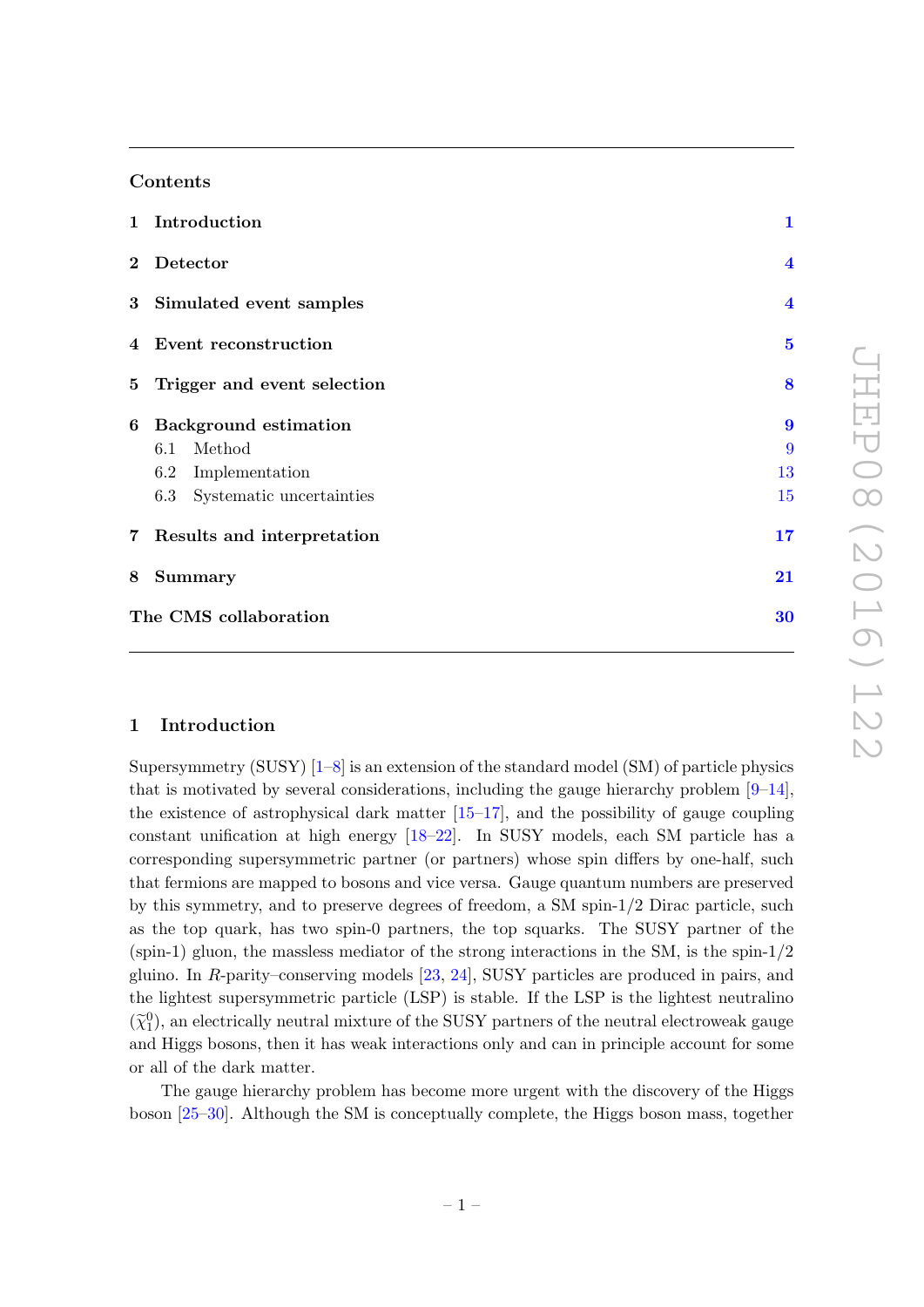with the electroweak scale, is unstable against enormous corrections from loop processes, which pull the Higgs mass to the cutoff scale of the theory, for example, the Planck scale. This outcome can be avoided within the framework of the SM only with extreme fine tuning of the bare Higgs mass parameter, a situation that is regarded as unnatural, although not excluded. This problem suggests that additional symmetries and associated degrees of freedom may be present that ameliorate these effects. So-called natural SUSY models [\[31–](#page-26-5) [34\]](#page-26-6), in which sufficiently light SUSY partners are present, are a major focus of current new physics searches at the CERN LHC. In natural models, several of the SUSY partners are constrained to be light [\[33\]](#page-26-7): both top squarks,  $\tilde{t}_L$  and  $\tilde{t}_R$ , which have the same electroweak couplings as the left-  $(L)$  and right-  $(R)$  handed top quarks, respectively; the bottom squark with L-handed couplings (b<sub>L</sub>); the gluino ( $\tilde{g}$ ); and the Higgsinos (h). While the gluino mass is not constrained by naturalness considerations as strongly as that of the lighter top squark mass eigenstate,  $\tilde{t}_1$ , the cross section for gluino pair production is substantially larger than that for top squark pair production, for a given mass. As a consequence, the two types of searches can have comparable sensitivity to these models. Both types of searches are currently of intense interest, and CMS and ATLAS data taken at  $\sqrt{s} = 8$  TeV have provided significant constraints [\[35\]](#page-26-8) on natural SUSY scenarios.

This study uses the first LHC proton-proton collision data taken by the CMS experiment at  $\sqrt{s} = 13$  TeV to search for gluino pair production. Searches targeting this process in the single-lepton final state using 8 TeV data have been performed by both ATLAS [\[36,](#page-26-9) [37\]](#page-27-0) and CMS [\[38\]](#page-27-1). For  $m_{\tilde{g}} = 1.5 \text{ TeV}$ , somewhat above the highest gluino masses excluded and CMD [ $\sigma$ ]. For  $m_g = 1.5$  TeV, somewhat above the ingliest graino masses excluded at  $\sqrt{s} = 8$  TeV, the cross section for gluino pair production increases dramatically with center-of-mass energy, from about 0.4 fb at  $\sqrt{s} = 8$  TeV to about 14 fb at  $\sqrt{s} = 13$  TeV [\[39\]](#page-27-2). In contrast, the cross section for the dominant background,  $t\bar{t}$  production, increases much m contrast, the cross section for the dominant stackground, to production, increases much more slowly, from about 248 pb at  $\sqrt{s}$  = 8 TeV to 816 pb at  $\sqrt{s}$  = 13 TeV [\[40\]](#page-27-3). As a consequence, the sensitivity of this search can be significantly extended with respect to searches performed at  $\sqrt{s} = 8$  TeV, even though the 13 TeV data sample has an integrated luminosity of only  $2.3 \text{ fb}^{-1}$ , roughly one-tenth of that acquired at 8 TeV.

The search targets gluino pair production with  $\tilde{g} \to t\bar{t}\tilde{\chi}_1^0$ , which arises from  $\tilde{g} \to$  $\tilde{t}_1\bar{t}$ , where the top squark is produced either on or off mass shell. The off-mass-shell scenario is shown in figure [1](#page-3-0) (left) and is often designated T1tttt  $[41]$  in simplified model scenarios [\[42](#page-27-5)[–44\]](#page-27-6). Results are also obtained for scenarios with on-shell top squark masses. This scenario is shown in figure [1](#page-3-0) (right) and will be denoted by T5tttt. (For this scenario, the small contribution from the direct production of top squark pairs is also taken into account.) Regardless of whether the top squark is produced on or off mass shell, the final state is characterized by a large number of jets, four of which are b jets from top quark decays. Depending on the decay modes of the accompanying W bosons, a range of lepton multiplicities is possible; we focus here on the single-lepton final state, where the lepton is either an electron or a muon. Because the two neutralinos  $(\tilde{\chi}_1^0)$  are undetected, their production in SUSY events typically gives rise to a large amount of missing (unobserved) momentum, whose value in the direction transverse to the beam axis can be inferred from the momenta of the observed particles. The missing transverse momentum,  $\vec{p}_{\text{T}}^{\text{miss}}$ , is a key element of searches for R-parity-conserving SUSY, and its magnitude is denoted by  $E_{\rm T}^{\rm miss}$ .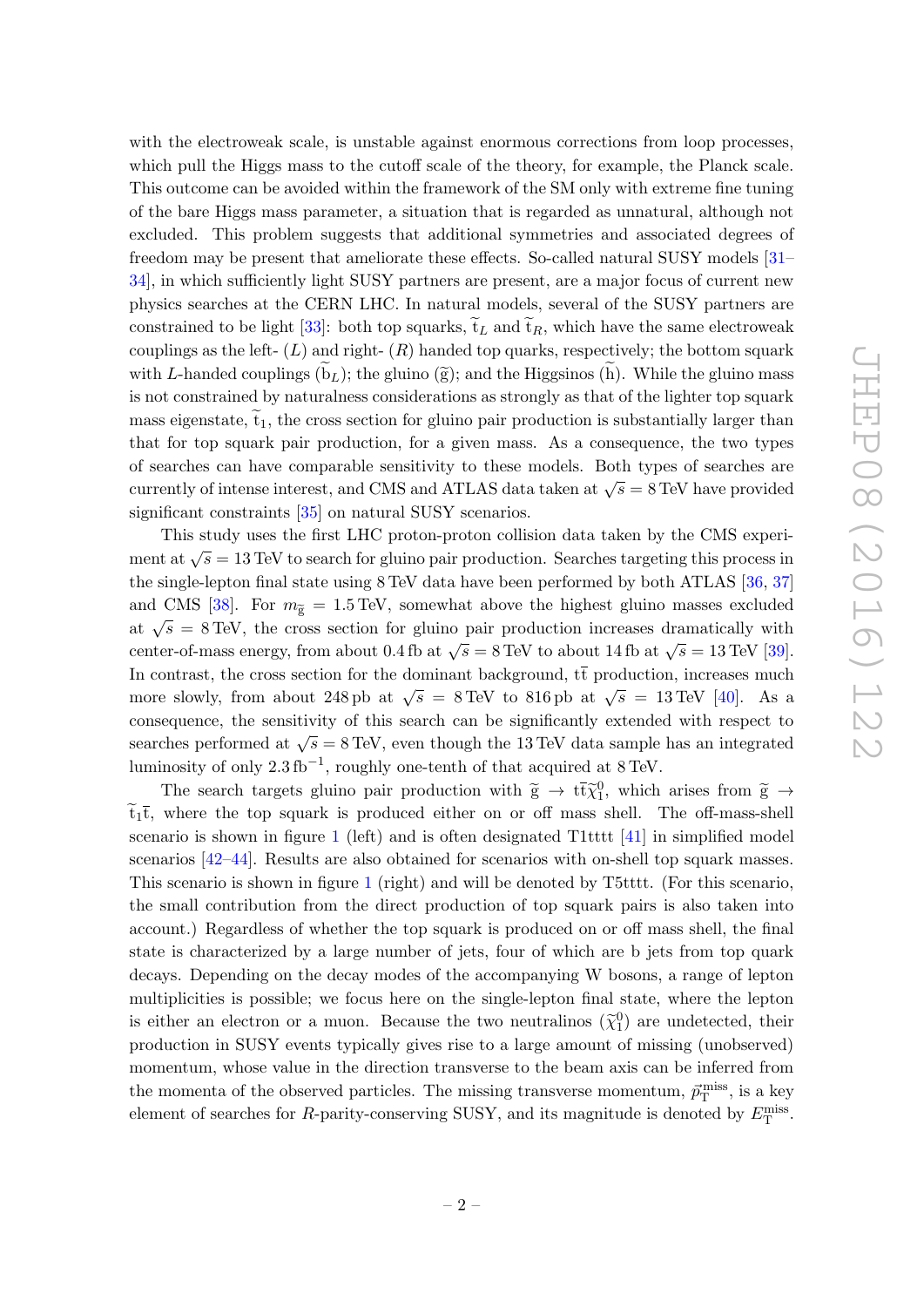

<span id="page-3-0"></span>Figure 1. Gluino pair production and decay for the simplified models T1tttt (left) and T5tttt (right). In T1tttt, the gluino undergoes three-body decay  $\tilde{g} \to t\bar{t}\tilde{\chi}^0_1$  via a virtual intermediate top squark. In T5tttt, the gluino decays via the sequential two-body process  $\tilde{g} \to \tilde{t}_1 \tilde{t}$ ,  $\tilde{t}_1 \to t \tilde{\chi}_1^0$ . Because gluinos are Majorana particles, each one can decay to  $\tilde{t}_1 \tilde{t}$  and to the charge conjugate final state  $t_1t$ .

A challenge in performing searches for SUSY particles is obtaining sufficient sensitivity to the signal, while at the same time understanding the background contribution from SM processes in a robust manner. This analysis is designed such that the background in the signal regions arises largely from a single process, dilepton  $t\bar{t}$  production, in which both W bosons from  $t \to bW^+$  decay leptonically, but only one lepton satisfies the criteria associated with identification, the minimum transverse momentum  $(p_T)$  requirement, and isolation from other energy in the event. The search signature is characterized not only by the presence of high- $p_T$  jets and b-tagged jets, an isolated high- $p_T$  lepton, and large  $E_T^{\text{miss}}$ , but also by additional kinematic variables. Apart from resolution effects, the transverse mass of the lepton +  $\vec{p}_{\rm T}^{\rm miss}$  system,  $m_{\rm T}$ , is bounded above by  $m_{\rm W}$  for events with a single leptonically decaying W, and this variable is very effective in suppressing the otherwise dominant single-lepton  $t\bar{t}$  background. The quantity  $M_J$ , the scalar sum of the masses of large-radius jets, is used both to characterize the mass and energy scale of the event, providing discrimination between signal and background, and as a key part of the background estimation. A property of  $M_J$  exploited in this analysis is that, for the dominant background, this variable is nearly uncorrelated with  $m<sub>T</sub>$ . Because of the absence of correlation between  $M_J$  and  $m<sub>T</sub>$ , the background shape at high  $m<sub>T</sub>$ , including the signal region, can be measured to a very good approximation using a low- $m<sub>T</sub>$  control sample. The quantity  $M_J$  was first discussed in phenomenological studies, for example, in refs. [\[45](#page-27-7)[–47\]](#page-27-8). Similar variables have been used by ATLAS for SUSY searches in all-hadronic final states using 8 TeV data  $[48, 49]$  $[48, 49]$  $[48, 49]$ . We have presented studies of basic  $M_J$  properties and performance using early 13 TeV data [\[50\]](#page-27-11).

This paper is organized as follows. Section [2](#page-4-0) gives a brief overview of the CMS detector. Section [3](#page-4-1) discusses the simulated event samples used in the analysis. The event reconstruction is discussed in section [4,](#page-5-0) while section [5](#page-8-0) describes the trigger and event selection. Section [6](#page-9-0) presents the methodology used to predict the SM background from the event yields in control regions in data. The associated systematic uncertainties are also discussed. The event yields observed in the signal regions are presented in section [7.](#page-17-0) These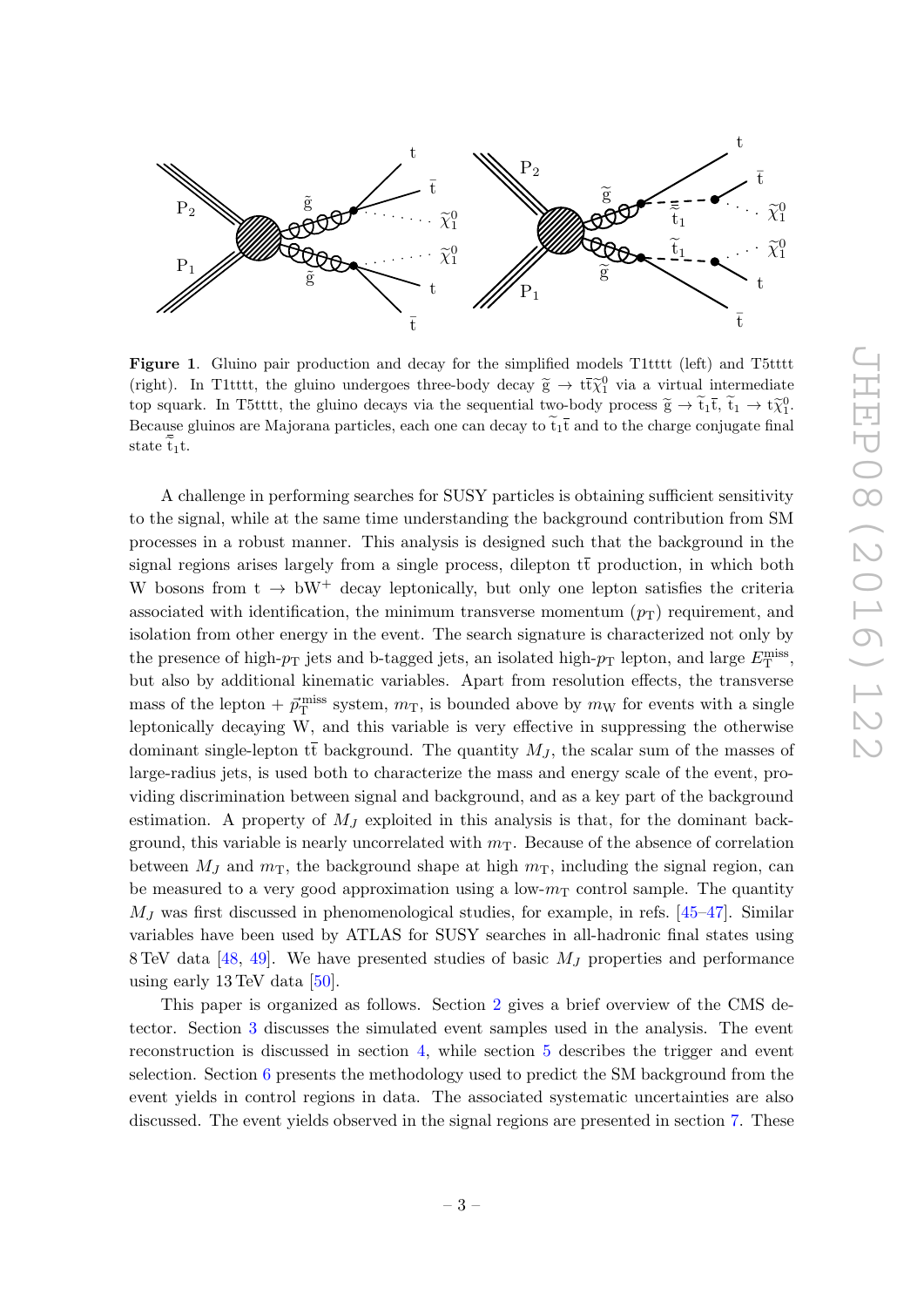yields are compared with background predictions and used to obtain exclusion regions for the gluino pair production models shown in figure [1.](#page-3-0) Finally, section [8](#page-21-0) presents a summary of the methodology and the results.

### <span id="page-4-0"></span>2 Detector

The central feature of the CMS detector is a superconducting solenoid of 6 m internal diameter, providing a magnetic field of 3.8 T. Within the solenoid volume are the tracking and calorimeter systems. The tracking system, composed of silicon-pixel and silicon-strip detectors, measures charged particle trajectories within the pseudorapidity range  $|\eta| < 2.5$ , where  $\eta \equiv -\ln[\tan(\theta/2)]$  and  $\theta$  is the polar angle of the trajectory of the particle with respect to the counterclockwise proton beam direction. A lead tungstate crystal electromagnetic calorimeter (ECAL), and a brass and scintillator hadron calorimeter (HCAL), each composed of a barrel and two endcap sections, provide energy measurements up to  $|\eta| = 3$ . Forward calorimeters extend the pseudorapidity coverage provided by the barrel and endcap detectors up to  $|\eta| = 5$ . Muons are identified and measured within the range  $|\eta|$   $\leq$  2.4 by gas-ionization detectors embedded in the steel magnetic flux-return yoke outside the solenoid. The detector is nearly hermetic, permitting the accurate measurement of  $\vec{p}_{\rm T}^{\rm miss}$ . A more detailed description of the CMS detector, together with a definition of the coordinate system used and the relevant kinematic variables, is given in ref. [\[51\]](#page-27-12).

### <span id="page-4-1"></span>3 Simulated event samples

The analysis makes use of several simulated event samples for modeling the SM background and signal processes. While the background estimation in the analysis is performed largely from control samples in the data, simulated event samples provide correction factors, typically near unity. The equivalent integrated luminosity of the simulated event samples is at least six times that of the data, and at least 100 times that of the data in the case of  $t\bar{t}$ and signal processes.

The production of  $t\bar{t}$ +jets, W+jets, Z+jets, and QCD multijet events is simulated with the Monte Carlo (MC) generator MADGRAPH5\_AMC@NLO 2.2.2 [\[52\]](#page-27-13) in leadingorder (LO) mode. Single top quark events are modeled at next-to-leading order (NLO) with MADGRAPH5\_AMC@NLO for the s-channel and POWHEG v2  $[53, 54]$  $[53, 54]$  $[53, 54]$  for the t-channel and W-associated production. Additional small backgrounds, such as  $t\bar{t}$  production in association with bosons, diboson processes, and  $\text{t} \text{t} \text{t} \text{t}$  are similarly produced at NLO with either MadGraph5 aMC@NLO or powheg. All events are generated using the NNPDF 3.0 [\[55\]](#page-28-1) set of parton distribution functions (PDF). Parton showering and fragmentation are performed with the PYTHIA 8.205  $[56]$  generator with the underlying event model based on the CUETP8M1 tune detailed in ref. [\[57\]](#page-28-3). The detector simulation is performed with Geant4 [\[58\]](#page-28-4). The cross sections used to scale simulated event yields are based on the highest order calculation available. For  $t\bar{t}$ , in addition to using the next-to-next-to-leading order  $+$  next-to-next-to-leading logarithmic cross section calculation [\[40\]](#page-27-3), the modeling of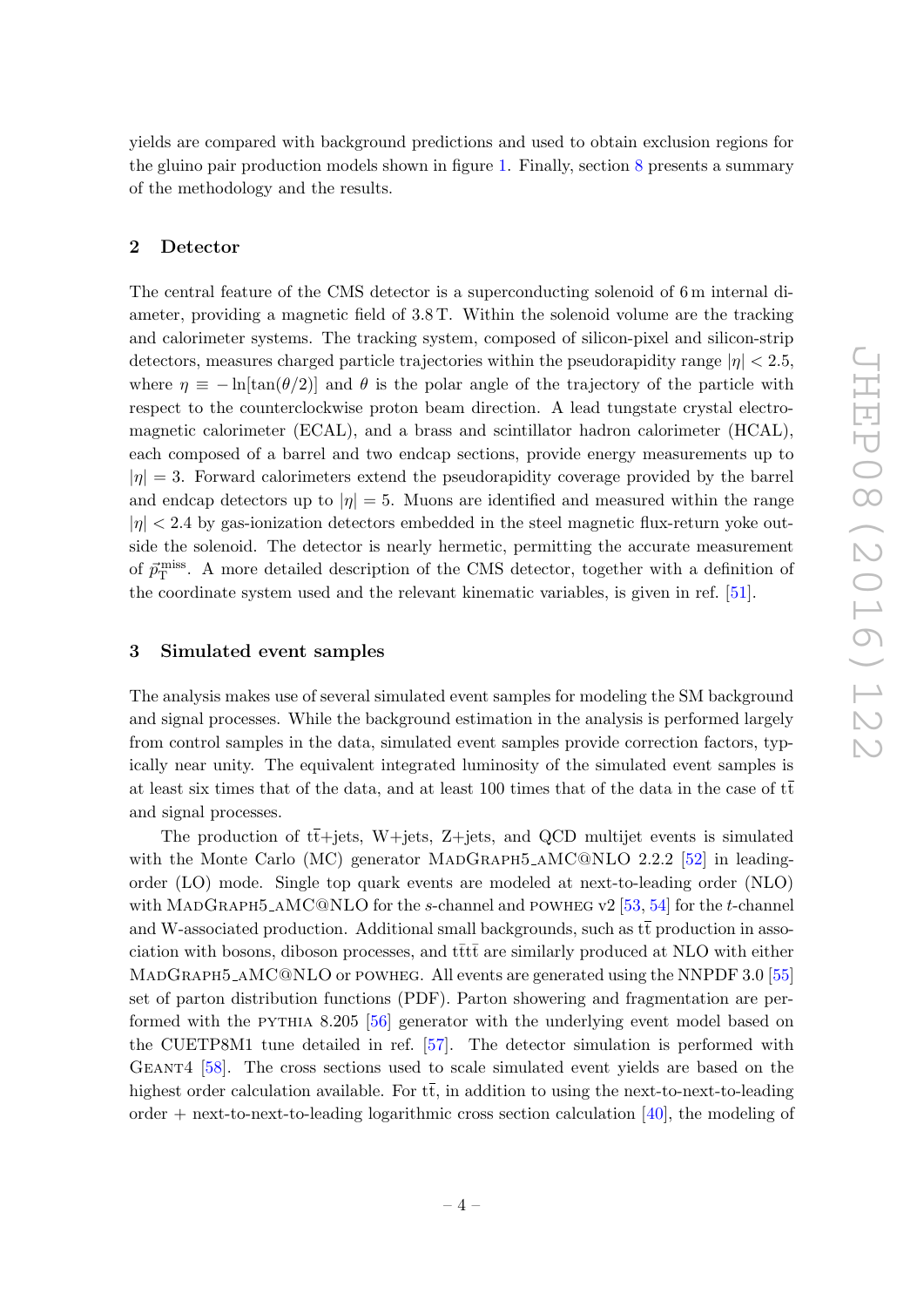the event kinematics is improved by reweighting the top quark  $p<sub>T</sub>$  spectrum to match the data [\[59\]](#page-28-5), keeping the overall normalization fixed.

Signal events for the T1tttt and T5tttt simplified models are generated in a manner similar to that for the SM backgrounds, with the MADGRAPH5\_AMC@NLO 2.2.2 generator in LO mode using the NNPDF 3.0 PDF set and followed with pythia 8.205 for showering and fragmentation. The detector simulation is performed with the CMS fast simulation package [\[60\]](#page-28-6) with scale factors applied to account for any differences with respect to the full simulation used for backgrounds. Event samples are generated for a representative set of model scenarios by scanning over the relevant mass ranges for the  $\tilde{g}$  and  $\tilde{\chi}_1^0$ , and the yields are normalized to the NLO + next-to-leading-logarithmic cross section [\[39,](#page-27-2) [61](#page-28-7)[–64\]](#page-28-8).

Throughout this paper, two T1tttt benchmark models are used to illustrate typical signal behavior. The T1tttt(1500,100) model, with masses  $m_{\tilde{g}} = 1500 \,\text{GeV}$  and  $m_{\tilde{\chi}_1^0} = 100 \,\text{GeV}$ , corresponds to a scenario with a large mass splitting (referred to as non-compressed, or NC) between the gluino and the neutralino. This mass combination probes the sensitivity of the analysis to a low cross section (14 fb) process that has a hard  $E_{\rm T}^{\rm miss}$  spectrum, which results in a relatively high signal efficiency. The T1tttt(1200,800) model, with masses  $m_{\tilde{g}} = 1200 \,\text{GeV}$  and  $m_{\tilde{\chi}_{1}^{0}} = 800 \,\text{GeV}$ , corresponds to a scenario with a small mass splitting (referred to as compressed, or C) between the gluino and the neutralino. Here the cross section is much higher (86 fb) because the gluino mass is lower than for the T1tttt(1500,100) model, but the sensitivity suffers from a low signal efficiency due to the soft  $E_{\rm T}^{\rm miss}$  spectrum.

Finally, to model the presence of additional proton-proton collisions from the same or adjacent beam crossing as the primary hard-scattering process ("pileup" interactions), the simulated events are overlaid with multiple minimum bias events, which are also generated with the PYTHIA 8.205 generator with the underlying event model based on the CUETP8M1 tune. The distribution of the number of overlaid minimum bias events is broad and peaks in the range 10–15.

#### <span id="page-5-0"></span>4 Event reconstruction

The reconstruction of physics objects in an event proceeds from the candidate particles identified by the particle-flow  $(PF)$  algorithm  $[65, 66]$  $[65, 66]$  $[65, 66]$ , which uses information from the tracker, calorimeters, and muon systems to identify the candidates as charged or neutral hadrons, photons, electrons, or muons. Charged particle tracks are required to originate from the event primary vertex (PV), defined as the reconstructed vertex, located within 24 cm (2 cm) of the center of the detector in the direction along (perpendicular to) the beam axis, that has the highest value of  $p_T^2$  summed over the associated charged particle tracks.

The charged PF candidates associated with the PV and the neutral PF candidates are clustered into jets using the anti- $k<sub>T</sub>$  algorithm [\[67\]](#page-28-11) with distance parameter  $R = 0.4$ , as implemented in the FASTJET package  $[68]$ . The estimated pileup contribution to the jet  $p_T$ from neutral PF candidates is removed with a correction based on the area of the jet and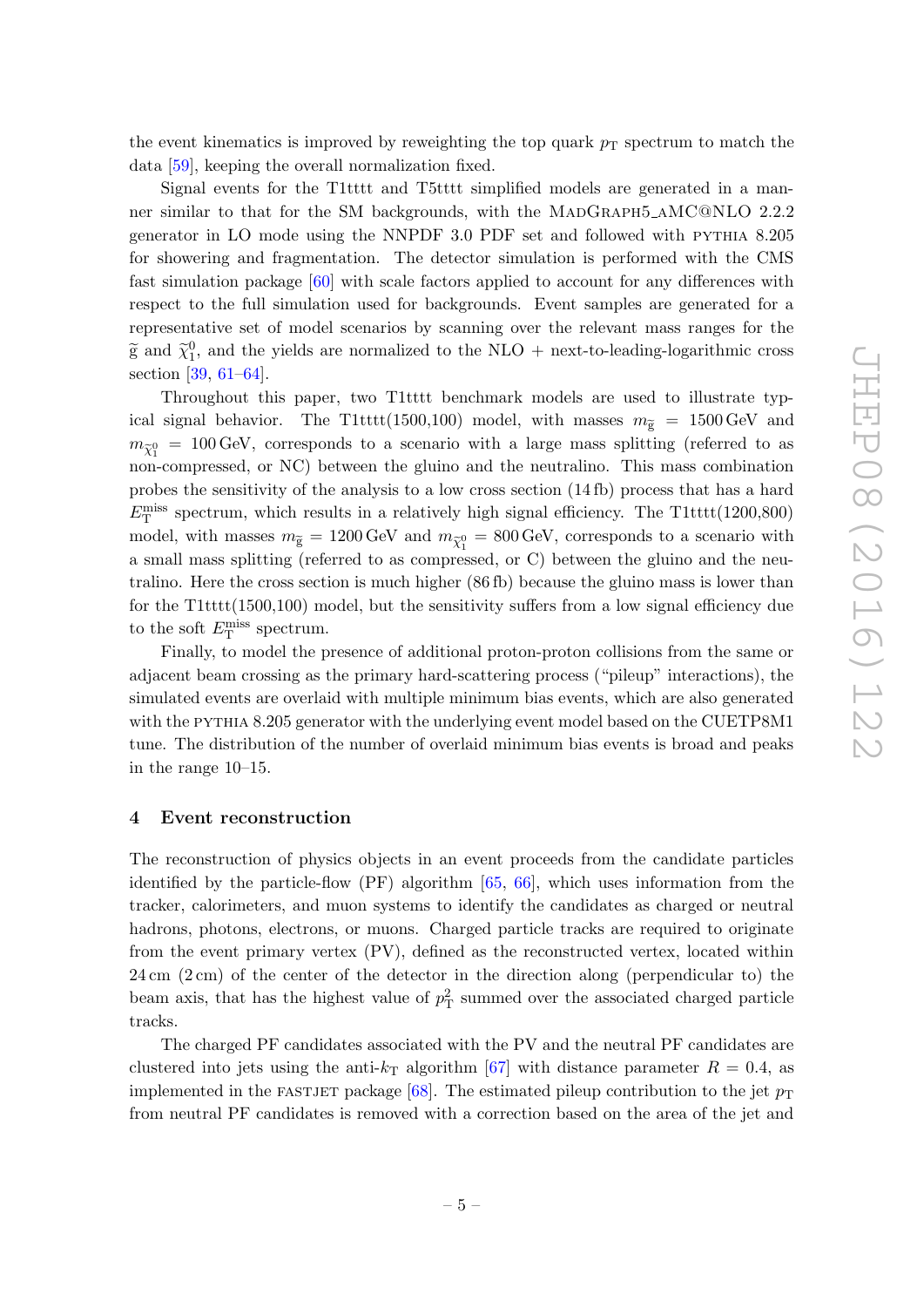the average energy density of the event [\[69\]](#page-28-13). The jet energy is calibrated using  $p_T$ - and  $\eta$ -dependent corrections; the resulting calibrated jet is required to satisfy  $p_T > 30$  GeV and  $|\eta| \leq 2.4$ . Each jet must also meet loose identification requirements [\[70\]](#page-28-14) to suppress, for example, calorimeter noise. Finally, jets that have PF constituents matched to an isolated lepton, as defined below, are removed from the jet collection.

A subset of the jets are "tagged" as originating from b quarks using the combined secondary vertex (CSV) algorithm [\[71,](#page-28-15) [72\]](#page-28-16). For the CSV medium working point chosen for this analysis, the signal efficiency for b jets in the range  $p_T = 30$  to 50 GeV is 60–67% (51–57%) in the barrel (endcap), increasing with  $p_T$ . Above  $p_T \approx 150 \,\text{GeV}$  the b tagging efficiency decreases. The probability to misidentify jets arising from c quarks is 13–15% (11–13%) in the barrel (endcap), while the misidentification probability for light-flavor quarks or gluons is  $1-2\%$ .

Throughout this paper, quantities related to the number of jets  $(N_{\text{iets}})$  or to the number of b-tagged jets  $(N_b)$  are based only on small-R jets, not on the large-R jets discussed below.

Electrons are reconstructed by associating a charged particle track with an ECAL supercluster [\[73\]](#page-29-0). The resulting candidate electrons are required to have  $p_T > 20$  GeV and  $|\eta|$   $\langle$  2.5, and to satisfy identification criteria designed to remove light-parton jets, photon conversions, and electrons from heavy flavor hadron decays. Muons are reconstructed by associating tracks in the muon system with those found in the silicon tracker [\[74\]](#page-29-1). Muon candidates are required to satisfy  $p_T > 20$  GeV and  $|\eta| < 2.4$ .

To preferentially select leptons that originate in the decay of W bosons, leptons are required to be isolated from other PF candidates. Isolation is quantified using an optimized version of the "mini-isolation" variable originally suggested in ref. [\[75\]](#page-29-2), in which the transverse energy of the particles within a cone in  $\eta$ - $\phi$  space surrounding the lepton momentum vector is computed using a cone size that scales as  $1/p_T^{\ell}$ , where  $p_T^{\ell}$  is the transverse momentum of the lepton. In this analysis, mini-isolation,  $I_{\text{mini}}^{\text{rel}}$ , is defined as the transverse energy of particles in a cone of radius  $R^{\text{min-iso}}$  around the lepton, divided by  $p_T^{\ell}$ . The transverse energy is computed as the scalar sum of the  $p_T$  values of the charged hadrons from the PV, neutral hadrons, and photons. The neutral hadron and photon contributions to this sum are corrected for pileup. The cone radius  $R^{\text{mini-iso}}$  varies with the  $p_T^{\ell}$  according to

$$
R^{\text{mini-iso}} = \begin{cases} 0.2, & p_{\text{T}}^{\ell} \leq 50 \,\text{GeV} \\ (10 \,\text{GeV})/p_{\text{T}}^{\ell}, & p_{\text{T}}^{\ell} \in (50 \,\text{GeV}, 200 \,\text{GeV}) \\ 0.05, & p_{\text{T}}^{\ell} \geq 200 \,\text{GeV}. \end{cases} (4.1)
$$

The  $1/p_T^{\ell}$  dependence is motivated by considering a two-body decay of a massive parent particle with mass M and large  $p<sub>T</sub>$ , for which the angular separation of the daughter particles is roughly  $\Delta R_{\text{daughters}} \approx 2M/p_{\text{T}}$ . The p<sub>T</sub>-dependent cone size reduces the rate of accidental overlaps between the lepton and jets in high-multiplicity or highly Lorentzboosted events, particularly overlaps between b jets and leptons originating from a boosted top quark. The cone remains large enough to contain b-hadron decay products for nonprompt leptons across a range of  $p_T^{\ell}$  values. Muons (electrons) must satisfy  $I_{\text{mini}}^{\text{rel}} < 0.2$  (0.1). The combined efficiency for the electron reconstruction and isolation requirements is about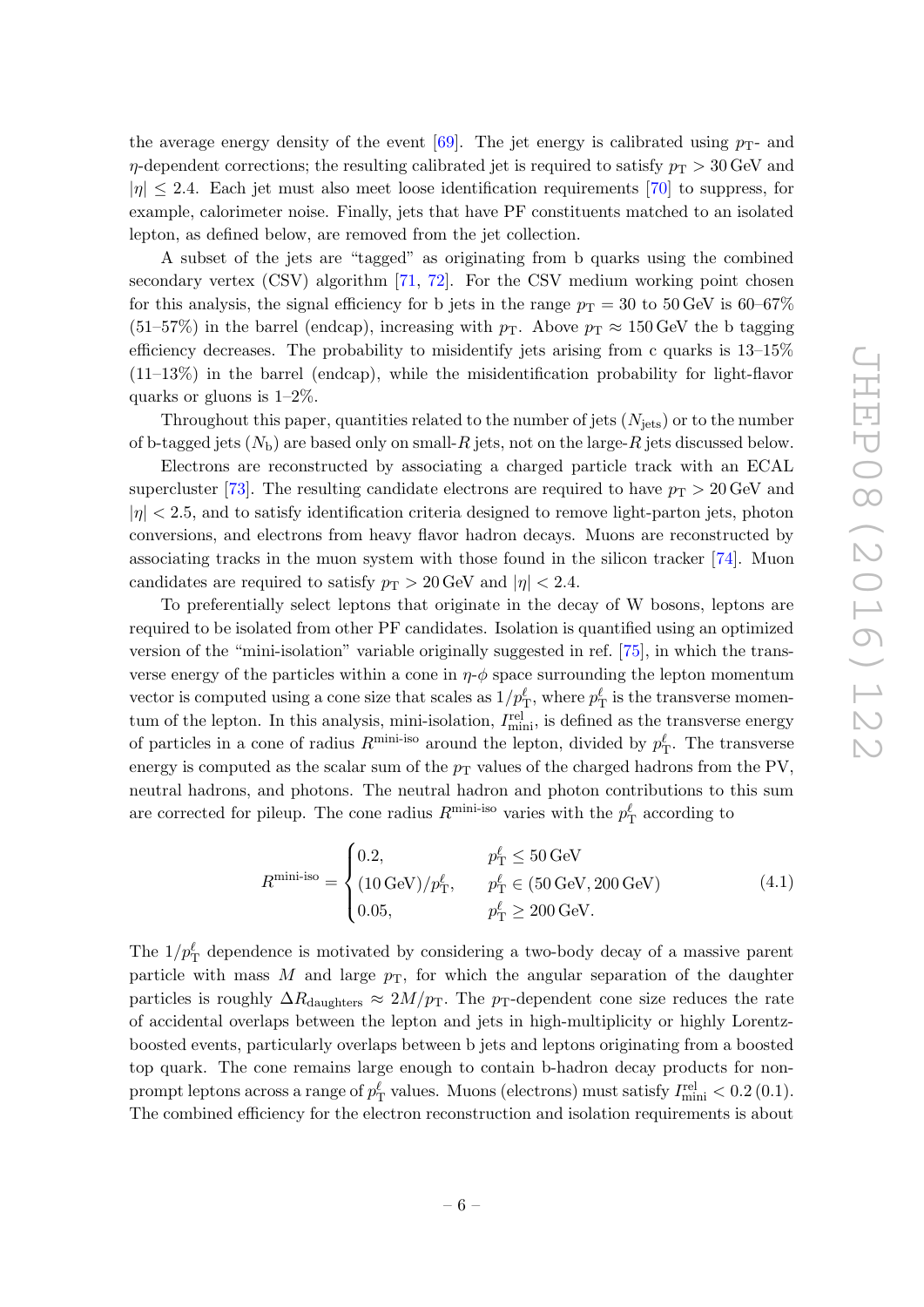

<span id="page-7-0"></span>**Figure 2.** Distributions of  $M<sub>J</sub>$ , normalized to the same area, from simulated event samples with a small ISR contribution (left) and a significant ISR contribution (right). These components are defined according to whether the  $p<sub>T</sub>$  of the  $t\bar{t}$  system (or, in the case of signal events, that of the  $\widetilde{gg}$  system) is  $\langle 10 \text{ GeV} \text{ or } 100 \text{ GeV} \rangle$ , respectively. The T1tttt(NC) signal model (dashed red line), is described in section [3;](#page-4-1) the first model parameter in parentheses corresponds to  $m_{\tilde{g}}$  and the second to  $m_{\tilde{\chi}_1^0}$ , both in units of GeV. The events satisfy the requirements  $E_T^{\text{miss}} > 200 \,\text{GeV}$  and  $H_{\rm T} > 500\,\text{GeV}$  and have at least one reconstructed lepton.

 $50\%$  at a  $p_T^{\ell}$  of 20 GeV, increasing to 65% at 50 GeV and reaching a plateau of 80% above 200 GeV. The combined reconstruction and isolation efficiencies for muons are about 70% at a  $p_T^{\ell}$  of 20 GeV, increasing to 80% at 50 GeV and reaching a plateau of 95% at 200 GeV.

We cluster  $R = 0.4$  ("small-R") jets and the isolated leptons into  $R = 1.2$  ("large-R") jets using the anti- $k_T$  algorithm. The mass of the large-R jets retains angular information about the clustered objects, as well as their  $p<sub>T</sub>$  and multiplicity. Clustering small-R jets instead of PF candidates incorporates the jet pileup corrections, thereby reducing the dependence of the mass on pileup. The variable  $M_J$  is defined as the sum of all large-R jet masses:

$$
M_J = \sum_{J_i = \text{large-}R \text{ jets}} m(J_i). \tag{4.2}
$$

The technique of clustering small-R jets into large-R jets has been used previously by ATLAS in, for example, ref. [\[76\]](#page-29-3). Leptons are included in the large-R jets to include the full kinematics of the event, and the choice  $R = 1.2$  optimizes the background rejection power of  $M_J$  while retaining signal efficiency. Larger distance parameters were found to offer no significant additional discriminating power, while smaller parameters decrease the background rejection up to a factor of two for models with small mass splittings between the gluino and neutralino.

For  $t\bar{t}$  events with a small contribution from initial-state radiation (ISR), the  $M<sub>J</sub>$ distribution has an approximate cutoff at twice the mass of the top quark, as shown in figure [2](#page-7-0) (left). In contrast, the  $M_J$  distribution for signal events extends to larger values. The presence of a significant amount of ISR generates a high- $M_J$  tail in the  $t\bar{t}$  background, as shown in figure [2](#page-7-0) (right).

The missing transverse energy,  $E_{\rm T}^{\rm miss}$ , is given by the magnitude of  $\vec{p}_{\rm T}^{\rm miss}$ , the negative vector sum of the transverse momenta of all PF candidates [\[65,](#page-28-9) [66\]](#page-28-10). Correspondence to the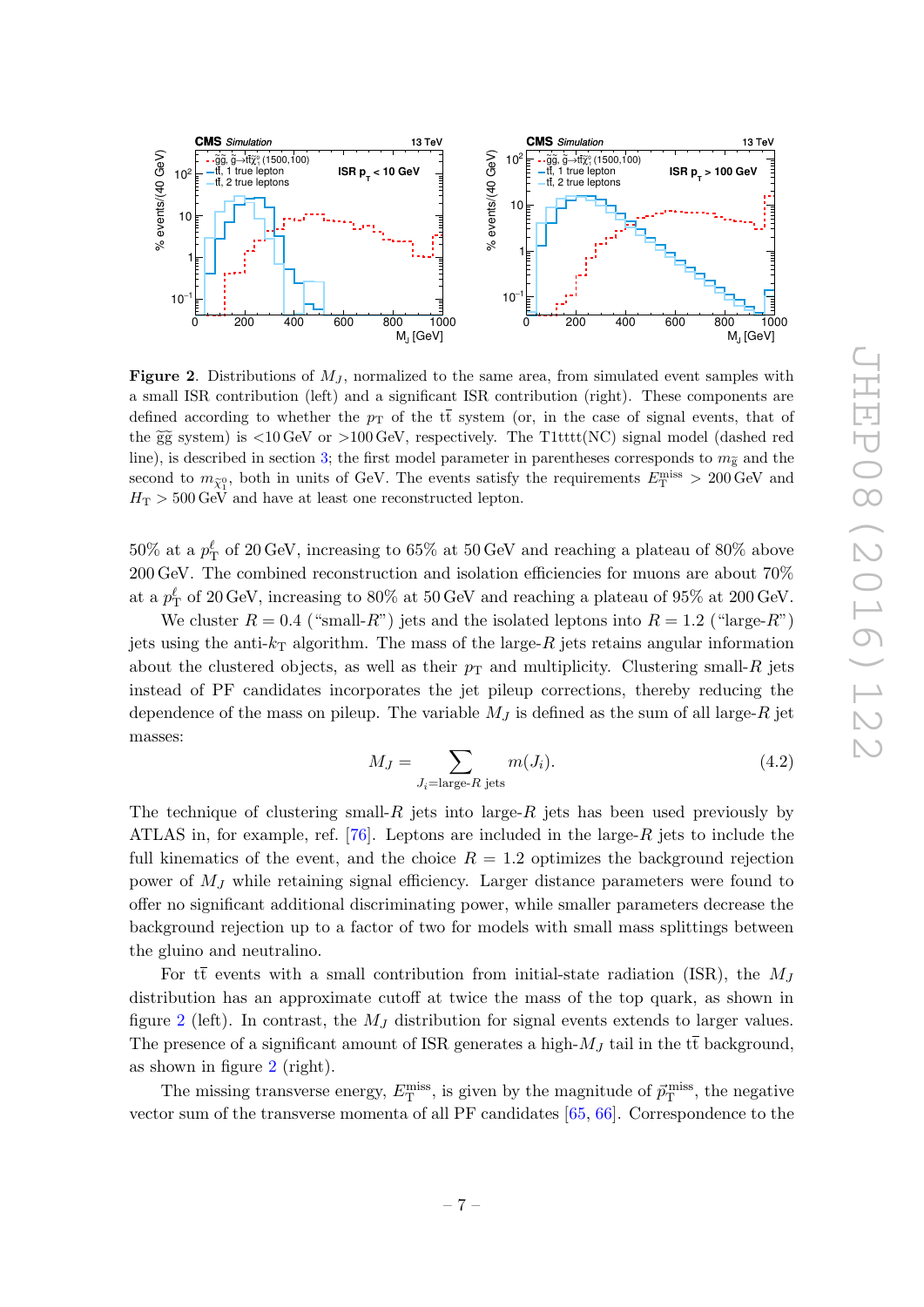true undetectable energy in the event is improved by replacing the contribution of the PF candidates associated with a jet by the calibrated four-momentum of that jet. To separate backgrounds characterized by the presence of a single W boson decaying leptonically but without any other source of missing energy, the lepton and the  $E_{\rm T}^{\rm miss}$  are combined to obtain the transverse mass,  $m<sub>T</sub>$ , defined as:

$$
m_{\rm T} = \sqrt{2p_{\rm T}^{\ell} E_{\rm T}^{\rm miss} [1 - \cos(\Delta\phi_{\ell, \vec{p}_{\rm T}^{\rm miss}})],\tag{4.3}
$$

where  $\Delta\phi_{\ell,\vec{p}_{\text{T}}^{\text{miss}}}$  is the difference between the azimuthal angles of the lepton momentum vector and the missing momentum vector,  $\vec{p}_{\text{T}}^{\text{miss}}$ . Finally, we define the quantity  $H_{\text{T}}$  as the scalar sum of the transverse momenta of all the small- $R$  jets passing the selection.

### <span id="page-8-0"></span>5 Trigger and event selection

The data sample used in this analysis was obtained with triggers that require  $H_T > 350$  GeV and at least one electron or muon with  $p_T > 15$  GeV, where these variables are computed with online (trigger-level) quantities and typically have somewhat poorer resolution than the corresponding offline variables. To ensure high trigger efficiency with respect to the offline definition of lepton isolation described in the previous section (mini-isolation), we designed these triggers with very loose lepton isolation requirements and fixed the isolation cone size to  $R = 0.2$ . For events passing the offline selection, the total trigger efficiencies, measured in data control samples that are independently triggered, are found to be  $(95.1 \pm$ 1.1)% for the muon channel and  $(94.1 \pm 1.2)$ % for the electron channel and are independent of the analysis variables within the uncertainties. These efficiencies are applied to the simulation as a correction.

The offline event selection is summarized in table [1,](#page-9-2) which lists the event yields expected from simulation for both SM background processes and for the two benchmark T1tttt signal models. We select events with exactly one isolated charged lepton (an electron or a muon),  $H_T > 500 \,\text{GeV}$ ,  $E_T^{\text{miss}} > 200 \,\text{GeV}$ , and at least six jets, at least one of which is b-tagged. After this set of requirements, referred in the following as the *baseline* selection, more than 80% of the remaining SM background arises from  $t\bar{t}$  production. The contributions from events with a single top quark or a W boson in association with jets are each about 6–7%. The background from QCD multijet events after the baseline selection is negligible due to the combination of leptonic,  $E_{\textrm{T}}^{\textrm{miss}}$ , and  $N_{\textrm{jets}}$  requirements.

After the baseline selection requirements are applied, events are binned in several other kinematic variables, both to increase the signal sensitivity and to define control regions, as described in section [6.1.](#page-9-1) To illustrate the effect of additional requirements, table [1](#page-9-2) lists the expected yields for examples of event selection requirements on  $M_J$ ,  $m_T$ ,  $N_{\text{jets}}$ , and  $N<sub>b</sub>$ . The events satisfying the baseline selection are divided in the  $M<sub>J</sub>$ - $m<sub>T</sub>$  plane into a signal region, defined by the additional requirements  $M_J > 400 \,\text{GeV}$  and  $m_T > 140 \,\text{GeV}$ , and three control samples, bounded by  $M<sub>J</sub> > 250$  GeV, that are used in the background estimation. Approximately 37% of signal T1tttt events are selected with the single-lepton requirement only. In non-compressed spectrum models, for which  $m_{\tilde{g}}$  is significantly larger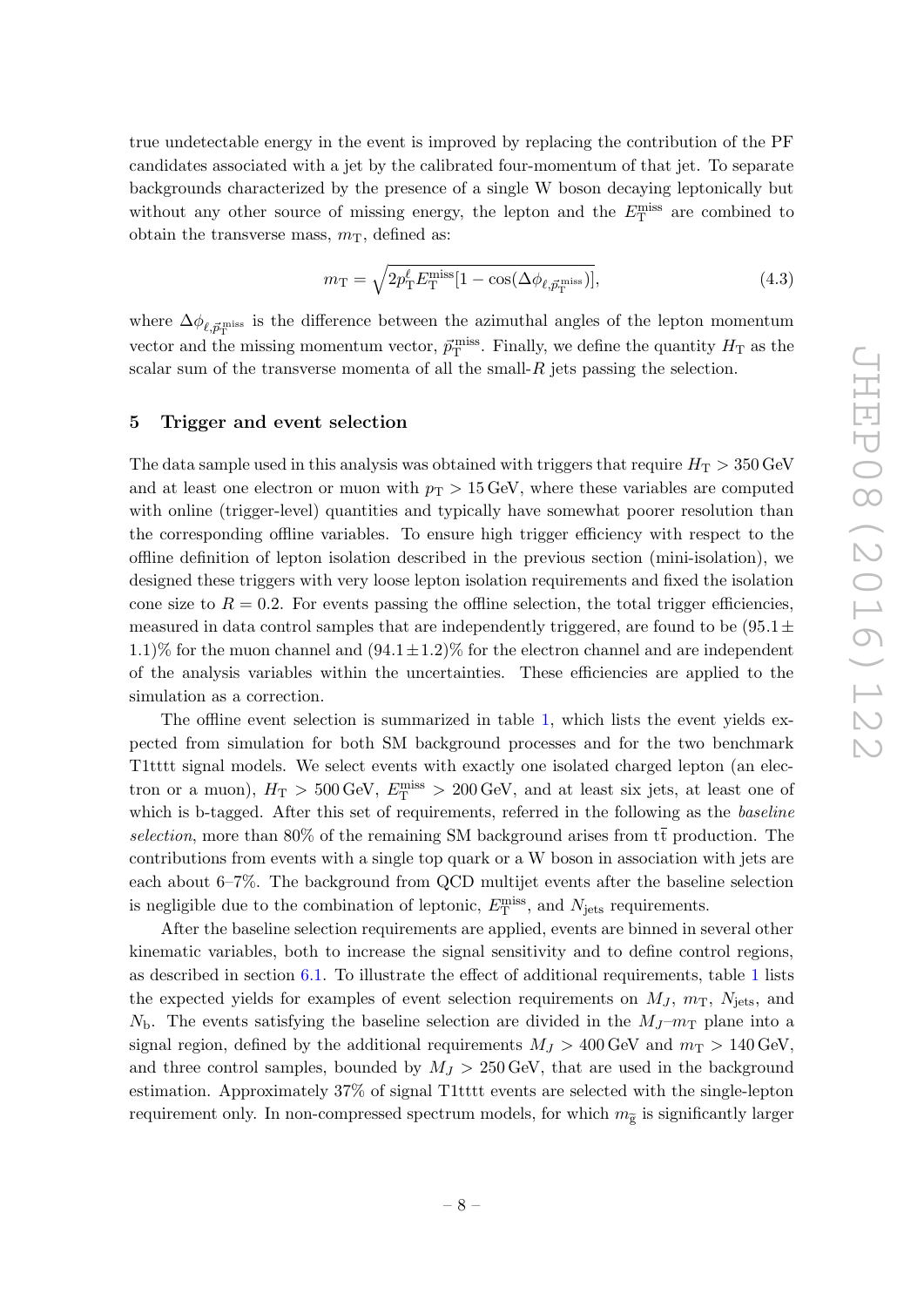| $\mathcal{L} = 2.3 \,\mathrm{fb}^{-1}$                     | Other  | QCD     | $t\overline{t}V$ | Single t | $W + iets$ | $t\bar{t}$ (1 $\ell$ ) | $t\bar{t}$ (2 $\ell$ ) | SM bkg.  | T1tttt(NC) | T1tttt(C) |
|------------------------------------------------------------|--------|---------|------------------|----------|------------|------------------------|------------------------|----------|------------|-----------|
| No selection                                               |        |         |                  |          |            |                        |                        |          | 31.3       | 190.0     |
| $1\ell, p_T > 20 \,\text{GeV}$                             |        |         |                  |          |            |                        |                        |          | 11.9       | 68.7      |
| $H_{\rm T} > 500 \,\text{GeV}$                             | 4131.9 | 31831.5 | 721.9            | 2926.6   | 31885.1    | 27628.7                | 3357.8                 | 102483.4 | 11.9       | 44.9      |
| $E_{\rm T}^{\rm miss} > 200 \,\text{GeV}$                  | 310.6  | 154.7   | 89.1             | 457.2    | 4343.1     | 2183.6                 | 584.0                  | 8122.3   | 10.5       | 21.5      |
| $N_{\text{iets}} \geq 6$ , $p_{\text{T}} > 30 \text{ GeV}$ | 27.3   | 8.0     | 36.8             | 82.8     | 278.7      | 792.3                  | 171.4                  | 1397.4   | 9.6        | 20.4      |
| $N_{\rm b} \geq 1$                                         | 9.4    | 2.7     | 29.6             | 63.9     | 66.3       | 632.2                  | 137.4                  | 941.4    | 9.1        | 19.1      |
| $M_J > 250$ GeV                                            | 6.7    | 2.6     | 22.6             | 43.8     | 46.1       | 455.2                  | 87.2                   | 664.2    | 9.0        | 16.5      |
| $m_T > 140 \,\text{GeV}$                                   | 0.7    | 1.4     | 3.0              | 3.5      | 1.2        | 5.5                    | 32.5                   | 47.9     | 7.0        | 9.2       |
| $M_{J} > 400 \,\text{GeV}$                                 | 0.4    | 0.8     | 1.1              | 1.4      | 0.6        | 2.8                    | 9.7                    | 16.7     | 6.4        | 4.5       |
| $N_{\rm b} \geq 2$                                         | 0.16   | 0.04    | 0.55             | 0.68     | 0.00       | 1.29                   | 4.52                   | 7.24     | 4.87       | 3.47      |
| $E_{\rm T}^{\rm miss} > 400 \,\text{GeV}$                  | 0.02   | 0.00    | 0.12             | 0.31     | 0.00       | 0.07                   | 0.72                   | 1.24     | 3.60       | 1.48      |
| $N_{\text{iets}} \geq 9$ , $p_T > 30 \,\text{GeV}$         | 0.01   | 0.00    | 0.03             | 0.00     | 0.00       | 0.01                   | 0.11                   | 0.16     | 1.64       | 1.00      |

<span id="page-9-2"></span>Table 1. Event yields obtained from simulated event samples, as the event selection criteria are applied. The category *Other* includes Drell-Yan,  $t\bar{t}H(\rightarrow b\bar{b})$ ,  $t\bar{t}t\bar{t}$ , WZ, and WW. The yields for  $t\bar{t}$  events in fully hadronic final states are included in the QCD multijet category. The category ttv includes ttw, ttz, and tt<sub> $\gamma$ </sub>. The benchmark signal models, T1tttt(NC) and T1tttt(C), are described in section [3.](#page-4-1) The event selection requirements listed above the horizontal line in the middle of the table are defined as the *baseline selection*. The background estimates before the  $H<sub>T</sub>$ requirement are not specified because some of the simulated event samples do not extend to the low  $H<sub>T</sub>$  region. Given the size of the MC samples described in section [3,](#page-4-1) rows with zero yield have statistical uncertainties of at most 0.16 events, and below 0.05 events in most cases.

than  $m_{\tilde{\chi}_1^0}$ , more than half of the events passing the lepton requirement lie in the signal region. For compressed spectrum models, where  $m_{\tilde{\chi}_{1}^{0}} \approx m_{\tilde{g}} - 2m_t$ , the  $M_J$ ,  $H_T$ , and  $E_T^{\text{miss}}$ spectra become much softer and, as a result, only 5–10% of the single-lepton signal events are selected.

As shown in figure [3,](#page-10-0) backgrounds with a single W boson decaying leptonically are strongly suppressed after the  $m<sub>T</sub> > 140$  GeV requirement, so the total SM background in the signal region is dominated by dilepton  $t\bar{t}$  events. This dilepton background falls into two categories, which make roughly equal contributions. The first involves an identified electron or muon and a hadronically decaying  $\tau$  from W decay. The second source involves two leptons, each of which is an electron or a muon. One of the leptons fails to satisfy the lepton selection criteria, which include the  $p<sub>T</sub>$  and isolation requirements. This missed lepton can be produced either directly or indirectly in W decay, where in the indirect case the lepton is the daughter of a  $\tau$ .

### <span id="page-9-0"></span>6 Background estimation

#### <span id="page-9-1"></span>6.1 Method

The prediction of the background yields in each of the signal bins takes advantage of the fact that the  $M_J$  and  $m<sub>T</sub>$  distributions of events with a significant amount of ISR are largely uncorrelated. The correlation coefficients for the single-lepton and dilepton  $t\bar{t}$  events in the  $M_J$ – $m_T$  plane after the baseline selection (as shown in figure [4\)](#page-10-1) are small, in the range 0.03 to 0.05. The absence of a substantial correlation allows us to measure the  $M_J$  distribution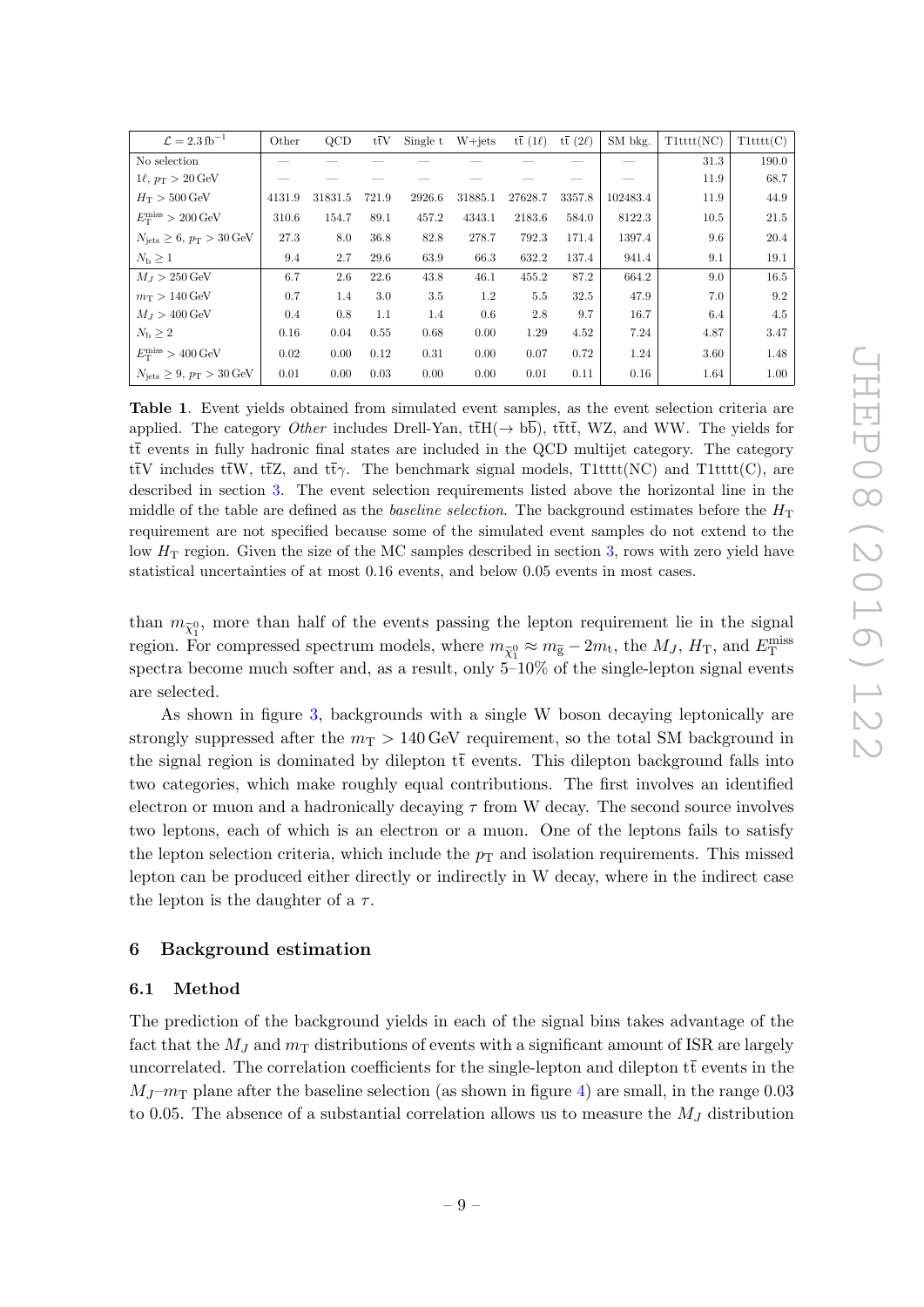

<span id="page-10-0"></span>**Figure 3.** Distribution of  $m<sub>T</sub>$  in data and simulated event samples after the baseline selection is applied. The background contributions shown here are from simulation, and their total yield is normalized to the number of events observed in data. The signal distributions are normalized to the expected cross sections. The dashed vertical line indicates the  $m<sub>T</sub> > 140$  GeV threshold that separates the signal regions from the control samples.



<span id="page-10-1"></span>**Figure 4.** Distribution of simulated single-lepton  $t\bar{t}$  events (dark-blue triangles), dilepton  $t\bar{t}$  events (light-blue inverted triangles), and T1tttt(1500,100) events (red squares) in the  $M_J$ – $m_T$  plane after the baseline selection. Each marker represents one expected event at  $2.3 \text{ fb}^{-1}$ . Overflow events are placed on the edge of the plot. The values of the correlation coefficients  $\rho$  for each background process are given in the legend. Region R4 is the nominal signal region, while R1, R2, and R3 serve as control regions. The small signal contributions in the control regions are taken into account in one of the global fits, as discussed in the text.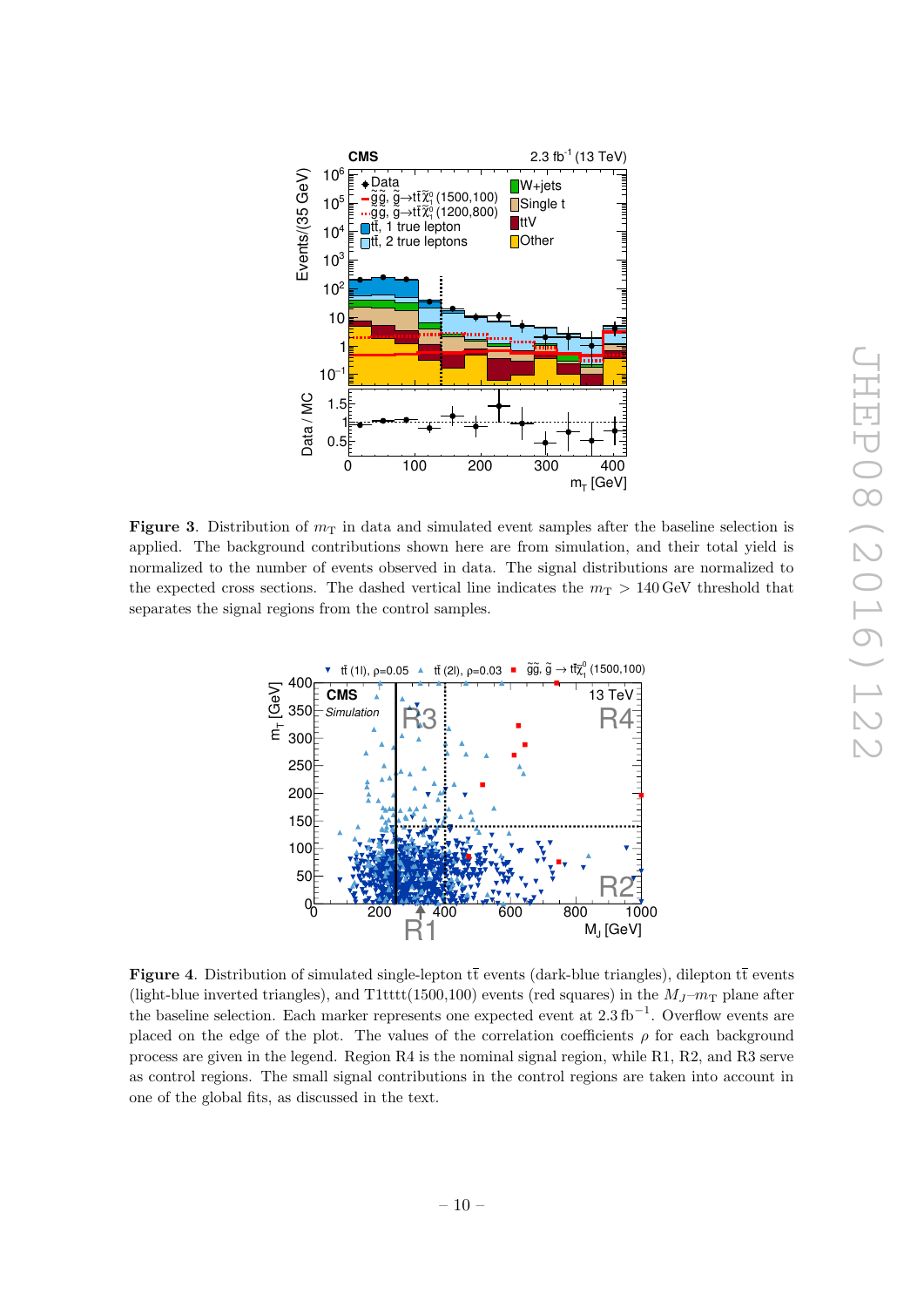of the background at low  $m<sub>T</sub>$  with good statistical precision, and extrapolate it to high  $m<sub>T</sub>$ . The underlying explanation for this behavior is not immediately obvious, given that low- $m<sub>T</sub>$  events originate mainly from  $t\bar{t}$  events where only one of the top quarks decays leptonically (1 $\ell$  tt), while the high- $m<sub>T</sub>$  regions are dominated by dilepton tt events (2 $\ell$  tt). In particular, as shown in figure [2](#page-7-0) (left), in the absence of significant ISR, the dileptonic  $t\bar{t}$  events have a softer  $M_J$  spectrum than single-lepton  $t\bar{t}$  events, simply because the reconstructed mass of a leptonically decaying top quark does not include the undetected neutrino.

In events with substantial ISR, however, the contributions to  $M_J$  from the accidental overlap of jets can dominate the contributions due to the intrinsic mass of the top quarks. This effect is illustrated in figure [5,](#page-12-0) which compares the  $N_{\text{jets}}$  and  $M_J$  distributions of single-lepton and dilepton  $t\bar{t}$  events at high and low  $m<sub>T</sub>$  after the baseline selection is applied. Since we require at least 6 jets, single-lepton  $t\bar{t}$  events must have at least 2 ISR jets and dilepton  $t\bar{t}$  events must have at least 4. In this regime, the probability of additional ISR jets is similar for events with a given number of partons of similar momenta, and, as a result, the number of objects contributing to  $M<sub>J</sub>$  (jets plus the reconstructed lepton) is comparable in  $1\ell$  and  $2\ell$  tt events. When these ISR jets overlap with the top quark decay products, the masses of the resulting large- $R$  jets are dominated by the accidental overlap and, thus, the shapes of the  $M_J$  distribution of  $1\ell$  and  $2\ell$  tt events become more similar. This is the case for  $M_J > 250 \,\text{GeV}$  $M_J > 250 \,\text{GeV}$  $M_J > 250 \,\text{GeV}$ , where figure 5 (right) shows that the distributions of the 1 $\ell$  and 2 $\ell$  tt backgrounds have nearly the same shape, and the low- $m_T$  to high- $m_T$ extrapolation is warranted.

We thus divide the  $M_J$ - $m_T$  plane into four regions, three control regions (CR) and one signal region (SR):

- Region R1 (CR):  $m_T \le 140 \,\text{GeV}$ ,  $250 \le M_J \le 400 \,\text{GeV}$
- Region R2 (CR):  $m_T \leq 140 \,\text{GeV}, M_J > 400 \,\text{GeV}$
- Region R3 (CR):  $m_T > 140 \,\text{GeV}, 250 \le M_J \le 400 \,\text{GeV}$
- Region R4 (SR):  $m_T > 140 \,\text{GeV}, M_J > 400 \,\text{GeV}.$

These regions are further subdivided into 10 bins of  $E_{\rm T}^{\rm miss}$ ,  $N_{\rm jets}$ , and  $N_{\rm b}$  to increase signal sensitivity:

- Six bins with  $200 < E_{\rm T}^{\rm miss} \le 400 \,\text{GeV}$ :  $(6 \le N_{\rm jets} \le 8, N_{\rm jets} \ge 9) \times (N_{\rm b} = 1, N_{\rm b} =$  $2, N_{\rm b} > 3$
- Four bins with  $E_{\rm T}^{\rm miss} > 400$  GeV:  $(6 \le N_{\rm jets} \le 8, N_{\rm jets} \ge 9) \times (N_{\rm b} = 1, N_{\rm b} \ge 2)$ ,

where the multiplication indicates that the binning is two dimensional in  $N_{\text{jets}}$  and  $N_{\text{b}}$ . Given that the main background processes have two or fewer b quarks, the total SM contribution to the  $N_b \geq 3$  bins is very small and is driven by the b-tag fake rate. Signal events in the T1tttt and T5tttt models are expected to populate primarily the bins with  $N_{\rm b} \geq 2$ , while bins with  $N_{\rm b} = 1$  mainly serve to test the method in a background dominated region.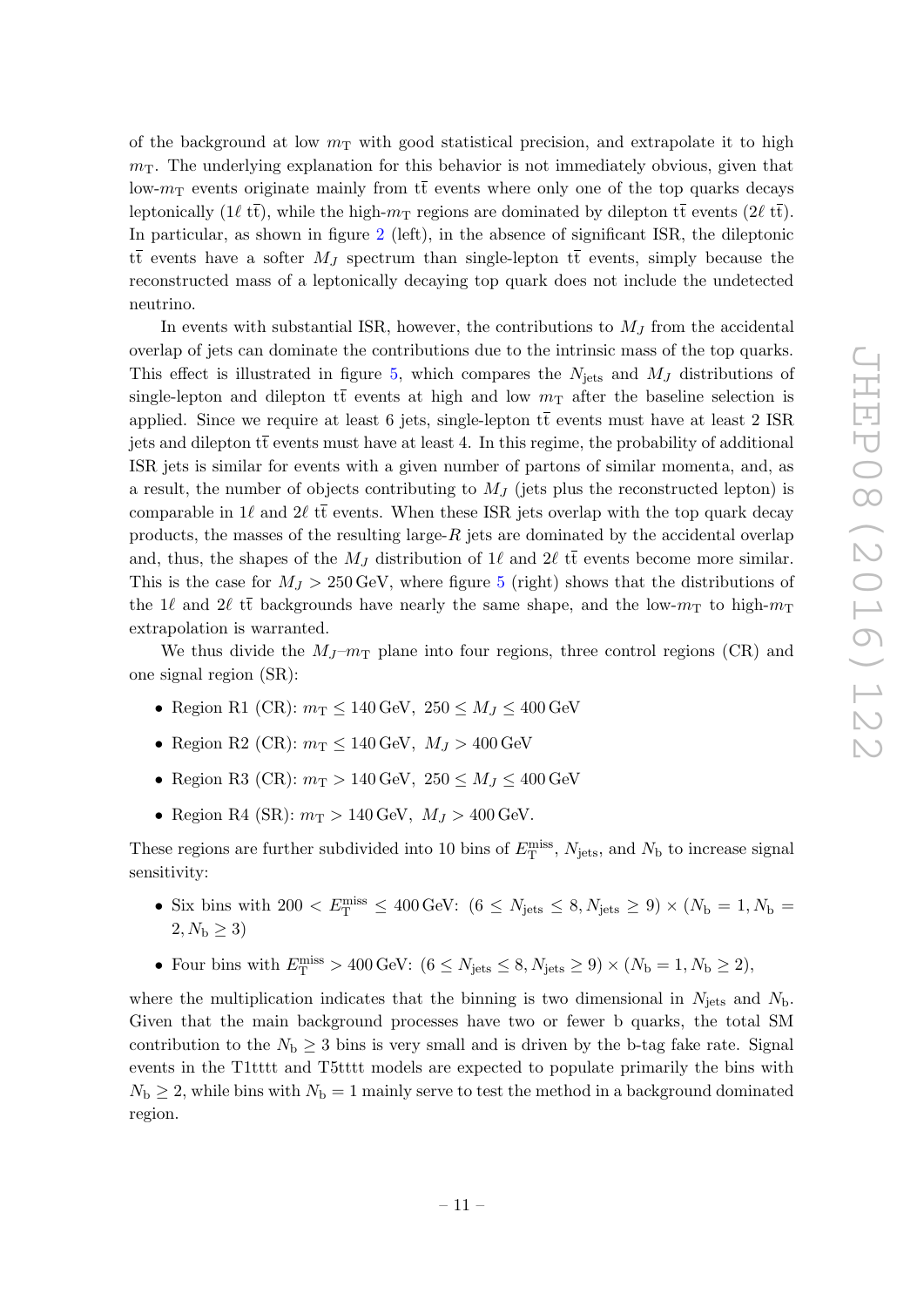

<span id="page-12-0"></span>**Figure 5.** Comparison of  $N_{\text{jets}}$  and  $M_J$  distributions, normalized to the same area, in simulated  $t\bar{t}$ events with two true leptons at high  $m<sub>T</sub>$  and one true lepton at low  $m<sub>T</sub>$ , after the baseline selection is applied. The shapes of these distributions are similar. These two contributions are the dominant backgrounds in their respective  $m<sub>T</sub>$  regions. The dashed vertical line on the right-hand plot indicates the  $M_J > 400$  GeV threshold that separates the signal regions from the control samples. The shaded region corresponding to  $M_J < 250$  GeV is not used in the background estimation.

To obtain an estimate of the background rate in each of the signal bins, a modified version of an "ABCD" method is used. Here, the symbols A, B, C, and D refer to four regions in a two-dimensional space in the data, where one of the regions is dominated by signal and the other three by backgrounds. In a standard ABCD method, the background rate in the signal region is estimated from the yields in three control regions with the expression

<span id="page-12-1"></span>
$$
\mu_{\text{R}4}^{\text{bkg}} = N_{\text{R}2} N_{\text{R}3} / N_{\text{R}1},\tag{6.1}
$$

where the labels on the regions correspond to those shown in figure [4.](#page-10-1) The background prediction is unbiased in the limit that the two variables that define the plane (in this case,  $M_I$  and  $m_T$ ) are uncorrelated. The effect of any residual correlation is corrected with factors  $\kappa$  that can be obtained from simulated event samples:

<span id="page-12-2"></span>
$$
\kappa = \frac{N_{\text{R}4}^{\text{MC},\text{bkg}}/N_{\text{R}3}^{\text{MC},\text{bkg}}}{N_{\text{R}2}^{\text{MC},\text{bkg}}/N_{\text{R}1}^{\text{MC},\text{bkg}}}.
$$
\n(6.2)

When the two ABCD variables are uncorrelated or nearly so, the  $\kappa$  factors are close to unity. This procedure ignores potential signal contamination in the control regions, which is accounted for by incorporating the constraints in eqs.  $(6.1)$  and  $(6.2)$  into a fit that includes both signal and background components, as described in section [6.2.](#page-13-0)

In principle, the background in the 10 signal bins could be estimated by applying this procedure in 10 independent planes. However, this procedure would incur large statistical uncertainties in some bins due to low numbers of events in R3. This problem is especially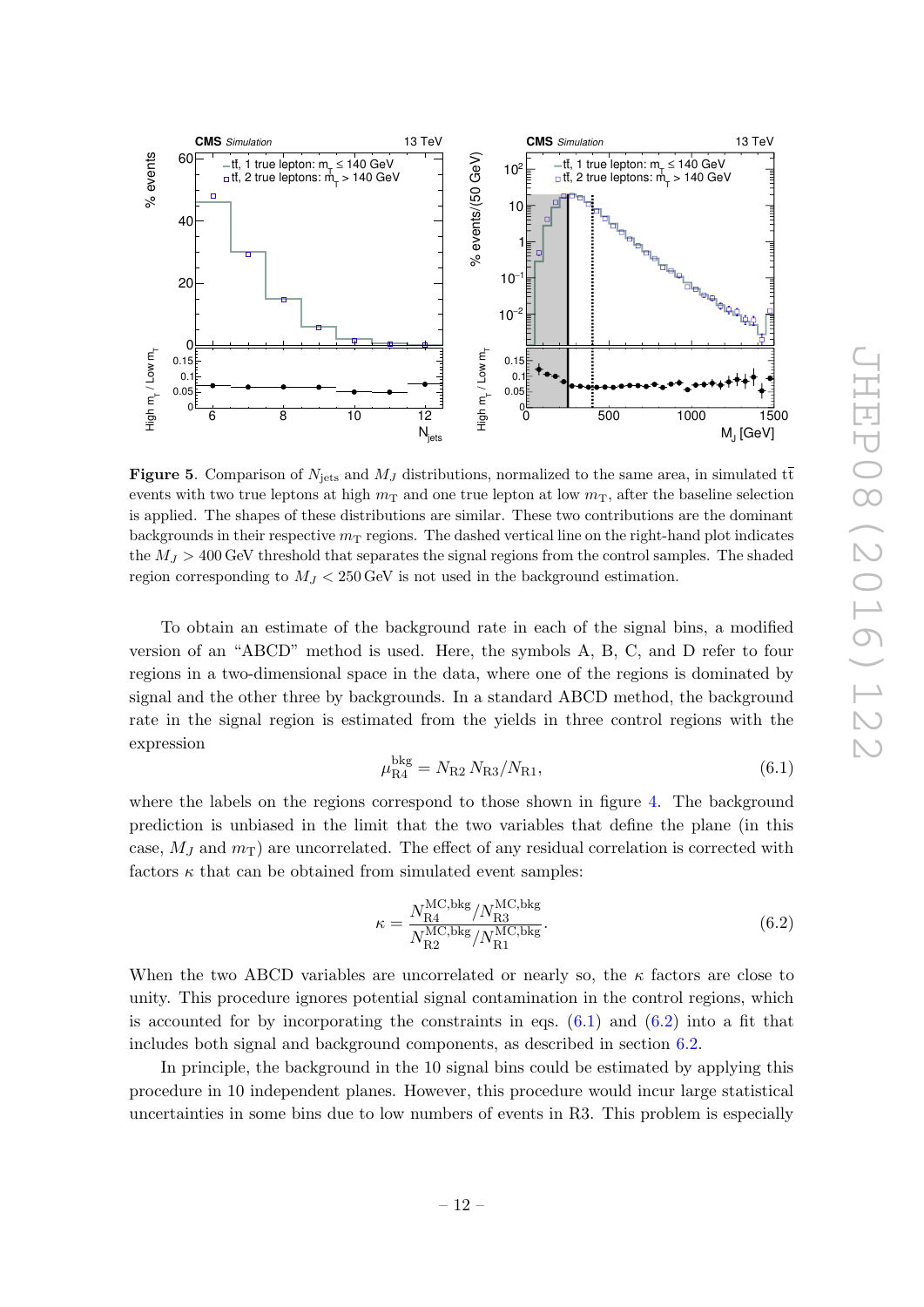

<span id="page-13-1"></span>**Figure 6.** The ratio  $R(m_T)$  of high- $m_T$  (R3 and R4) to low- $m_T$  (R1 and R2) event yields for the simulated SM background, as a function of  $N_{\text{jets}}$  and  $N_{\text{b}}$ . The baseline selection requires  $N_{\text{jets}} \geq 6$ . The uncertainties shown are statistical only.

important in bins with a high number of jets, where the  $M_J$  spectrum shifts to higher values and the number of background events expected in R4 can exceed the background in R3.

To alleviate this problem, we exploit the fact that, after the baseline selection, the background is dominated by just one source ( $t\bar{t}$  events), and the shapes of the  $N_{\text{jets}}$  distributions are nearly identical for the single-lepton and dilepton components (due to the large amounts of ISR). As a result, the  $m<sub>T</sub>$  distribution is approximately independent of  $N_{\text{jets}}$  and  $N_{\text{b}}$ . We study this behavior with the ratio of the number of events at high to low  $m_T$ :

$$
R(m_{\rm T}) \equiv \frac{N(m_{\rm T} > 140 \,\text{GeV})}{N(m_{\rm T} \le 140 \,\text{GeV})}.
$$
\n(6.3)

Because, as seen in figure [6,](#page-13-1) the values of  $R(m_T)$  do not vary substantially across  $N_{\text{jets}}$  and  $N<sub>b</sub>$  bins, the predicted value of  $R(m_T)$  is not sensitive to the modeling of the distributions of those quantities. We exploit this result by integrating the yields of the low- $M_J$  regions (R1 and R3) over the  $N_{\text{jets}}$  and  $N_{\text{b}}$  bins for each  $E_{\text{T}}^{\text{miss}}$  bin. This procedure increases the statistical power of the ABCD method but also introduces a correlation among the predictions (eq.  $(6.1)$ ) for the  $N_{\text{jets}}$  and  $N_{\text{b}}$  bins associated with a given  $E_{\text{T}}^{\text{miss}}$  bin. Figure [7](#page-14-0) shows the  $\kappa$  factors for the 10 signal bins after summing over  $N_{\text{jets}}$  and  $N_{\text{b}}$  in R1 and R3. In all cases, their values are close to unity.

### <span id="page-13-0"></span>6.2 Implementation

The method outlined in section [6.1](#page-9-1) is implemented with a likelihood function that incorporates the statistical and systematic uncertainties in  $\kappa$ , accounts for correlations arising from the common R1 and R3 yields, and corrects for signal contamination in the control regions.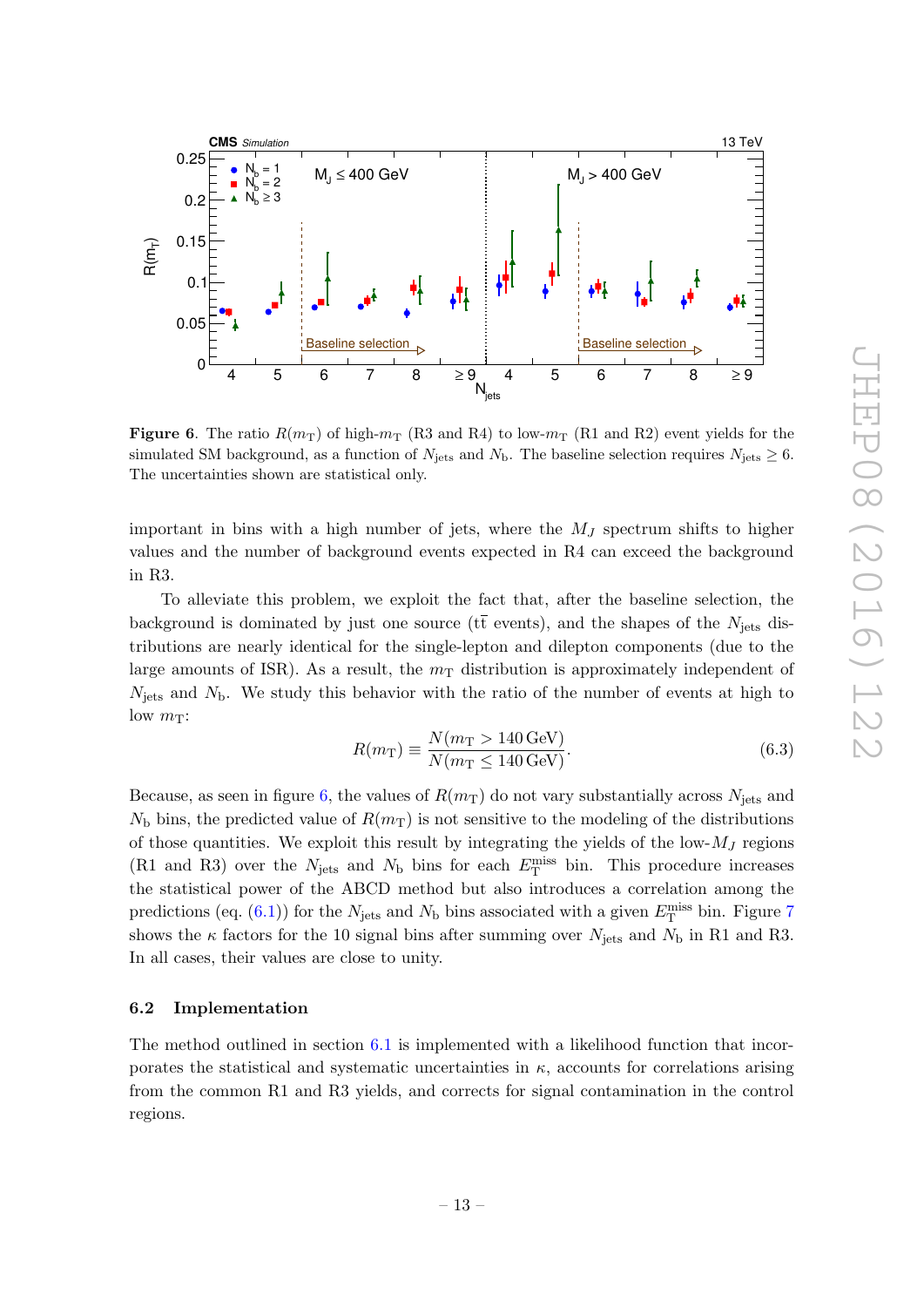

<span id="page-14-0"></span>**Figure 7.** Values of the double-ratio  $\kappa$  in each of the 10 signal bins, calculated using the simulated SM background. The  $\kappa$  factors are close to unity, indicating the small correlation between  $M_J$  and  $m<sub>T</sub>$ . The uncertainties shown are statistical only.

The SM background contribution for each region is described as follows. We define  $\mu^{\rm bkg}_{\rm R}$  $R_i^{bkg}$  as the estimated (Poisson) mean background in each region Ri, with  $i = 1, 2, 3, 4$ . Then, in an ABCD background calculation, these four rates can be expressed in terms of three floating fit parameters  $\mu$ ,  $R(m_T)$ , and  $R(M_J)$ , and the correlation correction factor  $\kappa$ , as

<span id="page-14-1"></span>
$$
\mu_{R1}^{\text{bkg}} = \mu, \qquad \mu_{R2}^{\text{bkg}} = \mu R(M_J), \n\mu_{R3}^{\text{bkg}} = \mu R(m_T), \qquad \mu_{R4}^{\text{bkg}} = \kappa \mu R(M_J) R(m_T).
$$
\n(6.4)

Here,  $\mu$  is the background rate fit parameter for R1,  $R(M_J)$  is the ratio of the R2 to R1 rates, and  $R(m_T)$  is the ratio of the R3 to R1 rates. The quantity  $\kappa$  is given by eq. [\(6.2\)](#page-12-2) after replacing the yields  $N_{\text{R}i}^{\text{MC},\text{bkg}}$  $\mu_{\text{R}i}^{\text{MC},\text{bkg}}$  by the background rate fit parameters  $\mu_{\text{R}i}^{\text{MC},\text{bkg}}$  $R_i$ ,  $\ldots$ .

Similarly, we define  $N_{\text{R}i}^{\text{data}}$  as the observed data yield in each region,  $\mu_{\text{R}i}^{\text{MC,sig}}$  $\frac{M}{R}$  as the expected signal rate in each region, and  $r$  as the parameter quantifying the signal strength relative to the expected yield across all analysis regions. We can then write the likelihood function as

L

<span id="page-14-4"></span><span id="page-14-2"></span>
$$
\mathcal{L} = \mathcal{L}_{\text{ABCD}}^{\text{data}} \mathcal{L}_{\kappa}^{\text{MC}} \mathcal{L}_{\text{sig}}^{\text{MC}},\tag{6.5}
$$

$$
\mathcal{L}_{\text{ABCD}}^{\text{data}} = \prod_{i=1}^{4} \prod_{k=1}^{N_{\text{bins}}(Ri)} \text{Poisson}(N_{\text{R}i,k}^{\text{data}} | \mu_{\text{R}i,k}^{\text{bkg}} + r \mu_{\text{R}i,k}^{\text{MC,sig}}), \tag{6.6}
$$

$$
\mathcal{L}_{\kappa}^{\text{MC}} = \prod_{i=1}^{4} \prod_{k=1}^{N_{\text{bins}}(\text{R}i)} \text{Poisson}(N_{\text{R}i,k}^{\text{MC},\text{bkg}} | \mu_{\text{R}i,k}^{\text{MC},\text{bkg}}), \tag{6.7}
$$

<span id="page-14-3"></span>
$$
\mathcal{L}_{\text{sig}}^{\text{MC}} = \prod_{i=1}^{4} \prod_{k=1}^{N_{\text{bins}}(\text{R}i)} \text{Poisson}(N_{\text{R}i,k}^{\text{MC,sig}} | \mu_{\text{R}i,k}^{\text{MC,sig}}). \tag{6.8}
$$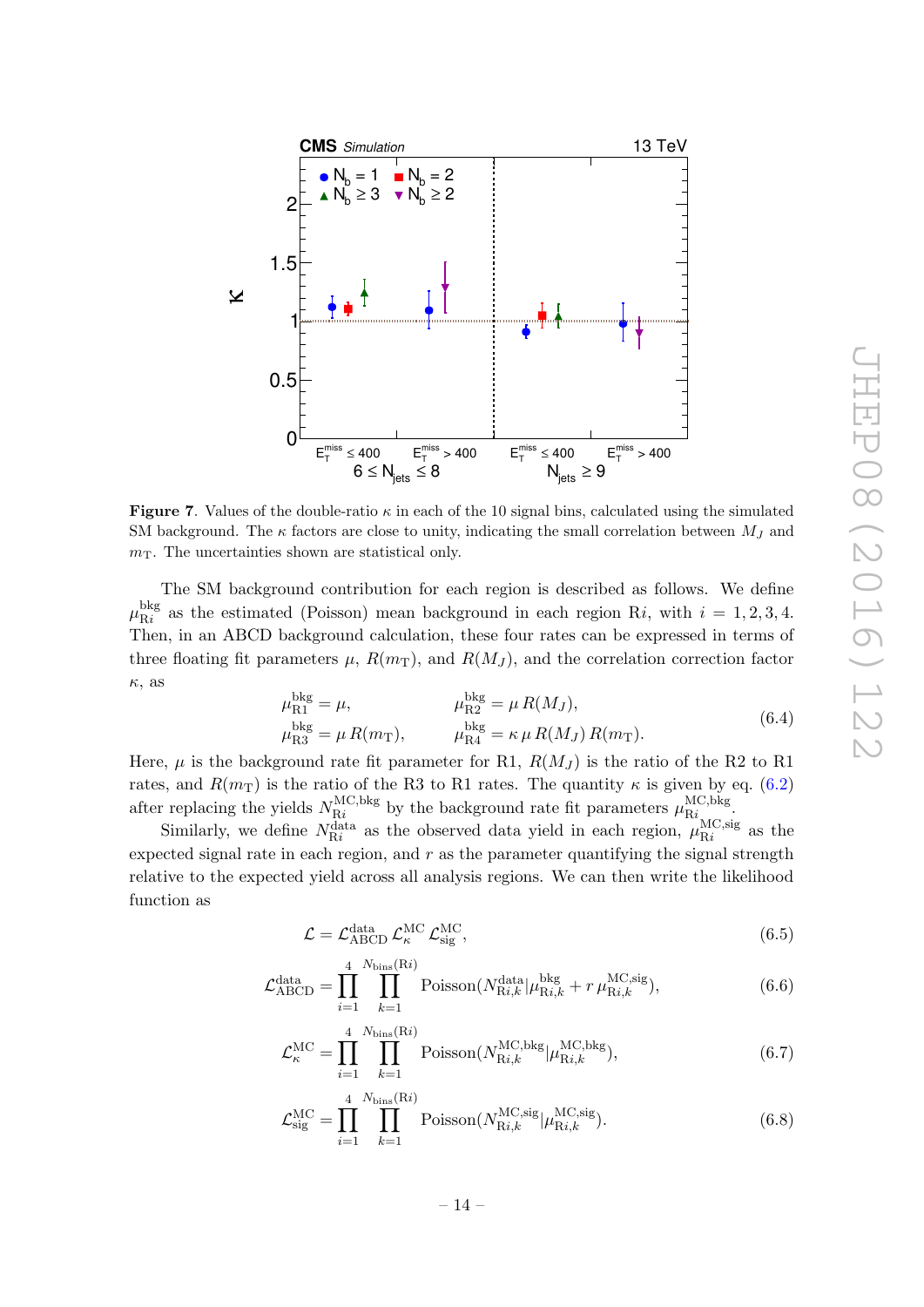The indices k run over each of the  $E_{\rm T}^{\rm miss}$ ,  $N_{\rm jets}$ , and  $N_{\rm b}$  bins defined in the previous section; these indices were suppressed in eq.  $(6.4)$  for simplicity. Given the integration over  $N_{\text{jets}}$ and  $N_{\rm b}$  at low  $M_J$ ,  $N_{\rm bins}(R1) = N_{\rm bins}(R3) = 2$ , while  $N_{\rm bins}(R2) = N_{\rm bins}(R4) = 10$ .

In eq.  $(6.5)$ ,  $\mathcal{L}_{\rm ABCD}^{\rm data}$  accounts for the statistical uncertainty in the observed data yield in the four ABCD regions, and  $\mathcal{L}_{\kappa}^{\text{MC}}$  and  $\mathcal{L}_{\text{sig}}^{\text{MC}}$  account for the uncertainty in the computation of the  $\kappa$  correction factor and signal shape, respectively, due to the finite size of the MC samples.

The systematic uncertainties in  $\kappa$  and the signal efficiency are described in the following sections. These effects are incorporated in the likelihood function as log-normal constraints with a nuisance parameter for each uncorrelated source of uncertainty. These terms are not explicitly shown in the likelihood function above for simplicity.

The likelihood function defined in eqs.  $(6.5)$ – $(6.8)$  is employed in two separate types of fits that provide complementary but compatible background estimates based on an ABCD model. The first type of fit, which we call the *predictive fit*, allows us to more easily establish the agreement of the background predictions and the observations in the null (i.e., the background-only) hypothesis. We do this by excluding the observations in the signal regions in the likelihood (that is, by truncating the first product in eq.  $(6.6)$  at  $i = 3$ ) and fixing the signal strength  $r$  to 0. This procedure leaves as many unknowns as constraints: three data floating parameters  $(\mu, R(M_J), \text{ and } R(m_T))$  and three observations  $(N_{\text{R}i,k}^{\text{data}}$  with  $i = 1, 2, 3$  for each ABCD plane. In the likelihood function there are additional floating parameters associated with MC quantities, which have small uncertainties. As a result, the estimated background rates in regions R1, R2, and R3 converge to the observed values in those bins, and we obtain predictions for the signal regions that do not depend on the observed  $N_{\rm R4}^{\rm data}$ . The predictive fit thus converges to the standard ABCD method, and the likelihood machinery becomes just a convenient way to solve the system of equations and propagate the various uncertainties.

Additionally, we implement a global fit which, by making use of the observations in the signal regions, can provide an estimate of the signal strength  $r$ , while allowing for signal events to populate the control regions. This is achieved by including all four observations,  $N_{\text{R}i,k}^{\text{data}}$  with  $i = 1, 2, 3, 4$ , in the likelihood function. Since there are four observations and three floating background parameters in each ABCD plane, there are enough constraints for the signal strength also to be determined in the fit.

## <span id="page-15-0"></span>6.3 Systematic uncertainties

This section describes the systematic uncertainties in the background prediction, which are incorporated into the analysis as an uncertainty in the  $\kappa$  correction. Because the dominant background arises from  $2\ell$  tt events, we use a control sample with two reconstructed leptons to validate our background estimation procedure and to quantify the associated uncertainty. The resulting uncertainty is augmented with simulation-based studies of effects that are not covered by this dilepton test. Table [2](#page-16-0) summarizes all of the uncertainties in the background prediction.

The ability of the ABCD method to predict the  $2\ell$  tth background is studied using a modified ABCD plane, in which the high- $m<sub>T</sub>$  regions, R3 and R4, are replaced with regions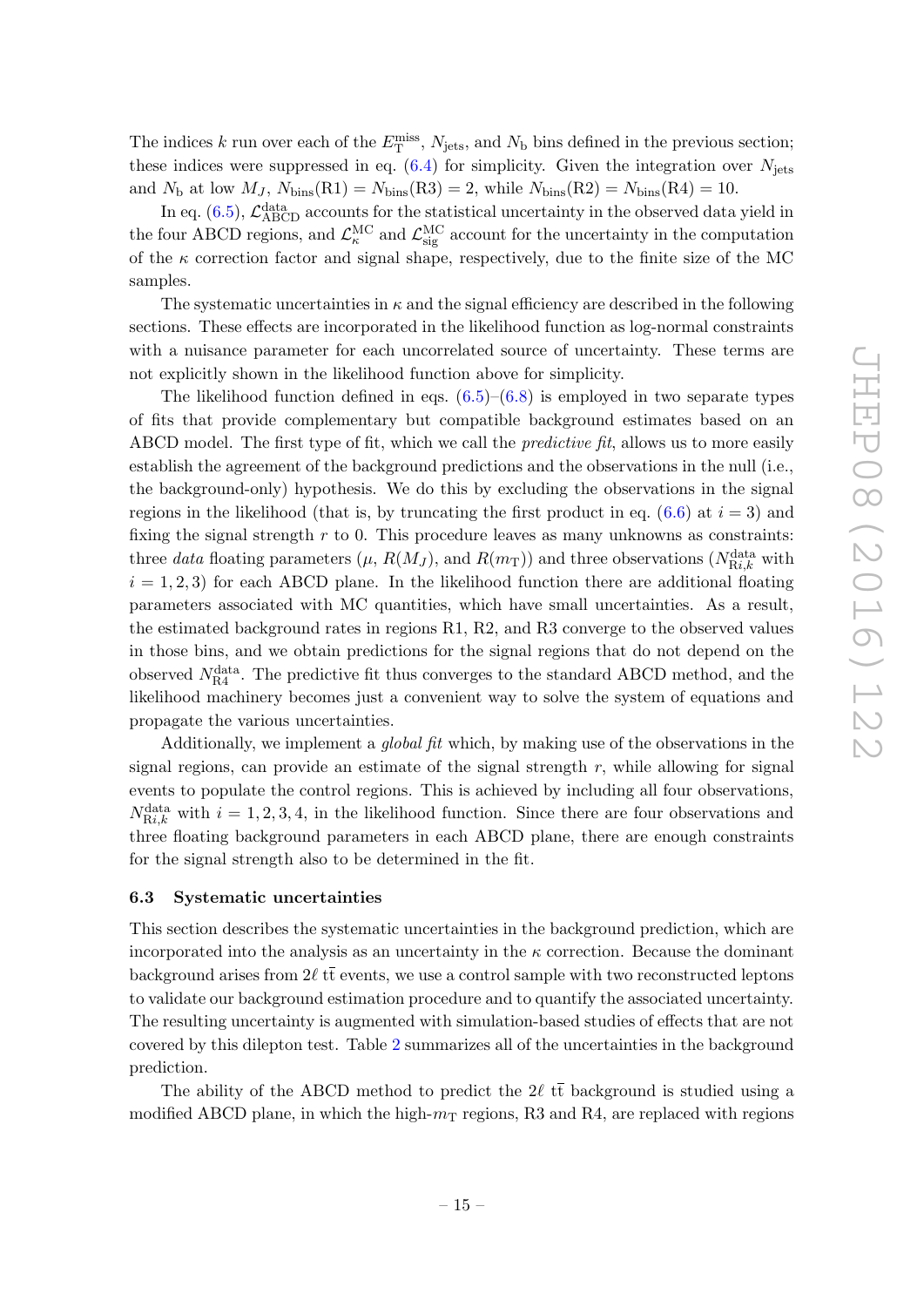| Source                       | Fractional uncertainty [%] |
|------------------------------|----------------------------|
| Data sample size             | $28 - 118$                 |
| Dilepton control sample test | $37 - 88$                  |
| Simulation sample size       | $5 - 17$                   |
| Jet energy resolution        | $2 - 10$                   |
| Jet energy corrections       | $1 - 5$                    |
| ISR $p_T$                    | $1 - 5$                    |
| Top $p_T$                    | $1 - 4$                    |
| Non-tt background            | $2 - 11$                   |

<span id="page-16-0"></span>Table 2. Summary of uncertainties in the background predictions. All entries in the table except for data sample size correspond to a relative uncertainty on  $\kappa$ . The ranges indicate the spread of each uncertainty across the signal bins. Uncertainties from a particular source are treated as fully correlated across bins, while uncertainties from different sources are treated as uncorrelated.

D3 and D4, which have two reconstructed leptons. These regions have low and high  $M_J$ , respectively, just as R3 and R4. The events in D3 and D4 pass the same selection as those in R3 and R4, except for the following changes:  $N_{\text{jets}}$  bin boundaries are lowered by one to keep the number of large- $R$  jet constituents the same as in the single-lepton samples; the  $m<sub>T</sub>$  requirement is not applied; and events with  $N<sub>b</sub> = 0$  are included to increase the size of the event sample, while events with  $N_{\rm b} \geq 3$  are excluded to avoid signal contamination. We perform this test only for low  $E_{\rm T}^{\rm miss}$  to further avoid the potentially large signal contribution in the high- $E_{\rm T}^{\rm miss}$  region. The low- $M_J$  regions (R1 and D3) are integrated over  $N_{\rm jets}$ , while the high- $M_J$  regions (R2 and D4) are binned in low and high  $N_{\text{jets}}$ . The predictive fit is then used to predict the D4 event yields for both  $N_{\text{jets}}$  bins. We predict  $11.0 \pm 2.3$  $(1.5 \pm 0.5)$  events for the low (high)  $N_{\text{jets}}$  bin, and we observe 12 (2) events. Given the good agreement between prediction and observation, the statistical precision of the test is taken as a systematic uncertainty in  $\kappa$ . These uncertainties are 37% and 88% for the lowand high- $N_{\text{jets}}$  regions, respectively.

Since the event composition of regions D3 and D4 is not fully representative of that in R3 and R4, we perform studies on potential additional sources of systematic uncertainty in the simulation. We find that the main source of  $1\ell$  tt events in the high- $m_T$  region is jet energy mismeasurement. We study the impact of mismodeling the size of this contribution by smearing the jet energies by an additional 50% with respect to the jet energy resolution measured in data [\[70\]](#page-28-14) and calculating the corresponding shift in  $\kappa$ . To ensure that there are no further significant differences between the  $M_J$  shapes of events reconstructed with one or two leptons, we also calculate the shift in  $\kappa$  due to jet energy corrections, potential ISR  $p_T$  and top quark  $p_T$  mismodeling, as well as the amount of non-tt background. Even though each of these can alone have a significant effect on the  $M_J$  shape, the  $\kappa$  factor, as a double ratio, remains largely unaffected (table [2\)](#page-16-0). Including these uncertainties in the likelihood fit produces a negligible contribution to the total uncertainty.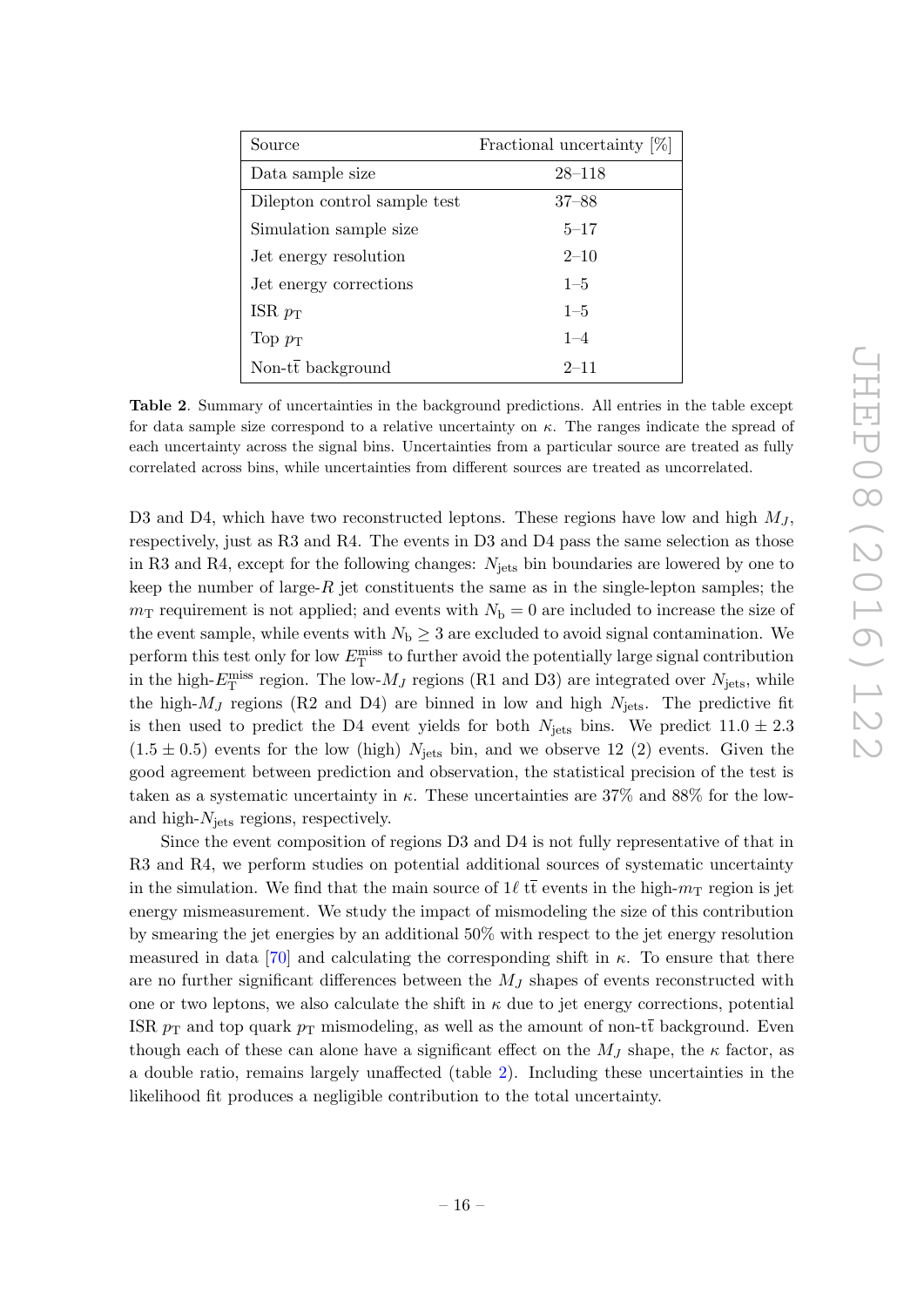

<span id="page-17-1"></span>Figure 8. Two-dimensional distributions for data and simulated event samples in the variables  $m<sub>T</sub>$  and  $M<sub>J</sub>$  in the  $N<sub>b</sub> \geq 2$  region after the baseline selection. The distributions integrate over the  $N_{\text{jets}}$  and  $E_{\text{T}}^{\text{miss}}$  bins. The black dots are the data; the colored histogram is the total simulated background, normalized to the data; and the red dots are a particular signal sample drawn from the expected distribution for gluino pair production in the T1tttt model with  $m_{\tilde{g}} = 1500 \text{ GeV}$  and  $m_{\tilde{\chi}_1^0} = 100 \text{ GeV}$  for  $2.3 \text{ fb}^{-1}$ . Overflow events are shown on the edges of the plot. The definitions of the signal and control regions are the same as those shown in figure [4.](#page-10-1)

### <span id="page-17-0"></span>7 Results and interpretation

Figure [8](#page-17-1) shows the two-dimensional distribution of the data in the  $m<sub>T</sub>-M<sub>J</sub>$  plane after the baseline selection, but with the additional requirement  $N_b \geq 2$ . The baseline requirements include  $E_{\rm T}^{\rm miss} > 200 \,\text{GeV}$  and  $N_{\rm jets} \geq 6$ , but no further event selection is applied. For comparison, the plot also shows the expected total SM background based on simulation, as well as a particular sample of the expected signal distribution. The overall distribution of events in data is consistent with the background expectation, where the majority of events are concentrated at low  $m<sub>T</sub>$  and  $M<sub>J</sub>$ . In R4, the nominal signal region, we observe only two events in data, while, as shown in table [3,](#page-19-0) the predicted SM background is about 5 events. The T1tttt(1500,100) (NC) model would be expected to contribute 5 additional events to R4.

The validity of the central assumption of the background estimation method can be checked in the nearly signal-free  $N<sub>b</sub> = 1$  region by comparing the  $M<sub>J</sub>$  shapes observed in the high- and low- $m<sub>T</sub>$  regions in data. Figure [9](#page-18-0) (left) shows the  $M<sub>J</sub>$  shapes in the  $N_{\rm b} = 1$  sample, integrating over the  $N_{\rm jets}$  and  $E_{\rm T}^{\rm miss}$  bins. The low  $m_{\rm T}$  data have been normalized to the overall yields in the corresponding high- $m<sub>T</sub>$  data. The shapes of the  $M<sub>J</sub>$ distributions for the high- and low- $m<sub>T</sub>$  regions are consistent. Figure [9](#page-18-0) (right) shows that the corresponding distributions in the  $N<sub>b</sub> \ge 2$  sample are also consistent, as expected in the absence of signal.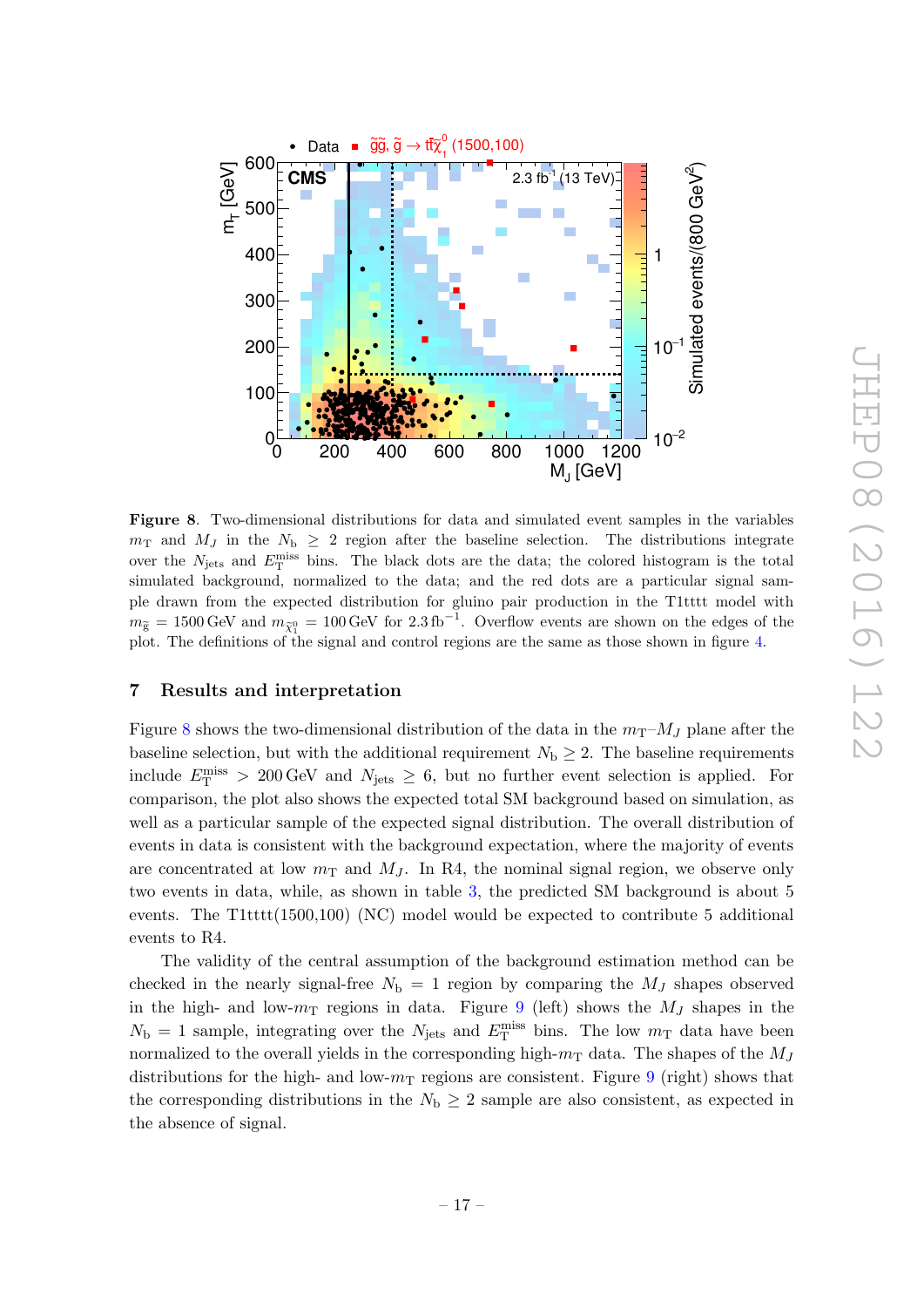

<span id="page-18-0"></span>**Figure 9.** Comparison of the  $M_J$  distributions for low- and high- $m_T$  in data with  $N_b = 1$  (left) and  $N_{\rm b} \geq 2$  (right) after the baseline selection. The expected  $M_J$  distributions of the two benchmark T1tttt scenarios for  $m<sub>T</sub> > 140$  GeV are overlaid. The distributions integrate over the  $N<sub>jets</sub>$  and  $E_{\rm T}^{\rm miss}$  bins. The low- $m_{\rm T}$  distribution is normalized to the number of events in the high- $m_{\rm T}$  region. The dashed vertical lines indicate the  $M_J > 400 \,\text{GeV}$  threshold that separates the signal regions from the control samples.

Table [3](#page-19-0) summarizes the observed event yields, the fitted backgrounds, and the expected signal yields for the two T1tttt benchmark model points. Two background estimates are given: the predictive fit (PF), which uses only the yields in regions R1, R2, and R3, and the global fit (GF), which also incorporates region R4, as described in section [6.](#page-9-0) In both versions of the fit, the signal strength  $r$  is fixed to zero, giving results that are model independent. (When setting limits on individual models, we allow  $r$  to float, as discussed below.) The rows labeled R4 give the results for each of the ten signal regions, as well as the corresponding  $\kappa$  factors.

In the absence of signal, the predictive fit and the version of the global fit performed under the null hypothesis,  $r = 0$ , should be consistent with each other. However, because the global fit incorporates more information, specifically the yields in R4, this fit has a smaller uncertainty. The regions with  $N<sub>b</sub> = 1$  have small expected contributions from signal. Summing over all four such signal regions (R4), the number of estimated background events from the PF and GF are  $6.1 \pm 2.2$  and  $5.5 \pm 1.3$ , respectively, compared with 8 events observed in data. The consistency between the two predictions and between the predicted and observed yields in the R4 regions with  $N<sub>b</sub> = 1$ , where the signal contribution is expected to be small, serves as a further check on the background estimation method. Summing the yields over the six signal bins with  $N_b \geq 2$ , the number of estimated background events from PF and GF is  $5.6 \pm 1.6$  and  $4.9 \pm 1.0$ , respectively. In data, we observe 2 events, lower than, but consistent with the background-only hypothesis.

Given the absence of any significant excess, the results are interpreted first as exclusion limits on the production cross section for T1tttt model points as a function of  $m_{\tilde{g}}$  and  $m_{\tilde{\chi}_1^0}$ . Table [4](#page-20-0) shows the ranges for the systematic uncertainties associated with predictions for the expected signal yields, including those on the signal efficiency. The largest uncertainties arise from the jet energy corrections and from the modeling of ISR. These uncertainties are generally in the range 10–20% but can increase to  $\sim$ 30% as the mass splitting between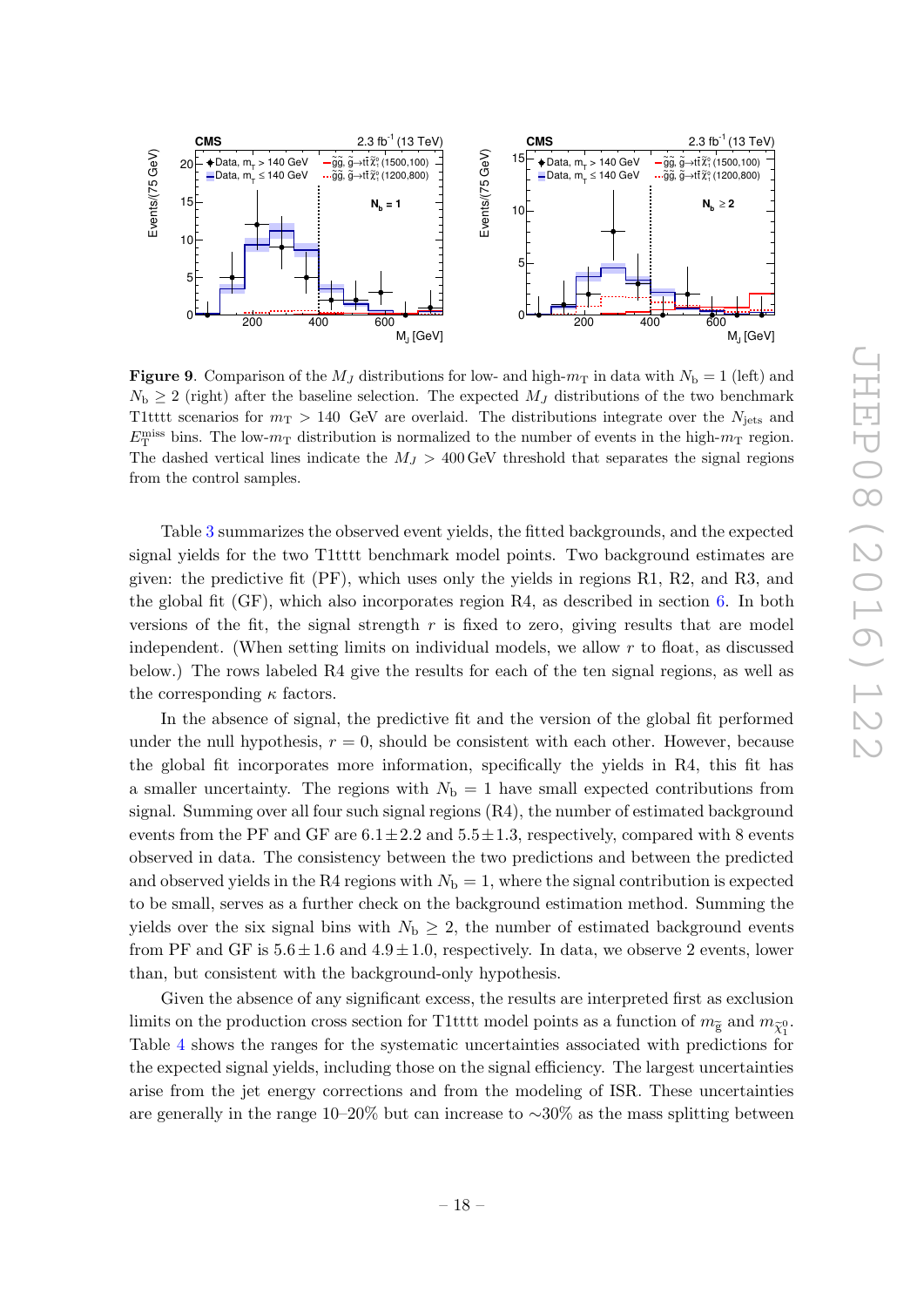| Region: bin<br>$\kappa$                               |                          | T1tttt(NC)                                         | T1tttt(C)          | Fitted $\mu^{\text{bkg}}$ (PF) | Fitted $\mu^{\text{bkg}}$ (GF) | Obs.             |
|-------------------------------------------------------|--------------------------|----------------------------------------------------|--------------------|--------------------------------|--------------------------------|------------------|
|                                                       |                          | $200 < E_{\rm T}^{\rm miss} \leq 400 \,\text{GeV}$ |                    |                                |                                |                  |
| R1: all $N_{\text{iets}}$ , $N_{\text{b}}$            |                          | 0.1                                                | 3.2                | $336.0 \pm 18.3$               | $335.3 \pm 18.2$               | 336              |
| R2: $6 \le N_{\text{jets}} \le 8, N_{\text{b}} = 1$   |                          | 0.1                                                | 0.2                | $47.1 \pm 6.9$                 | $49.5 \pm 6.9$                 | 47               |
| R2: $N_{\text{jets}} \ge 9, N_{\text{b}} = 1$         |                          | 0.1                                                | 0.3                | $7.0 \pm 2.6$                  | $7.5 \pm 2.7$                  | $\overline{7}$   |
| R2: $6\leq N_{\rm jets}\leq 8,\,N_{\rm b}=2$          |                          | 0.1                                                | 0.3                | $42.0 \pm 6.5$                 | $41.1 \pm 6.2$                 | 42               |
| R2: $N_{\text{jets}} \ge 9, N_{\text{b}} = 2$         |                          | 0.1                                                | 0.5                | $7.0 \pm 2.6$                  | $6.6 \pm 2.5$                  | $\overline{7}$   |
| R2: $6 \le N_{\text{jets}} \le 8, N_{\text{b}} \ge 3$ |                          | 0.1                                                | 0.2                | $12.0 \pm 3.5$                 | $11.1 \pm 3.2$                 | 12               |
| R2: $N_{\text{jets}} \geq 9, N_{\text{b}} \geq 3$     |                          | 0.2                                                | 0.6                | $1.0 \pm 1.0$                  | $0.9 \pm 0.9$                  | $\mathbf{1}$     |
| R3: all $N_{\text{iets}}$ , $N_{\text{b}}$            |                          | $0.2\,$                                            | 3.8                | $21.0 \pm 4.6$                 | $21.6 \pm 4.2$                 | 21               |
| R4: $6 \le N_{\text{jets}} \le 8, N_{\text{b}} = 1$   | $1.12 \pm 0.09 \pm 0.43$ | $0.2\,$                                            | 0.2                | $3.3 \pm 1.4$                  | $3.6 \pm 1.0$                  | 6                |
| R4: $N_{\text{iets}} \geq 9$ , $N_{\text{b}} = 1$     | $0.91 \pm 0.06 \pm 0.81$ | $0.2\,$                                            | $0.4\,$            | $0.4 \pm 0.3$                  | $0.4 \pm 0.2$                  | $\mathbf{1}$     |
| R4: $6 \le N_{\text{iets}} \le 8, N_{\text{b}} = 2$   | $1.11 \pm 0.06 \pm 0.42$ | 0.3                                                | $0.4\,$            | $2.9 \pm 1.2$                  | $2.9 \pm 0.8$                  | $\overline{2}$   |
| R4: $N_{\text{jets}} \ge 9, N_{\text{b}} = 2$         | $1.05 \pm 0.11 \pm 0.94$ | 0.3                                                | 0.6                | $0.5 \pm 0.3$                  | $0.4 \pm 0.2$                  | $\overline{0}$   |
| R4: $6 \le N_{\text{jets}} \le 8, N_{\text{b}} \ge 3$ | $1.25 \pm 0.11 \pm 0.47$ | 0.3                                                | $\rm 0.3$          | $0.9 \pm 0.4$                  | $0.9 \pm 0.3$                  | $\overline{0}$   |
| R4: $N_{\text{jets}} \geq 9, N_{\text{b}} \geq 3$     | $1.05 \pm 0.10 \pm 0.93$ | 0.3                                                | 0.7                | $0.1 \pm 0.1$                  | $0.1 \pm 0.1$                  | $\overline{0}$   |
|                                                       |                          | $E_{\rm T}^{\rm miss}$                             | $>400\,\text{GeV}$ |                                |                                |                  |
| R1: all $N_{\text{jets}}, N_{\text{b}}$               |                          | 0.1                                                | 0.5                | $16.0 \pm 4.0$                 | $17.1 \pm 4.0$                 | 16               |
| R2: $6 \le N_{\text{jets}} \le 8, N_{\text{b}} = 1$   |                          | 0.2                                                | 0.1                | $8.0 \pm 2.8$                  | $6.8 \pm 2.5$                  | 8                |
| R2: $N_{\text{iets}} \geq 9$ , $N_{\text{b}} = 1$     |                          | 0.1                                                | 0.2                | $1.0 \pm 1.0$                  | $1.7 \pm 1.2$                  | $\mathbf{1}$     |
| R2: $6 \le N_{\text{jets}} \le 8, N_{\text{b}} \ge 2$ |                          | 0.5                                                | 0.3                | $3.0 \pm 1.7$                  | $2.5 \pm 1.4$                  | 3                |
| R2: $N_{\text{jets}} \geq 9, N_{\text{b}} \geq 2$     |                          | $0.4\,$                                            | 0.6                | $1.0 \pm 1.0$                  | $0.9 \pm 0.9$                  | $\mathbf{1}$     |
| R3: all $N_{\text{iets}}$ , $N_{\text{b}}$            |                          | $0.4\,$                                            | 0.9                | $4.0 \pm 2.0$                  | $2.9 \pm 1.4$                  | 4                |
| R4: $6 \le N_{\text{jets}} \le 8, N_{\text{b}} = 1$   | $1.09 \pm 0.16 \pm 0.42$ | 0.7                                                | 0.2                | $2.2 \pm 1.7$                  | $1.2 \pm 0.7$                  | $\overline{0}$   |
| R4: $N_{\text{iets}} \geq 9$ , $N_{\text{b}} = 1$     | $0.98 \pm 0.16 \pm 0.87$ | 0.4                                                | 0.3                | $0.2 \pm 0.3$                  | $0.3 \pm 0.2$                  | $\mathbf{1}$     |
| R4: $6 \le N_{\text{jets}} \le 8, N_{\text{b}} \ge 2$ | $1.29 \pm 0.22 \pm 0.50$ | 1.9                                                | 0.5                | $1.0 \pm 0.8$                  | $0.5 \pm 0.4$                  | $\overline{0}$   |
| R4: $N_{\text{jets}} \geq 9, N_{\text{b}} \geq 2$     | $0.90 \pm 0.14 \pm 0.80$ | $1.6\,$                                            | 1.0                | $0.2 \pm 0.3$                  | $0.1 \pm 0.1$                  | $\boldsymbol{0}$ |

<span id="page-19-0"></span>Table 3. Observed and predicted event yields for the signal regions (R4) and background regions  $(R1-R3)$  in data  $(2.3 fb<sup>-1</sup>)$ . Expected yields for the two SUSY T1tttt benchmark scenarios are also given. The results from two types of fits are reported: the predictive fit (PF) and the version of the global fit (GF) performed under the assumption of the null hypothesis  $(r = 0)$ . The predictive fit uses the observed yields in regions R1, R2, and R3 only and is effectively just a propagation of uncertainties. The global fit uses all four regions. The values of  $\kappa$  obtained from the simulation fit are also listed. The first uncertainty in  $\kappa$  is statistical, while the second corresponds to the total systematic uncertainty. The benchmark signal models, T1tttt(NC) and T1tttt(C), are described in section [3.](#page-4-1)

the gluino and LSP decreases [\[77\]](#page-29-4). The uncertainty associated with the renormalization and factorization scales is determined by varying the scales independently up and down by a factor of two; these are applied only as an uncertainty in the signal shape, i.e., the cross section is held constant. The uncertainty associated with the b tagging efficiency is in the range 1–15%. Uncertainties due to pileup, luminosity [\[78\]](#page-29-5), lepton selection, and trigger efficiency are found to be  $\leq 5\%$ . Uncertainties for each particular source are treated as fully correlated across bins.

A 95% confidence level (CL) upper limit on the production cross section is estimated using the modified frequentist  $CL_S$  method  $[79–81]$  $[79–81]$ , with a one-sided profile likelihood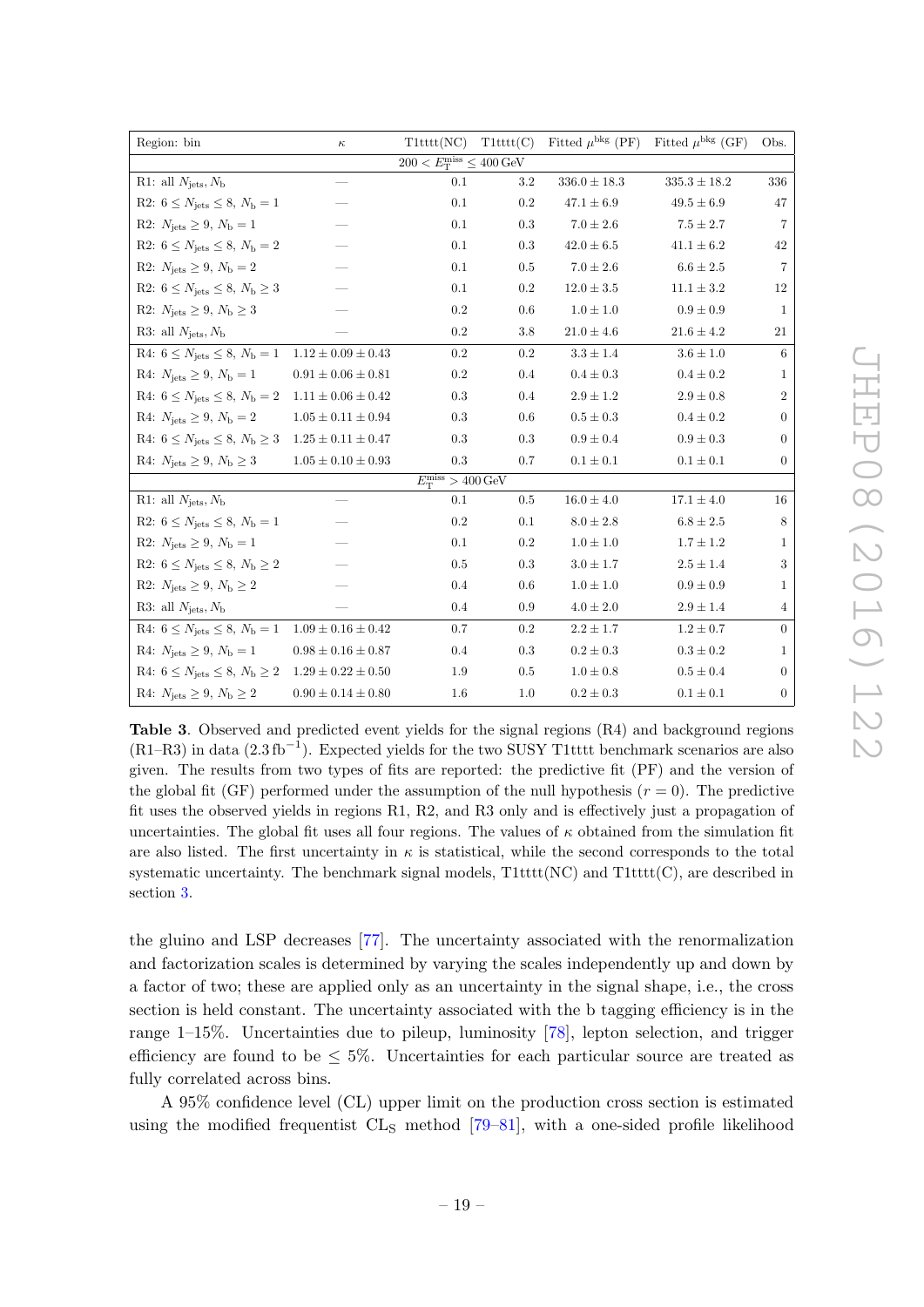| Source                                   | Fractional uncertainty [%] |
|------------------------------------------|----------------------------|
| Lepton efficiency                        | $1 - 5$                    |
| Trigger efficiency                       | 1                          |
| b tagging efficiency                     | $1 - 15$                   |
| Jet energy corrections                   | $1 - 30$                   |
| Renormalization and factorization scales | $1 - 5$                    |
| Initial state radiation                  | $1 - 35$                   |
| Pileup                                   | 5                          |
| Integrated luminosity                    | 3                          |

<span id="page-20-0"></span>Table 4. Typical values of the signal-related systematic uncertainties. Uncertainties due to a particular source are treated as fully correlated between bins, while uncertainties due to different sources are treated as uncorrelated.

ratio test statistic. For this test, we perform the global fit under the background-only and background-plus-signal (r floating) hypotheses. The statistical uncertainties from data counts in the control regions are modeled by the Poisson terms in eq. [\(6.6\)](#page-14-4). All systematic uncertainties are multiplicative and are treated as log-normal distributions. Exclusion limits are also estimated for  $\pm 1\sigma$  variations on the production cross section based on the NLO+NLL calculation [\[39\]](#page-27-2).

Figure [10](#page-21-1) shows the corresponding excluded region at a 95% CL for the T1tttt model in the  $m_{\tilde{g}}-m_{\tilde{\chi}_{1}^{0}}$  plane. At low  $\tilde{\chi}_{1}^{0}$  mass we exclude gluinos with masses of up to 1600 GeV. The highest limit on the  $\tilde{\chi}_1^0$  mass is 800 GeV, attained for  $m_{\tilde{g}}$  of approximately 1300 GeV. The observed limits are within the  $1\sigma$  uncertainty in the expected limits. The central value is slightly higher because the observed event yield is less than the SM background prediction, as shown in table [3.](#page-19-0)

In the context of natural SUSY models, it is important to extend the interpretation to scenarios in which the top squark is lighter than the gluino. Rather than considering a large set of models with independently varying top squark masses, we consider the extreme case in which the top squark has approximately the smallest mass consistent with two-body decay,  $m_{\tilde{t}_1} \approx m_t + m_{\tilde{\chi}_1^0}$ , for a range of gluino and neutralino masses. The decay kinematics for such extreme, compressed mass spectrum models correspond to the lowest signal efficiency for given values of  $m_{\tilde{\chi}_1^0}$  and  $m_{\tilde{\chi}_1^0}$ , because the top quark and the  $\tilde{\chi}_1^0$  are produced at rest in the top squark frame. As a consequence, the excluded signal cross section for fixed values of  $m_{\tilde{g}}$  and  $m_{\tilde{\chi}_1^0}$  and with  $m_{\tilde{g}} > m_{\tilde{t}_1} \geq m_t + m_{\tilde{\chi}_1^0}$  is minimized around this extreme<br>we delegate Four planetical arguitances the simulated and in this study hath in the fit model point. For physical consistency, the signal model used in this study, both in the fit procedure and in the theoretical cross section used to obtain mass limits, includes not only gluino-pair production, but also direct  $t_1t_1$  production. However, the effect of the direct top squark contribution on the results is small,  $\lesssim 2\%$  for  $m_{\tilde{\chi}_1^0} > 400 \,\text{GeV}$  and up to  $20\%$ for low values of  $m_{\tilde{\chi}_1^0}$ .

Figure [11](#page-22-0) shows the excluded region in the  $m_{\tilde{g}}-m_{\tilde{\chi}_{1}^{0}}$  plane for this combined model with both gluino-mediated top squark production and direct top squark pair production.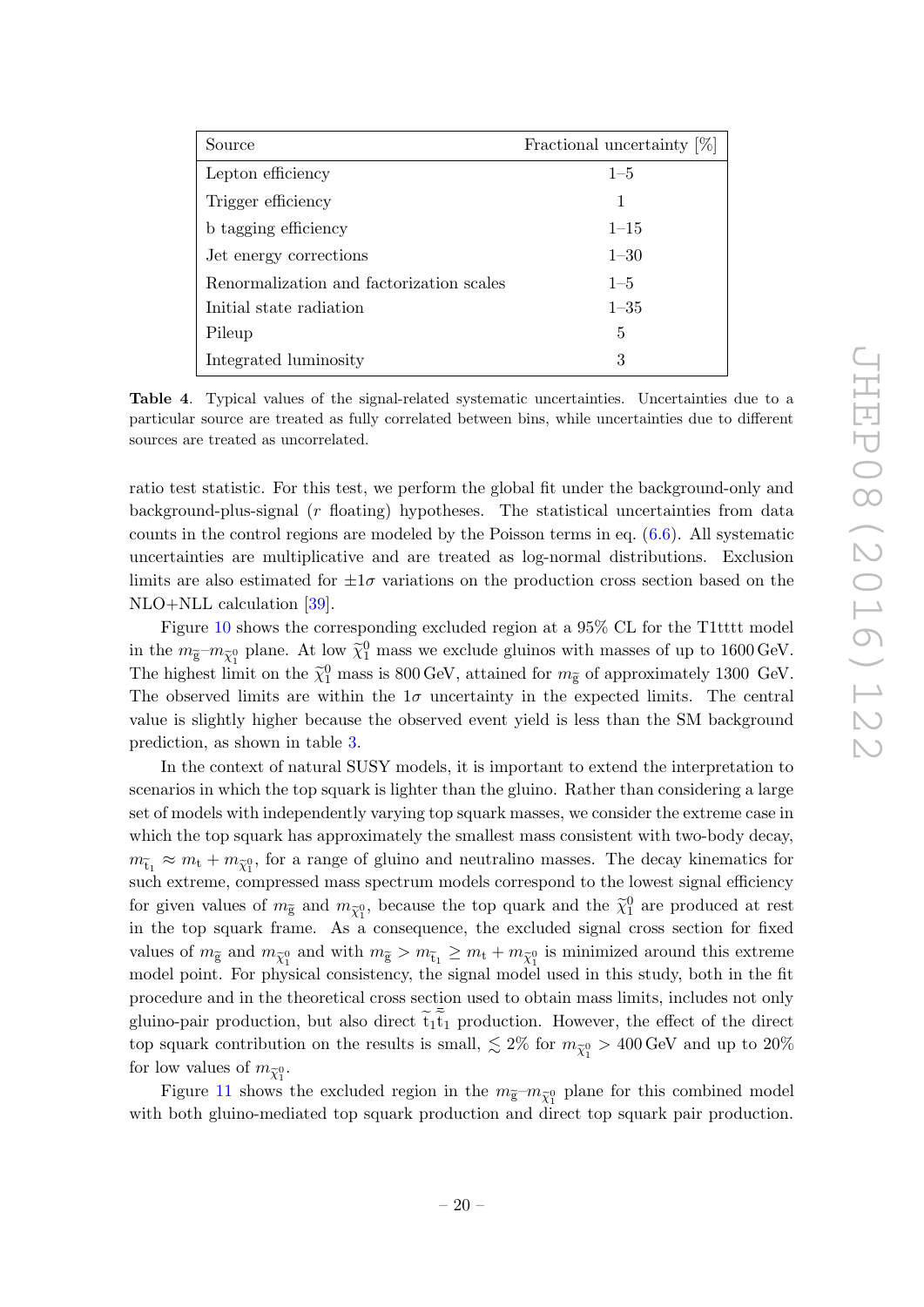

<span id="page-21-1"></span>Figure 10. Interpretation of results in the T1tttt model. The colored regions show the upper limits (95% CL) on the production cross section for  $pp \to \tilde{g}\tilde{g}, \tilde{g} \to t\bar{t}\tilde{\chi}_1^0$  in the  $m_{\tilde{g}}-m_{\tilde{\chi}_1^0}$  plane. The curves show the expected and observed limits on the corresponding SUSY particle masses obtained by comparing the excluded cross section with theoretical cross sections.

The top squark mass is assumed to be 175 GeV above that of the neutralino. For most of the excluded region, the boundary is close to that obtained for the T1tttt model, showing that there is only a weak sensitivity to the value of the top squark mass. The uncertainty on the boundary of the excluded region for the T5tttt model is similar to that shown for the T1tttt model in figure [10.](#page-21-1) For  $m_{\tilde{\chi}_1^0} > 150 \,\text{GeV}$ , the excluded value of  $m_{\tilde{g}}$  is typically within 60 GeV of that excluded for T1tttt. Models that have low values of  $m_{\tilde{\chi}_1^0}$  show a reduced sensitivity because the neutralino carries very little momentum, reducing the value of  $m<sub>T</sub>$ . In this kinematic region, the sensitivity to the signal is dominated by the events that have at least two leptonic W boson decays, which produce additional  $E_{\rm T}^{\rm miss}$ , as well as a tail in the  $m<sub>T</sub>$  distribution. Although such dilepton events are nominally excluded in the analysis, a significant number of these signal events escape the dilepton veto. These events include both W decays to  $\tau$  leptons that decay hadronically, and W decays to electrons or muons that are below kinematic thresholds or are outside of the detector acceptance.

### <span id="page-21-0"></span>8 Summary

Using a sample of proton-proton collisions at  $\sqrt{s} = 13 \text{ TeV}$  with an integrated luminosity of  $2.3\,\text{fb}^{-1}$ , a search for supersymmetry is performed in the final state with a single lepton,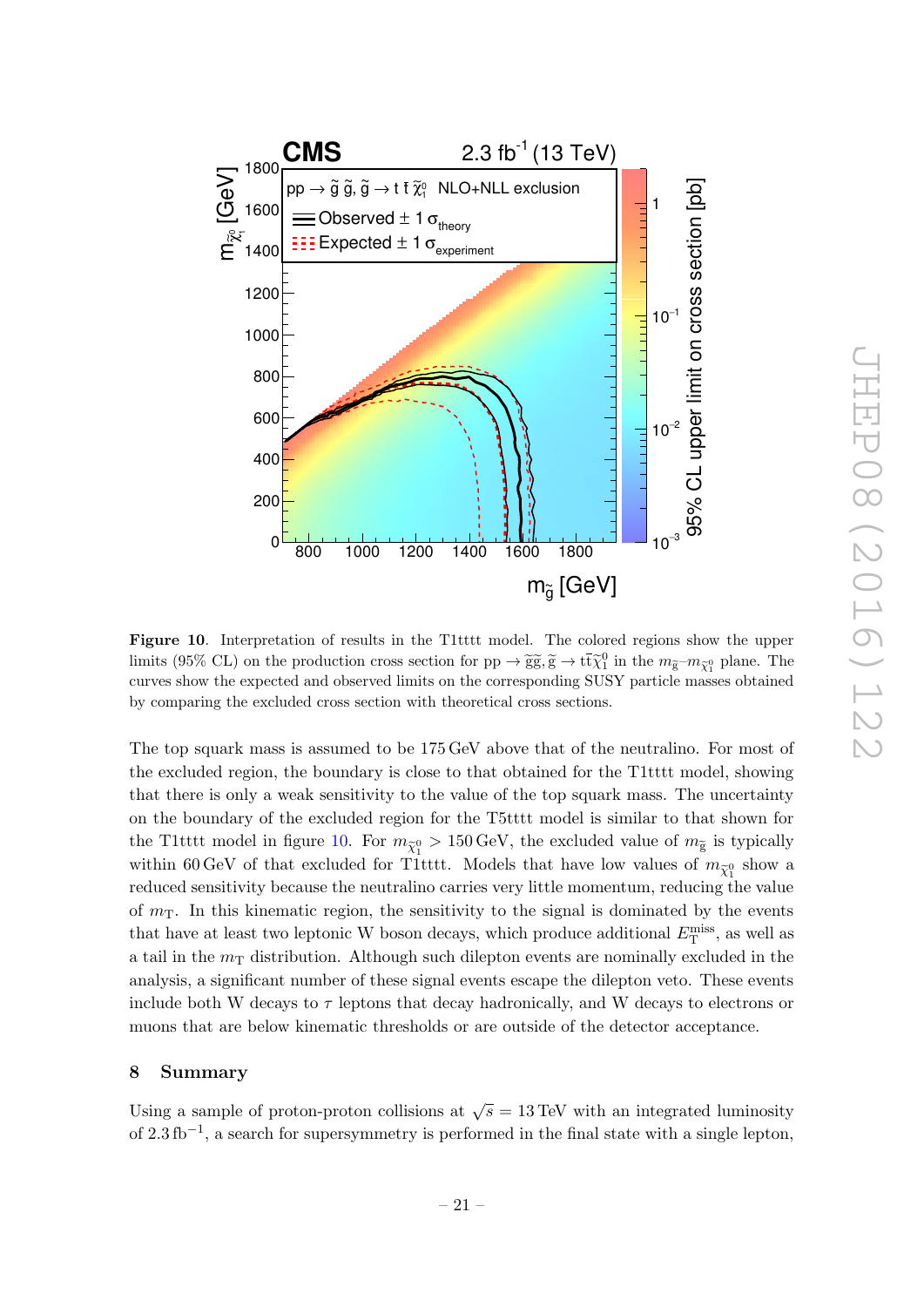

<span id="page-22-0"></span>**Figure 11.** Excluded region (95% CL), shown in blue, in the  $m_{\tilde{g}}-m_{\tilde{\chi}_{1}^{0}}$  plane for a model combining T5tttt, gluino pair production, followed by gluino decay to an on-shell top squark, together with a model for direct top squark pair production. The top squarks decay via the two-body process  $\widetilde{t} \to t \widetilde{\chi}_1^0$ . The neutralino and top squark masses are related by the constraint  $m_{\widetilde{t}_1} = m_{\widetilde{\chi}_1^0} + 175 \,\text{GeV}$ . For comparison, the excluded region  $(95\% \text{ CL})$  from figure [10](#page-21-1) for the T1tttt model, which has threebody gluino decay, is shown in red. The small difference between the two boundary curves shows that the limits for the scenarios with two-body gluino decay have only a weak dependence on the top squark mass.

b-tagged jets, and large missing transverse momentum. The search focuses on final states resulting from the pair production of gluinos, which subsequently decay via  $\tilde{g} \to t\bar{t}\tilde{\chi}_1^0$ , leading to high jet multiplicities.

A key feature of the analysis is the use of the variable  $M_J$ , the sum of the masses of large-R jets, which are formed by clustering anti- $k_T$   $R = 0.4$  jets and leptons. Used in conjunction with the variable  $m<sub>T</sub>$ , the transverse mass of the system consisting of the lepton and the missing transverse momentum vector,  $M_J$  provides a powerful background estimation method that is well suited to this high jet multiplicity search.

After the baseline selection is applied, signal (R4) and control regions (R1, R2, and R3) are defined in the  $M_J$ - $m_T$  plane, which are further divided into bins of  $E_{\rm T}^{\rm miss}$ ,  $N_{\rm jets}$ , and  $N_{\rm b}$  to provide additional sensitivity. In regions R3 and R4, the requirement  $m_{\rm T} > 140$  GeV provides strong suppression of the single-lepton  $t\bar{t}$  background, so that dilepton  $t\bar{t}$  events dominate over all other background sources. For these dilepton events to enter a signal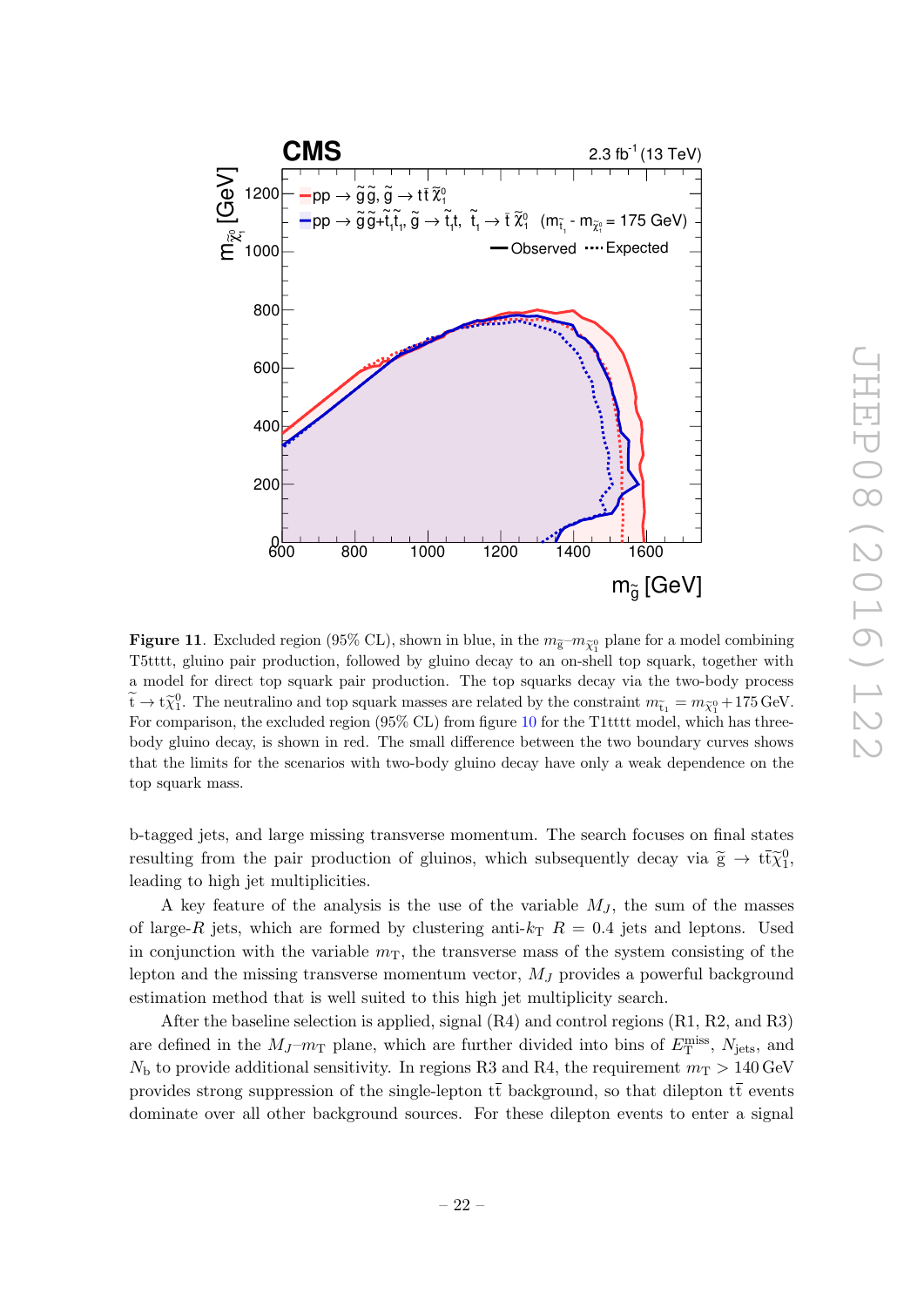region, however, they must contain a substantial amount of initial-state radiation (ISR). For this extreme range of ISR jet momentum and multiplicity, the single-lepton and dilepton  $t\bar{t}$  events have very similar kinematic properties. The variables  $M_J$  and  $m_T$  are nearly uncorrelated, even though different processes dominate the low- and high- $m<sub>T</sub>$  regions. As a consequence, the low- $m<sub>T</sub>$  regions (R1 and R2) can be used to measure the background shape for the  $M_J$  distribution at high  $m_T$ . A correction factor, near unity, is taken from simulation and is used to account for a possible correlation between  $M_J$  and  $m_T$ .

The observed event yields in the signal regions are consistent with the predictions for the SM background contributions, and exclusion limits are set on the gluino pair production cross sections in the  $m_{\tilde{g}}-m_{\tilde{\chi}_{1}^{0}}$  plane, as described by the simplified models T1tttt and T5tttt, where the latter is augmented with a model of direct top squark pair production for consistency. In the T1tttt model, gluinos decay via the three-body process  $\tilde{g} \to t\bar{t}\tilde{\chi}_1^0$ , which proceeds via a virtual top squark in the intermediate state. Under the assumption of a 100% branching fraction to this final state, the cross section limit for each model point is compared with the theoretical cross section to determine the excluded particle masses. Gluinos with a mass below 1600 GeV are excluded at a 95% CL for scenarios with low  $\tilde{\chi}_1^0$ mass, and neutralinos with a mass below 800 GeV are excluded for a gluino mass of about 1300 GeV. In the T5tttt model, the top squark is lighter than the gluino, which therefore decays via a two-body process. The boundary of the excluded region in the  $m_{\tilde{g}}-m_{\tilde{\chi}_1^0}$  plane for T5tttt is found to be only weakly sensitive to the top squark mass. These results significantly extend the sensitivity of single-lepton searches based on data at  $\sqrt{s} = 8$  TeV.

### Acknowledgments

We congratulate our colleagues in the CERN accelerator departments for the excellent performance of the LHC and thank the technical and administrative staffs at CERN and at other CMS institutes for their contributions to the success of the CMS effort. In addition, we gratefully acknowledge the computing centers and personnel of the Worldwide LHC Computing Grid for delivering so effectively the computing infrastructure essential to our analyses. Finally, we acknowledge the enduring support for the construction and operation of the LHC and the CMS detector provided by the following funding agencies: the Austrian Federal Ministry of Science, Research and Economy and the Austrian Science Fund; the Belgian Fonds de la Recherche Scientifique, and Fonds voor Wetenschappelijk Onderzoek; the Brazilian Funding Agencies (CNPq, CAPES, FAPERJ, and FAPESP); the Bulgarian Ministry of Education and Science; CERN; the Chinese Academy of Sciences, Ministry of Science and Technology, and National Natural Science Foundation of China; the Colombian Funding Agency (COLCIENCIAS); the Croatian Ministry of Science, Education and Sport, and the Croatian Science Foundation; the Research Promotion Foundation, Cyprus; the Ministry of Education and Research, Estonian Research Council via IUT23-4 and IUT23- 6 and European Regional Development Fund, Estonia; the Academy of Finland, Finnish Ministry of Education and Culture, and Helsinki Institute of Physics; the Institut National de Physique Nucléaire et de Physique des Particules/CNRS, and Commissariat à l'Energie Atomique et aux Énergies Alternatives/CEA, France; the Bundesministerium für Bildung und Forschung, Deutsche Forschungsgemeinschaft, and Helmholtz-Gemeinschaft Deutscher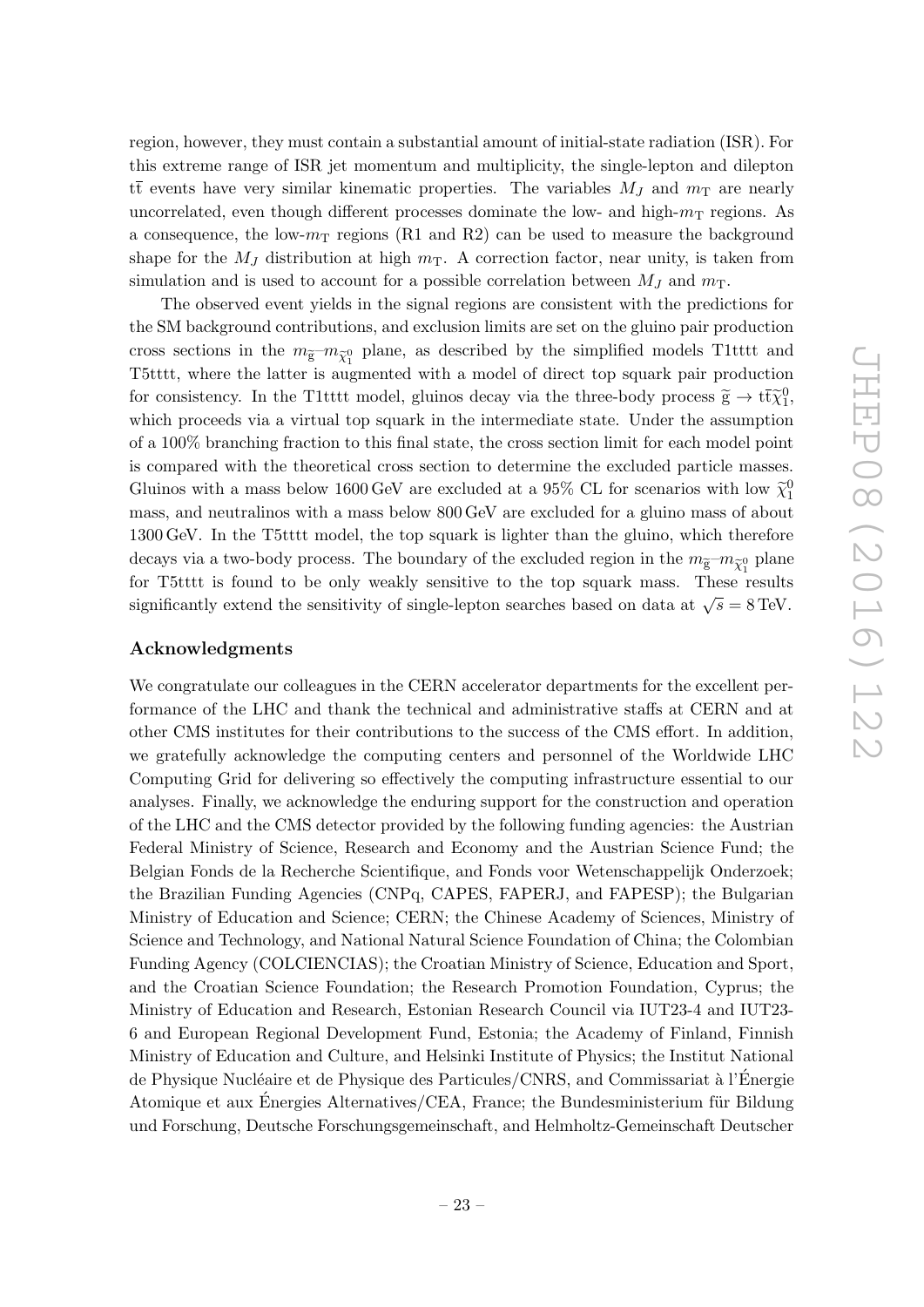Forschungszentren, Germany; the General Secretariat for Research and Technology, Greece; the National Scientific Research Foundation, and National Innovation Office, Hungary; the Department of Atomic Energy and the Department of Science and Technology, India; the Institute for Studies in Theoretical Physics and Mathematics, Iran; the Science Foundation, Ireland; the Istituto Nazionale di Fisica Nucleare, Italy; the Ministry of Science, ICT and Future Planning, and National Research Foundation (NRF), Republic of Korea; the Lithuanian Academy of Sciences; the Ministry of Education, and University of Malaya (Malaysia); the Mexican Funding Agencies (BUAP, CINVESTAV, CONACYT, LNS, SEP, and UASLP-FAI); the Ministry of Business, Innovation and Employment, New Zealand; the Pakistan Atomic Energy Commission; the Ministry of Science and Higher Education and the National Science Centre, Poland; the Fundação para a Ciência e a Tecnologia, Portugal; JINR, Dubna; the Ministry of Education and Science of the Russian Federation, the Federal Agency of Atomic Energy of the Russian Federation, Russian Academy of Sciences, and the Russian Foundation for Basic Research; the Ministry of Education, Science and Technological Development of Serbia; the Secretaría de Estado de Investigación, Desarrollo e Innovación and Programa Consolider-Ingenio 2010, Spain; the Swiss Funding Agencies (ETH Board, ETH Zurich, PSI, SNF, UniZH, Canton Zurich, and SER); the Ministry of Science and Technology, Taipei; the Thailand Center of Excellence in Physics, the Institute for the Promotion of Teaching Science and Technology of Thailand, Special Task Force for Activating Research and the National Science and Technology Development Agency of Thailand; the Scientific and Technical Research Council of Turkey, and Turkish Atomic Energy Authority; the National Academy of Sciences of Ukraine, and State Fund for Fundamental Researches, Ukraine; the Science and Technology Facilities Council, U.K.; the US Department of Energy, and the US National Science Foundation.

Individuals have received support from the Marie-Curie program and the European Research Council and EPLANET (European Union); the Leventis Foundation; the A.P. Sloan Foundation; the Alexander von Humboldt Foundation; the Belgian Federal Science Policy Office; the Fonds pour la Formation `a la Recherche dans l'Industrie et dans l'Agriculture (FRIA-Belgium); the Agentschap voor Innovatie door Wetenschap en Technologie (IWT-Belgium); the Ministry of Education, Youth and Sports (MEYS) of the Czech Republic; the Council of Science and Industrial Research, India; the HOMING PLUS program of the Foundation for Polish Science, cofinanced from European Union, Regional Development Fund; the Mobility Plus program of the Ministry of Science and Higher Education (Poland); the OPUS program of the National Science Center (Poland); the Thalis and Aristeia programs cofinanced by EU-ESF and the Greek NSRF; the National Priorities Research Program by Qatar National Research Fund; the Programa Clarín-COFUND del Principado de Asturias; the Rachadapisek Sompot Fund for Postdoctoral Fellowship, Chulalongkorn University (Thailand); the Chulalongkorn Academic into Its 2nd Century Project Advancement Project (Thailand); and the Welch Foundation, contract C-1845.

Open Access. This article is distributed under the terms of the Creative Commons Attribution License [\(CC-BY 4.0\)](http://creativecommons.org/licenses/by/4.0/), which permits any use, distribution and reproduction in any medium, provided the original author(s) and source are credited.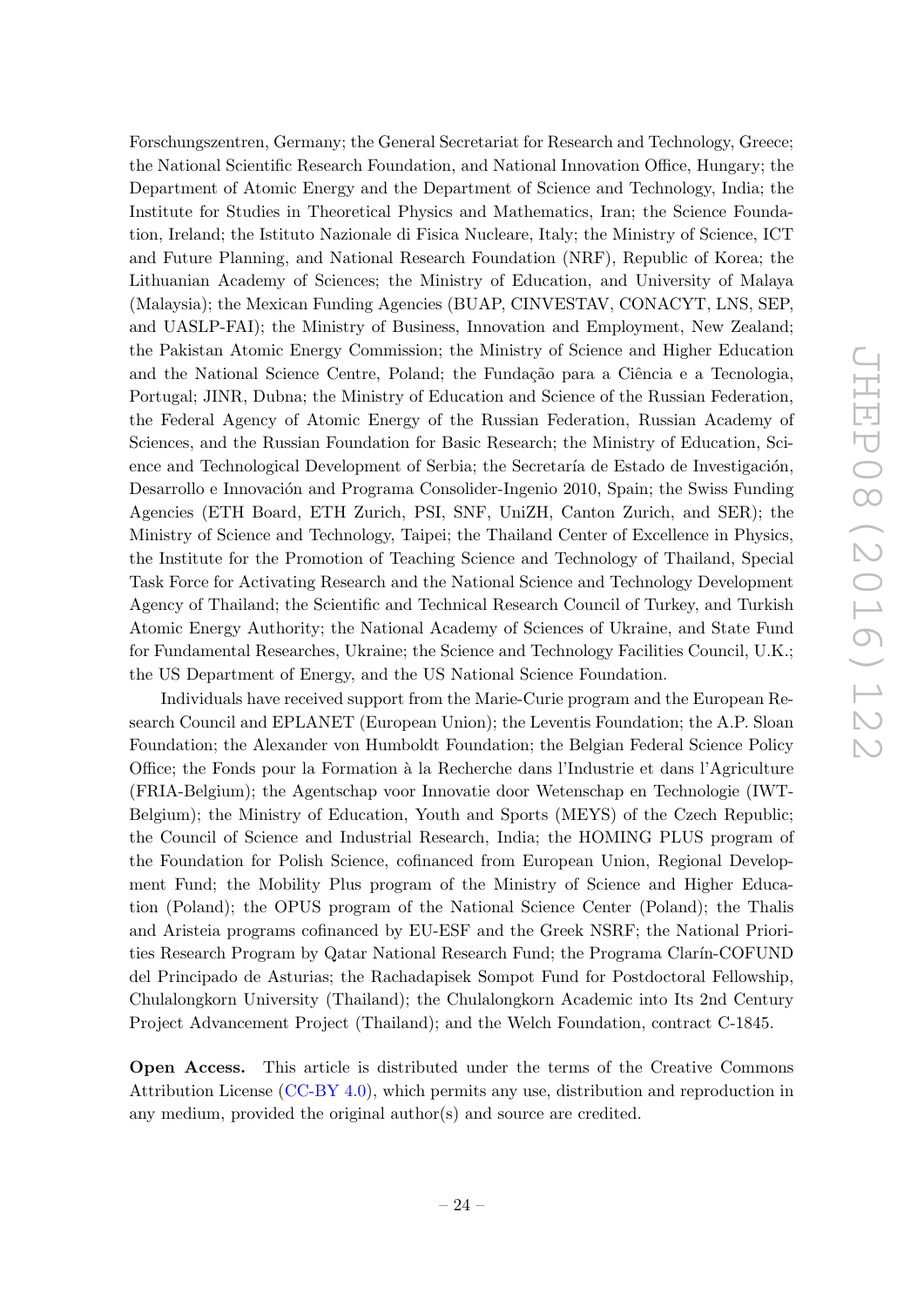### References

- <span id="page-25-0"></span>[1] P. Ramond, Dual Theory for Free Fermions, Phys. Rev. D 3 [\(1971\) 2415](http://dx.doi.org/10.1103/PhysRevD.3.2415) [IN[SPIRE](http://inspirehep.net/search?p=find+J+%22Phys.Rev.,D3,2415%22)].
- [2] Y.A. Gol'fand and E.P. Likhtman, Extension of the Algebra of Poincaré Group Generators and Violation of p Invariance, JETP Lett. 13 (1971) 323 [Pisma Zh. Eksp. Teor. Fiz. 13 (1971) 452] [IN[SPIRE](http://inspirehep.net/search?p=find+J+%22JETPLett.,13,323%22)] and online pdf version at [http://www.jetpletters.ac.ru/ps/1584/article](http://www.jetpletters.ac.ru/ps/1584/article_24309.pdf) 24309.pdf.
- [3] A. Neveu and J.H. Schwarz, Factorizable dual model of pions, [Nucl. Phys.](http://dx.doi.org/10.1016/0550-3213(71)90448-2) **B 31** (1971) 86 [IN[SPIRE](http://inspirehep.net/search?p=find+J+%22Nucl.Phys.,B31,86%22)].
- [4] D.V. Volkov and V.P. Akulov, Possible universal neutrino interaction, JETP Lett. 16 (1972) 438 [Pisma Zh. Eksp. Teor. Fiz. 16 (1972) 621] [IN[SPIRE](http://inspirehep.net/search?p=find+J+%22JETPLett.,16,438%22)] and online pdf version at [http://www.jetpletters.ac.ru/ps/1766/article](http://www.jetpletters.ac.ru/ps/1766/article_26864.pdf) 26864.pdf.
- [5] J. Wess and B. Zumino, A Lagrangian Model Invariant Under Supergauge Transformations, [Phys. Lett.](http://dx.doi.org/10.1016/0370-2693(74)90578-4) **B 49** (1974) 52 [IN[SPIRE](http://inspirehep.net/search?p=find+J+%22Phys.Lett.,B49,52%22)].
- [6] J. Wess and B. Zumino, Supergauge Transformations in Four-Dimensions, [Nucl. Phys.](http://dx.doi.org/10.1016/0550-3213(74)90355-1) B 70 [\(1974\) 39](http://dx.doi.org/10.1016/0550-3213(74)90355-1) [IN[SPIRE](http://inspirehep.net/search?p=find+J+%22Nucl.Phys.,B70,39%22)].
- [7] P. Fayet, Supergauge Invariant Extension of the Higgs Mechanism and a Model for the electron and Its Neutrino, [Nucl. Phys.](http://dx.doi.org/10.1016/0550-3213(75)90636-7) **B 90** (1975) 104 [IN[SPIRE](http://inspirehep.net/search?p=find+J+%22Nucl.Phys.,B90,104%22)].
- <span id="page-25-1"></span>[8] H.P. Nilles, Supersymmetry, Supergravity and Particle Physics, [Phys. Rept.](http://dx.doi.org/10.1016/0370-1573(84)90008-5) 110 (1984) 1 [IN[SPIRE](http://inspirehep.net/search?p=find+J+%22Phys.Rep.,110,1%22)].
- <span id="page-25-2"></span>[9] G. 't Hooft, Naturalness, chiral symmetry, and spontaneous chiral symmetry breaking, in the proceedings of the Cargese Summer Institute: Recent Developments in Gauge Theories, Carg`ese, France, August 26–September 8 1979, G. 't Hooft et al. eds., Plenum Press (1980), p. 135  $[NATO\, Sci.$  Ser. **B 59** (1980) 135  $[\text{nsPIRE}]$  and online pdf version at [https://inspirehep.net/record/144074/files/'t%20Hooft%20-%20Naturalness,%20Chiral%](https://inspirehep.net/record/144074/files/) [20Symmetry%20and%20Spontaneous%20Chiral%20Symmetry%20Breaking.pdf.](https://inspirehep.net/record/144074/files/)
- [10] E. Witten, Dynamical Breaking of Supersymmetry, [Nucl. Phys.](http://dx.doi.org/10.1016/0550-3213(81)90006-7) B 188 (1981) 513 [IN[SPIRE](http://inspirehep.net/search?p=find+J+%22Nucl.Phys.,B188,513%22)].
- [11] M. Dine, W. Fischler and M. Srednicki, Supersymmetric Technicolor, [Nucl. Phys.](http://dx.doi.org/10.1016/0550-3213(81)90582-4) B 189 [\(1981\) 575](http://dx.doi.org/10.1016/0550-3213(81)90582-4) [IN[SPIRE](http://inspirehep.net/search?p=find+J+%22Nucl.Phys.,B189,575%22)].
- [12] S. Dimopoulos and S. Raby, Supercolor, [Nucl. Phys.](http://dx.doi.org/10.1016/0550-3213(81)90430-2) **B** 192 (1981) 353 [IN[SPIRE](http://inspirehep.net/search?p=find+J+%22Nucl.Phys.,B192,353%22)].
- [13] S. Dimopoulos and H. Georgi, *Softly Broken Supersymmetry and* SU(5), *[Nucl. Phys.](http://dx.doi.org/10.1016/0550-3213(81)90522-8)* **B 193** [\(1981\) 150](http://dx.doi.org/10.1016/0550-3213(81)90522-8) [IN[SPIRE](http://inspirehep.net/search?p=find+J+%22Nucl.Phys.,B193,150%22)].
- <span id="page-25-3"></span>[14] R.K. Kaul and P. Majumdar, Cancellation of Quadratically Divergent Mass Corrections in Globally Supersymmetric Spontaneously Broken Gauge Theories, [Nucl. Phys.](http://dx.doi.org/10.1016/0550-3213(82)90565-X) B 199 (1982) [36](http://dx.doi.org/10.1016/0550-3213(82)90565-X) [IN[SPIRE](http://inspirehep.net/search?p=find+J+%22Nucl.Phys.,B199,36%22)].
- <span id="page-25-4"></span>[15] F. Zwicky, Die Rotverschiebung von extragalaktischen Nebeln, Helv. Phys. Acta 6 (1933) 110 [IN[SPIRE](http://inspirehep.net/search?p=find+J+%22Helv.Phys.Acta,6,110%22)].
- [16] V.C. Rubin and W.K. Ford Jr., Rotation of the Andromeda Nebula from a Spectroscopic Survey of Emission Regions, [Astrophys. J.](http://dx.doi.org/10.1086/150317) 159 (1970) 379 [IN[SPIRE](http://inspirehep.net/search?p=find+J+%22Astrophys.J.,159,379%22)].
- <span id="page-25-5"></span>[17] Particle Data Group collaboration, K.A. Olive et al., Review of Particle Physics, [Chin.](http://dx.doi.org/10.1088/1674-1137/38/9/090001) Phys. **C 38** [\(2014\) 090001](http://dx.doi.org/10.1088/1674-1137/38/9/090001) [IN[SPIRE](http://inspirehep.net/search?p=find+J+%22Chin.Phys.,C38,090001%22)].
- <span id="page-25-6"></span>[18] S. Dimopoulos, S. Raby and F. Wilczek, Supersymmetry and the Scale of Unification, [Phys.](http://dx.doi.org/10.1103/PhysRevD.24.1681) Rev. D 24 [\(1981\) 1681](http://dx.doi.org/10.1103/PhysRevD.24.1681) [IN[SPIRE](http://inspirehep.net/search?p=find+J+%22Phys.Rev.,D24,1681%22)].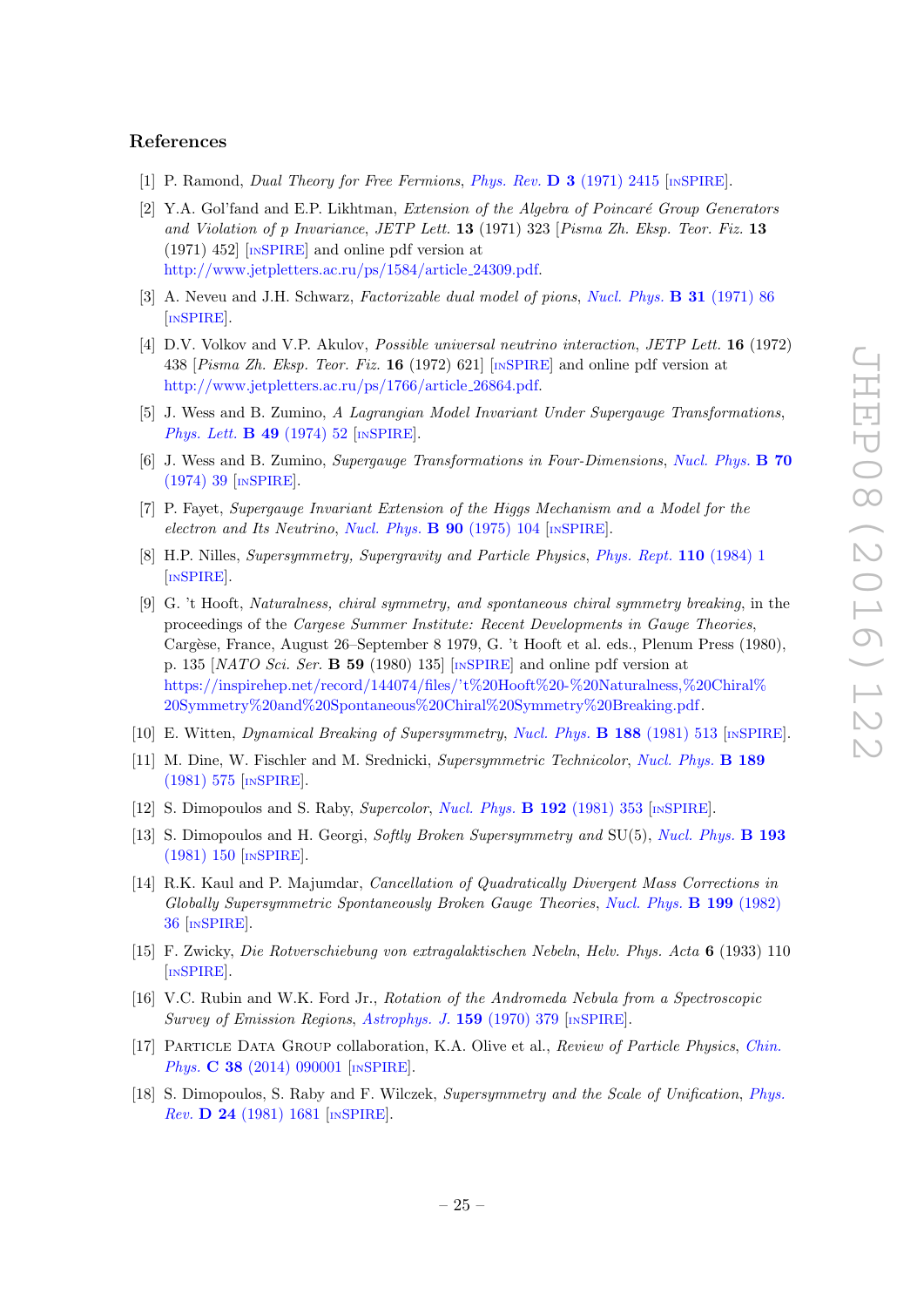- [19] N. Sakai, Naturalness in Supersymmetric Guts, Z. Phys. C 11 [\(1981\) 153](http://dx.doi.org/10.1007/BF01573998) [IN[SPIRE](http://inspirehep.net/search?p=find+J+%22Z.Physik,C11,153%22)].
- [20] L.E. Ibáñez and G.G. Ross, Low-Energy Predictions in Supersymmetric Grand Unified Theories, [Phys. Lett.](http://dx.doi.org/10.1016/0370-2693(81)91200-4)  $\bf{B}$  105 (1981) 439 [IN[SPIRE](http://inspirehep.net/search?p=find+J+%22Phys.Lett.,B105,439%22)].
- [21] M.B. Einhorn and D.R.T. Jones, The Weak Mixing Angle and Unification Mass in Supersymmetric SU(5), [Nucl. Phys.](http://dx.doi.org/10.1016/0550-3213(82)90502-8)  $\bf{B}$  196 (1982) 475 [IN[SPIRE](http://inspirehep.net/search?p=find+J+%22Nucl.Phys.,B196,475%22)].
- <span id="page-26-0"></span>[22] W.J. Marciano and G. Senjanović, Predictions of Supersymmetric Grand Unified Theories, Phys. Rev. **D 25** [\(1982\) 3092](http://dx.doi.org/10.1103/PhysRevD.25.3092) [IN[SPIRE](http://inspirehep.net/search?p=find+J+%22Phys.Rev.,D25,3092%22)].
- <span id="page-26-1"></span>[23] G.R. Farrar and P. Fayet, Phenomenology of the Production, Decay and Detection of New Hadronic States Associated with Supersymmetry, [Phys. Lett.](http://dx.doi.org/10.1016/0370-2693(78)90858-4) **B** 76 (1978) 575 [IN[SPIRE](http://inspirehep.net/search?p=find+J+%22Phys.Lett.,B76,575%22)].
- <span id="page-26-2"></span>[24] S.P. Martin, A Supersymmetry primer, in Perspectives on Supersymmetry II, G.L. Kane ed., World Scientific Publishing Co Pte Ltd (2010) [[Adv. Ser. Direct. High Energy Phys.](http://dx.doi.org/10.1142/9789814307505_0001) 18 [\(1998\) 1\]](http://dx.doi.org/10.1142/9789814307505_0001) [[hep-ph/9709356](http://arxiv.org/abs/hep-ph/9709356)] [IN[SPIRE](http://inspirehep.net/search?p=find+EPRINT+hep-ph/9709356)].
- <span id="page-26-3"></span>[25] ATLAS collaboration, Observation of a new particle in the search for the Standard Model Higgs boson with the ATLAS detector at the LHC, [Phys. Lett.](http://dx.doi.org/10.1016/j.physletb.2012.08.020) **B** 716 (2012) 1 [[arXiv:1207.7214](http://arxiv.org/abs/1207.7214)] [IN[SPIRE](http://inspirehep.net/search?p=find+EPRINT+arXiv:1207.7214)].
- [26] CMS collaboration, Observation of a new boson at a mass of 125 GeV with the CMS experiment at the LHC, [Phys. Lett.](http://dx.doi.org/10.1016/j.physletb.2012.08.021) **B** 716 (2012) 30  $\left[$ [arXiv:1207.7235](http://arxiv.org/abs/1207.7235) $\right]$   $\left[$ IN[SPIRE](http://inspirehep.net/search?p=find+EPRINT+arXiv:1207.7235) $\right]$ .
- [27] CMS collaboration, Observation of a new boson with mass near  $125 \text{ GeV}$  in pp collisions at  $\sqrt{s} = 7$  and 8 TeV, JHEP 06 [\(2013\) 081](http://dx.doi.org/10.1007/JHEP06(2013)081) [[arXiv:1303.4571](http://arxiv.org/abs/1303.4571)] [IN[SPIRE](http://inspirehep.net/search?p=find+EPRINT+arXiv:1303.4571)].
- [28] CMS collaboration, Precise determination of the mass of the Higgs boson and tests of compatibility of its couplings with the standard model predictions using proton collisions at 7 and 8 TeV, [Eur. Phys. J.](http://dx.doi.org/10.1140/epjc/s10052-015-3351-7) C 75 (2015) 212  $\text{arXiv:1412.8662}$  $\text{arXiv:1412.8662}$  $\text{arXiv:1412.8662}$  [IN[SPIRE](http://inspirehep.net/search?p=find+EPRINT+arXiv:1412.8662)].
- [29] ATLAS collaboration, Measurement of the Higgs boson mass from the  $H \to \gamma\gamma$  and  $H \to ZZ^* \to 4\ell$  channels with the ATLAS detector using 25 fb<sup>-1</sup> of pp collision data, [Phys.](http://dx.doi.org/10.1103/PhysRevD.90.052004) Rev. D 90 [\(2014\) 052004](http://dx.doi.org/10.1103/PhysRevD.90.052004) [[arXiv:1406.3827](http://arxiv.org/abs/1406.3827)] [IN[SPIRE](http://inspirehep.net/search?p=find+EPRINT+arXiv:1406.3827)].
- <span id="page-26-4"></span>[30] ATLAS and CMS collaborations, *Combined Measurement of the Higgs Boson Mass in pp* Collisions at  $\sqrt{s} = 7$  and 8 TeV with the ATLAS and CMS Experiments, [Phys. Rev. Lett.](http://dx.doi.org/10.1103/PhysRevLett.114.191803) 114 [\(2015\) 191803](http://dx.doi.org/10.1103/PhysRevLett.114.191803) [[arXiv:1503.07589](http://arxiv.org/abs/1503.07589)] [IN[SPIRE](http://inspirehep.net/search?p=find+EPRINT+arXiv:1503.07589)].
- <span id="page-26-5"></span>[31] S. Dimopoulos and G.F. Giudice, Naturalness constraints in supersymmetric theories with nonuniversal soft terms, [Phys. Lett.](http://dx.doi.org/10.1016/0370-2693(95)00961-J) B 357 (1995) 573 [[hep-ph/9507282](http://arxiv.org/abs/hep-ph/9507282)] [IN[SPIRE](http://inspirehep.net/search?p=find+EPRINT+hep-ph/9507282)].
- [32] R. Barbieri and D. Pappadopulo, S-particles at their naturalness limits, JHEP 10 [\(2009\) 061](http://dx.doi.org/10.1088/1126-6708/2009/10/061) [[arXiv:0906.4546](http://arxiv.org/abs/0906.4546)] [IN[SPIRE](http://inspirehep.net/search?p=find+EPRINT+arXiv:0906.4546)].
- <span id="page-26-7"></span>[33] M. Papucci, J.T. Ruderman and A. Weiler, Natural SUSY Endures, JHEP 09 [\(2012\) 035](http://dx.doi.org/10.1007/JHEP09(2012)035) [[arXiv:1110.6926](http://arxiv.org/abs/1110.6926)] [IN[SPIRE](http://inspirehep.net/search?p=find+EPRINT+arXiv:1110.6926)].
- <span id="page-26-6"></span>[34] J.L. Feng, Naturalness and the Status of Supersymmetry, [Ann. Rev. Nucl. Part. Sci.](http://dx.doi.org/10.1146/annurev-nucl-102010-130447) 63 [\(2013\) 351](http://dx.doi.org/10.1146/annurev-nucl-102010-130447) [[arXiv:1302.6587](http://arxiv.org/abs/1302.6587)] [IN[SPIRE](http://inspirehep.net/search?p=find+EPRINT+arXiv:1302.6587)].
- <span id="page-26-8"></span>[35] N. Craig, The State of Supersymmetry after Run I of the LHC,  $arXiv:1309.0528$  [IN[SPIRE](http://inspirehep.net/search?p=find+EPRINT+arXiv:1309.0528)] and online pdf version at [http://arxiv.org/pdf/1309.0528v2.](http://arxiv.org/pdf/1309.0528v2)
- <span id="page-26-9"></span>[36] ATLAS collaboration, Search for strong production of supersymmetric particles in final states with missing transverse momentum and at least three b-jets at  $\sqrt{s} = 8$  TeV proton-proton collisions with the ATLAS detector, JHEP 10 [\(2014\) 024](http://dx.doi.org/10.1007/JHEP10(2014)024) [[arXiv:1407.0600](http://arxiv.org/abs/1407.0600)] [IN[SPIRE](http://inspirehep.net/search?p=find+EPRINT+arXiv:1407.0600)].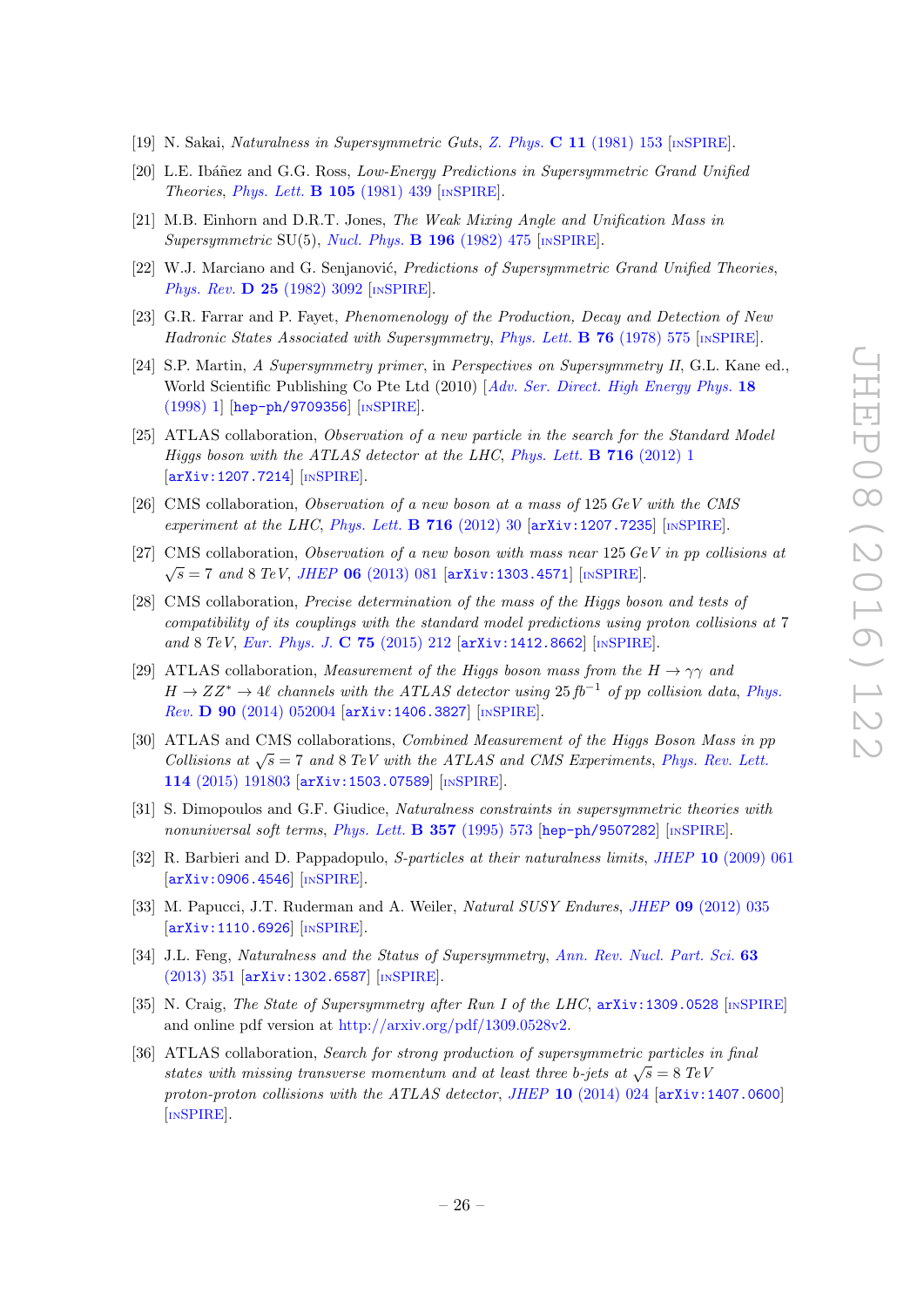- <span id="page-27-0"></span>[37] ATLAS collaboration, Search for squarks and gluinos in events with isolated leptons, jets and missing transverse momentum at  $\sqrt{s} = 8$  TeV with the ATLAS detector, [JHEP](http://dx.doi.org/10.1007/JHEP04(2015)116) 04 [\(2015\) 116](http://dx.doi.org/10.1007/JHEP04(2015)116) [[arXiv:1501.03555](http://arxiv.org/abs/1501.03555)] [IN[SPIRE](http://inspirehep.net/search?p=find+EPRINT+arXiv:1501.03555)].
- <span id="page-27-1"></span>[38] CMS collaboration, *Search for supersymmetry in pp collisions at*  $\sqrt{s} = 8 \text{ TeV}$  in events with a single lepton, large jet multiplicity and multiple b jets,  $Phys. Lett. B 733 (2014) 328$  $Phys. Lett. B 733 (2014) 328$ [[arXiv:1311.4937](http://arxiv.org/abs/1311.4937)] [IN[SPIRE](http://inspirehep.net/search?p=find+EPRINT+arXiv:1311.4937)].
- <span id="page-27-2"></span>[39] C. Borschensky et al., Squark and gluino production cross sections in pp collisions at  $\sqrt{s} = 13, 14, 33 \text{ and } 100 \text{ TeV}, \text{ Eur. Phys. J. C 74 (2014) 3174 [arXiv:1407.5066] [NSPIRE].$  $\sqrt{s} = 13, 14, 33 \text{ and } 100 \text{ TeV}, \text{ Eur. Phys. J. C 74 (2014) 3174 [arXiv:1407.5066] [NSPIRE].$  $\sqrt{s} = 13, 14, 33 \text{ and } 100 \text{ TeV}, \text{ Eur. Phys. J. C 74 (2014) 3174 [arXiv:1407.5066] [NSPIRE].$  $\sqrt{s} = 13, 14, 33 \text{ and } 100 \text{ TeV}, \text{ Eur. Phys. J. C 74 (2014) 3174 [arXiv:1407.5066] [NSPIRE].$  $\sqrt{s} = 13, 14, 33 \text{ and } 100 \text{ TeV}, \text{ Eur. Phys. J. C 74 (2014) 3174 [arXiv:1407.5066] [NSPIRE].$  $\sqrt{s} = 13, 14, 33 \text{ and } 100 \text{ TeV}, \text{ Eur. Phys. J. C 74 (2014) 3174 [arXiv:1407.5066] [NSPIRE].$  $\sqrt{s} = 13, 14, 33 \text{ and } 100 \text{ TeV}, \text{ Eur. Phys. J. C 74 (2014) 3174 [arXiv:1407.5066] [NSPIRE].$
- <span id="page-27-3"></span>[40] M. Czakon, P. Fiedler and A. Mitov, Total Top-Quark Pair-Production Cross Section at Hadron Colliders Through  $\mathcal{O}(\alpha_S^4)$ , [Phys. Rev. Lett.](http://dx.doi.org/10.1103/PhysRevLett.110.252004) 110 (2013) 252004 [[arXiv:1303.6254](http://arxiv.org/abs/1303.6254)] [IN[SPIRE](http://inspirehep.net/search?p=find+EPRINT+arXiv:1303.6254)].
- <span id="page-27-4"></span>[41] CMS collaboration, Interpretation of Searches for Supersymmetry with simplified Models, Phys. Rev. D 88 [\(2013\) 052017](http://dx.doi.org/10.1103/PhysRevD.88.052017) [[arXiv:1301.2175](http://arxiv.org/abs/1301.2175)] [IN[SPIRE](http://inspirehep.net/search?p=find+EPRINT+arXiv:1301.2175)].
- <span id="page-27-5"></span>[42] J. Alwall, P. Schuster and N. Toro, Simplified Models for a First Characterization of New Physics at the LHC, Phys. Rev. D 79 [\(2009\) 075020](http://dx.doi.org/10.1103/PhysRevD.79.075020) [[arXiv:0810.3921](http://arxiv.org/abs/0810.3921)] [IN[SPIRE](http://inspirehep.net/search?p=find+EPRINT+arXiv:0810.3921)].
- [43] J. Alwall, M.-P. Le, M. Lisanti and J.G. Wacker, Model-Independent Jets plus Missing Energy Searches, Phys. Rev. D 79 [\(2009\) 015005](http://dx.doi.org/10.1103/PhysRevD.79.015005)  $arXiv:0809.3264$  [IN[SPIRE](http://inspirehep.net/search?p=find+EPRINT+arXiv:0809.3264)].
- <span id="page-27-6"></span>[44] LHC New Physics Working Group, D. Alves, Simplified Models for LHC New Physics Searches, J. Phys. G 39 [\(2012\) 105005](http://dx.doi.org/10.1088/0954-3899/39/10/105005) [[arXiv:1105.2838](http://arxiv.org/abs/1105.2838)] [IN[SPIRE](http://inspirehep.net/search?p=find+EPRINT+arXiv:1105.2838)].
- <span id="page-27-7"></span>[45] A. Hook, E. Izaguirre, M. Lisanti and J.G. Wacker, High Multiplicity Searches at the LHC Using Jet Masses, Phys. Rev. D 85 [\(2012\) 055029](http://dx.doi.org/10.1103/PhysRevD.85.055029) [[arXiv:1202.0558](http://arxiv.org/abs/1202.0558)] [IN[SPIRE](http://inspirehep.net/search?p=find+EPRINT+arXiv:1202.0558)].
- [46] T. Cohen, E. Izaguirre, M. Lisanti and H.K. Lou, Jet Substructure by Accident, [JHEP](http://dx.doi.org/10.1007/JHEP03(2013)161) 03 [\(2013\) 161](http://dx.doi.org/10.1007/JHEP03(2013)161) [[arXiv:1212.1456](http://arxiv.org/abs/1212.1456)] [IN[SPIRE](http://inspirehep.net/search?p=find+EPRINT+arXiv:1212.1456)].
- <span id="page-27-8"></span>[47] S. El Hedri, A. Hook, M. Jankowiak and J.G. Wacker, Learning How to Count: A High Multiplicity Search for the LHC, JHEP  $\overline{OB}$  [\(2013\) 136](http://dx.doi.org/10.1007/JHEP08(2013)136) [[arXiv:1302.1870](http://arxiv.org/abs/1302.1870)] [IN[SPIRE](http://inspirehep.net/search?p=find+EPRINT+arXiv:1302.1870)].
- <span id="page-27-9"></span>[48] ATLAS collaboration, Search for massive supersymmetric particles decaying to many jets using the ATLAS detector in pp collisions at  $\sqrt{s} = 8$  TeV, Phys. Rev. **D** 91 [\(2015\) 112016](http://dx.doi.org/10.1103/PhysRevD.93.039901) [[arXiv:1502.05686](http://arxiv.org/abs/1502.05686)] [IN[SPIRE](http://inspirehep.net/search?p=find+EPRINT+arXiv:1502.05686)].
- <span id="page-27-10"></span>[49] ATLAS collaboration, Search for new phenomena in final states with large jet multiplicities and missing transverse momentum at  $\sqrt{s} = 8 \text{ TeV}$  proton-proton collisions using the ATLAS experiment, JHEP 10 [\(2013\) 130](http://dx.doi.org/10.1007/JHEP10(2013)130) [Erratum ibid. 01 (2014) 109] [[arXiv:1308.1841](http://arxiv.org/abs/1308.1841)] [IN[SPIRE](http://inspirehep.net/search?p=find+EPRINT+arXiv:1308.1841)].
- <span id="page-27-11"></span>[50] CMS collaboration, Commissioning the performance of key observables used in SUSY searches with the first 13 TeV data, [CMS-DP-2015-035](http://cds.cern.ch/record/2049757) (2015).
- <span id="page-27-12"></span>[51] CMS collaboration, The CMS experiment at the CERN LHC, 2008 JINST 3 [S08004](http://dx.doi.org/10.1088/1748-0221/3/08/S08004) [IN[SPIRE](http://inspirehep.net/search?p=find+J+%22JINST,3,S08004%22)].
- <span id="page-27-13"></span>[52] J. Alwall et al., The automated computation of tree-level and next-to-leading order differential cross sections and their matching to parton shower simulations, JHEP **07** [\(2014\)](http://dx.doi.org/10.1007/JHEP07(2014)079) [079](http://dx.doi.org/10.1007/JHEP07(2014)079) [[arXiv:1405.0301](http://arxiv.org/abs/1405.0301)] [IN[SPIRE](http://inspirehep.net/search?p=find+EPRINT+arXiv:1405.0301)].
- <span id="page-27-14"></span>[53] S. Alioli, P. Nason, C. Oleari and E. Re, NLO single-top production matched with shower in POWHEG: s- and t-channel contributions, JHEP 09 [\(2009\) 111](http://dx.doi.org/10.1088/1126-6708/2009/09/111) [Erratum ibid. 02 (2010) 011] [[arXiv:0907.4076](http://arxiv.org/abs/0907.4076)] [IN[SPIRE](http://inspirehep.net/search?p=find+EPRINT+arXiv:0907.4076)].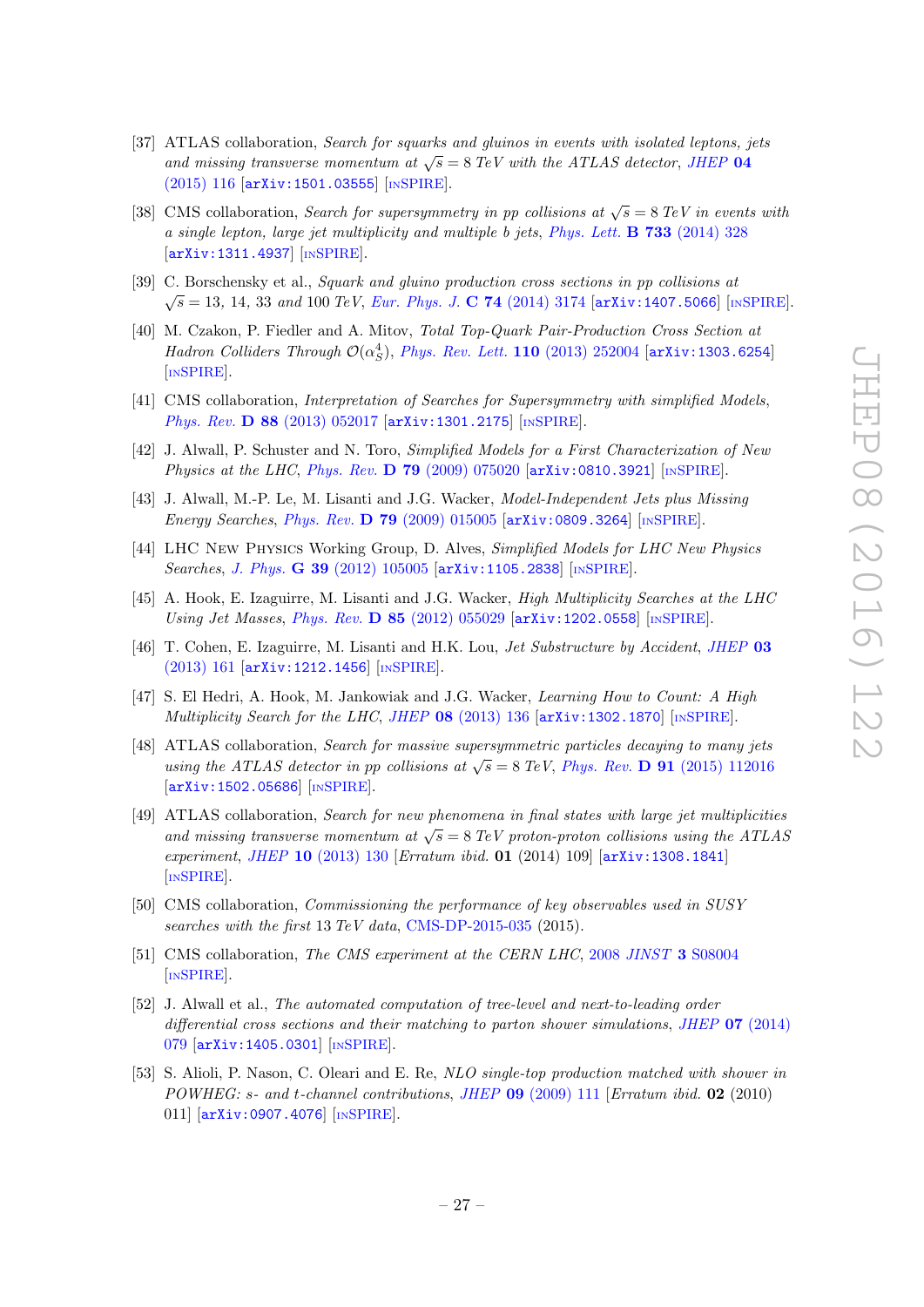- <span id="page-28-0"></span>[54] E. Re, Single-top Wt-channel production matched with parton showers using the POWHEG method, [Eur. Phys. J.](http://dx.doi.org/10.1140/epjc/s10052-011-1547-z) C 71 (2011) 1547 [[arXiv:1009.2450](http://arxiv.org/abs/1009.2450)] [IN[SPIRE](http://inspirehep.net/search?p=find+EPRINT+arXiv:1009.2450)].
- <span id="page-28-1"></span>[55] NNPDF collaboration, R.D. Ball et al., *Parton distributions for the LHC Run II, [JHEP](http://dx.doi.org/10.1007/JHEP04(2015)040)* 04 [\(2015\) 040](http://dx.doi.org/10.1007/JHEP04(2015)040) [[arXiv:1410.8849](http://arxiv.org/abs/1410.8849)] [IN[SPIRE](http://inspirehep.net/search?p=find+EPRINT+arXiv:1410.8849)].
- <span id="page-28-2"></span>[56] T. Sjöstrand et al., An Introduction to PYTHIA 8.2, [Comput. Phys. Commun.](http://dx.doi.org/10.1016/j.cpc.2015.01.024) 191 (2015) [159](http://dx.doi.org/10.1016/j.cpc.2015.01.024) [[arXiv:1410.3012](http://arxiv.org/abs/1410.3012)] [IN[SPIRE](http://inspirehep.net/search?p=find+EPRINT+arXiv:1410.3012)].
- <span id="page-28-3"></span>[57] CMS collaboration, Event generator tunes obtained from underlying event and multiparton scattering measurements, [Eur. Phys. J.](http://dx.doi.org/10.1140/epjc/s10052-016-3988-x) C  $76$  (2016) 155 [[arXiv:1512.00815](http://arxiv.org/abs/1512.00815)] [IN[SPIRE](http://inspirehep.net/search?p=find+EPRINT+arXiv:1512.00815)].
- <span id="page-28-4"></span>[58] GEANT4 collaboration, S. Agostinelli et al., GEANT4: A Simulation toolkit, [Nucl.](http://dx.doi.org/10.1016/S0168-9002(03)01368-8) [Instrum. Meth.](http://dx.doi.org/10.1016/S0168-9002(03)01368-8) A 506 (2003) 250 [IN[SPIRE](http://inspirehep.net/search?p=find+J+%22Nucl.Instrum.Meth.,A506,250%22)].
- <span id="page-28-5"></span>[59] CMS collaboration, Measurement of the differential cross section for top quark pair production in pp collisions at  $\sqrt{s} = 8$  TeV, [Eur. Phys. J.](http://dx.doi.org/10.1140/epjc/s10052-015-3709-x) C 75 (2015) 542 [[arXiv:1505.04480](http://arxiv.org/abs/1505.04480)] [IN[SPIRE](http://inspirehep.net/search?p=find+EPRINT+arXiv:1505.04480)].
- <span id="page-28-6"></span>[60] CMS collaboration, The fast simulation of the CMS detector at LHC, [J. Phys. Conf. Ser.](http://dx.doi.org/10.1088/1742-6596/331/3/032049) 331 [\(2011\) 032049](http://dx.doi.org/10.1088/1742-6596/331/3/032049) [IN[SPIRE](http://inspirehep.net/search?p=find+J+%22J.Phys.Conf.Ser.,331,032049%22)].
- <span id="page-28-7"></span>[61] W. Beenakker, R. Hopker, M. Spira and P.M. Zerwas, Squark and gluino production at hadron colliders, [Nucl. Phys.](http://dx.doi.org/10.1016/S0550-3213(97)80027-2) B 492 (1997) 51 [[hep-ph/9610490](http://arxiv.org/abs/hep-ph/9610490)] [IN[SPIRE](http://inspirehep.net/search?p=find+EPRINT+hep-ph/9610490)].
- [62] A. Kulesza and L. Motyka, Threshold resummation for squark-antisquark and gluino-pair production at the LHC, [Phys. Rev. Lett.](http://dx.doi.org/10.1103/PhysRevLett.102.111802)  $102$  (2009) 111802 [[arXiv:0807.2405](http://arxiv.org/abs/0807.2405)] [IN[SPIRE](http://inspirehep.net/search?p=find+EPRINT+arXiv:0807.2405)].
- [63] A. Kulesza and L. Motyka, Soft gluon resummation for the production of gluino-gluino and squark-antisquark pairs at the LHC, Phys. Rev.  $\bf{D}$  80 [\(2009\) 095004](http://dx.doi.org/10.1103/PhysRevD.80.095004) [[arXiv:0905.4749](http://arxiv.org/abs/0905.4749)] [IN[SPIRE](http://inspirehep.net/search?p=find+EPRINT+arXiv:0905.4749)].
- <span id="page-28-8"></span>[64] W. Beenakker, S. Brensing, M. Krämer, A. Kulesza, E. Laenen and I. Niessen, Soft-gluon resummation for squark and gluino hadroproduction, JHEP 12 [\(2009\) 041](http://dx.doi.org/10.1088/1126-6708/2009/12/041) [[arXiv:0909.4418](http://arxiv.org/abs/0909.4418)] [IN[SPIRE](http://inspirehep.net/search?p=find+EPRINT+arXiv:0909.4418)].
- <span id="page-28-9"></span>[65] CMS collaboration, Particle-Flow Event Reconstruction in CMS and Performance for Jets, Taus and MET, [CMS-PAS-PFT-09-001](http://cds.cern.ch/record/1194487) (2009) [IN[SPIRE](http://inspirehep.net/record/925379)].
- <span id="page-28-10"></span>[66] CMS collaboration, Commissioning of the Particle-flow Event Reconstruction with the first LHC collisions recorded in the CMS detector, [CMS-PAS-PFT-10-001](http://cds.cern.ch/record/1247373) (2010) [IN[SPIRE](http://inspirehep.net/record/925318)].
- <span id="page-28-11"></span>[67] M. Cacciari, G.P. Salam and G. Soyez, The Anti- $k_t$  jet clustering algorithm, JHEP 04 [\(2008\)](http://dx.doi.org/10.1088/1126-6708/2008/04/063) [063](http://dx.doi.org/10.1088/1126-6708/2008/04/063) [[arXiv:0802.1189](http://arxiv.org/abs/0802.1189)] [IN[SPIRE](http://inspirehep.net/search?p=find+EPRINT+arXiv:0802.1189)].
- <span id="page-28-12"></span>[68] M. Cacciari, G.P. Salam and G. Soyez, FastJet User Manual, [Eur. Phys. J.](http://dx.doi.org/10.1140/epjc/s10052-012-1896-2) C 72 (2012) [1896](http://dx.doi.org/10.1140/epjc/s10052-012-1896-2) [[arXiv:1111.6097](http://arxiv.org/abs/1111.6097)] [IN[SPIRE](http://inspirehep.net/search?p=find+EPRINT+arXiv:1111.6097)].
- <span id="page-28-13"></span>[69] M. Cacciari and G.P. Salam, Pileup subtraction using jet areas, [Phys. Lett.](http://dx.doi.org/10.1016/j.physletb.2007.09.077) B 659 (2008) 119 [[arXiv:0707.1378](http://arxiv.org/abs/0707.1378)] [IN[SPIRE](http://inspirehep.net/search?p=find+EPRINT+arXiv:0707.1378)].
- <span id="page-28-14"></span>[70] CMS collaboration, Determination of Jet Energy Calibration and Transverse Momentum Resolution in CMS, 2011 JINST 6 [P11002](http://dx.doi.org/10.1088/1748-0221/6/11/P11002) [[arXiv:1107.4277](http://arxiv.org/abs/1107.4277)] [IN[SPIRE](http://inspirehep.net/search?p=find+EPRINT+arXiv:1107.4277)].
- <span id="page-28-15"></span>[71] CMS collaboration, *Identification of b-quark jets with the CMS experiment*, 2013 *[JINST](http://dx.doi.org/10.1088/1748-0221/8/04/P04013)* 8 [P04013](http://dx.doi.org/10.1088/1748-0221/8/04/P04013) [[arXiv:1211.4462](http://arxiv.org/abs/1211.4462)] [IN[SPIRE](http://inspirehep.net/search?p=find+EPRINT+arXiv:1211.4462)].
- <span id="page-28-16"></span>[72] CMS collaboration, *Identification of b quark jets at the CMS Experiment in the LHC Run 2*. [CMS-PAS-BTV-15-001](http://cds.cern.ch/record/2138504) (2016) [IN[SPIRE](http://inspirehep.net/record/1427161)].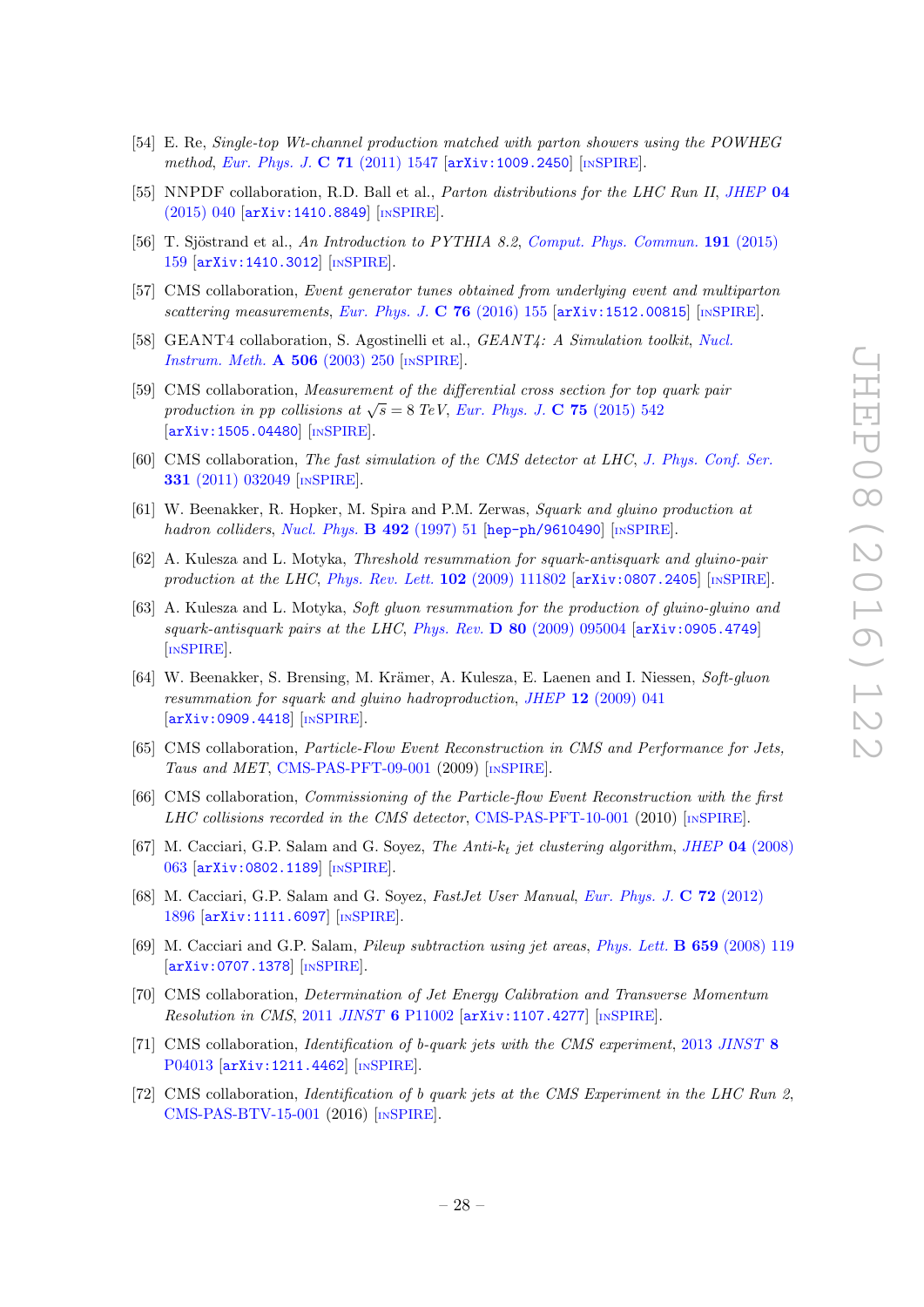- <span id="page-29-0"></span>[73] CMS collaboration, Performance of Electron Reconstruction and Selection with the CMS Detector in Proton-Proton Collisions at  $\sqrt{s} = 8$  TeV, 2015 JINST 10 [P06005](http://dx.doi.org/10.1088/1748-0221/10/06/P06005) [[arXiv:1502.02701](http://arxiv.org/abs/1502.02701)] [IN[SPIRE](http://inspirehep.net/search?p=find+EPRINT+arXiv:1502.02701)].
- <span id="page-29-1"></span>[74] CMS collaboration, Performance of CMS muon reconstruction in pp collision events at √  $\sqrt{s} = 7 \text{ TeV}, 2012 \text{ JINST}$  7 [P10002](http://dx.doi.org/10.1088/1748-0221/7/10/P10002) [[arXiv:1206.4071](http://arxiv.org/abs/1206.4071)] [IN[SPIRE](http://inspirehep.net/search?p=find+EPRINT+arXiv:1206.4071)].
- <span id="page-29-2"></span>[75] K. Rehermann and B. Tweedie, Efficient Identification of Boosted Semileptonic Top Quarks at the LHC, JHEP  $03$  [\(2011\) 059](http://dx.doi.org/10.1007/JHEP03(2011)059) [[arXiv:1007.2221](http://arxiv.org/abs/1007.2221)] [IN[SPIRE](http://inspirehep.net/search?p=find+EPRINT+arXiv:1007.2221)].
- <span id="page-29-3"></span>[76] ATLAS collaboration, Search for direct pair production of the top squark in all-hadronic final states in proton-proton collisions at  $\sqrt{s} = 8$  TeV with the ATLAS detector, [JHEP](http://dx.doi.org/10.1007/JHEP09(2014)015) 09 [\(2014\) 015](http://dx.doi.org/10.1007/JHEP09(2014)015) [[arXiv:1406.1122](http://arxiv.org/abs/1406.1122)] [IN[SPIRE](http://inspirehep.net/search?p=find+EPRINT+arXiv:1406.1122)].
- <span id="page-29-4"></span>[77] CMS collaboration, Search for supersymmetry in the multijet and missing transverse momentum final state in pp collisions at 13 TeV, [Phys. Lett.](http://dx.doi.org/10.1016/j.physletb.2016.05.002) **B 758** (2016) 152  $\left[\text{arXiv:1602.06581}\right]$  $\left[\text{arXiv:1602.06581}\right]$  $\left[\text{arXiv:1602.06581}\right]$   $\left[\text{nSPIRE}\right]$  $\left[\text{nSPIRE}\right]$  $\left[\text{nSPIRE}\right]$ .
- <span id="page-29-5"></span>[78] CMS collaboration, CMS Luminosity Measurement for the 2015 Data Taking Period, [CMS-PAS-LUM-15-001](http://cds.cern.ch/record/2138682) (2016) [IN[SPIRE](http://inspirehep.net/record/1427340)].
- <span id="page-29-6"></span>[79] T. Junk, Confidence level computation for combining searches with small statistics, [Nucl.](http://dx.doi.org/10.1016/S0168-9002(99)00498-2) [Instrum. Meth.](http://dx.doi.org/10.1016/S0168-9002(99)00498-2) A 434 (1999) 435 [[hep-ex/9902006](http://arxiv.org/abs/hep-ex/9902006)] [IN[SPIRE](http://inspirehep.net/search?p=find+EPRINT+hep-ex/9902006)].
- [80] A.L. Read, Presentation of search results: The CL<sub>s</sub> technique, J. Phys. **G 28** [\(2002\) 2693](http://dx.doi.org/10.1088/0954-3899/28/10/313) [IN[SPIRE](http://inspirehep.net/search?p=find+J+%22J.Phys.,G28,2693%22)].
- <span id="page-29-7"></span>[81] ATLAS, CMS and THE LHC HIGGS COMBINATION GROUP collaborations, Procedure for the LHC Higgs boson search combination in Summer 2011, [CMS-NOTE-2011-005](http://cds.cern.ch/record/1379837) (2011) [ATL-PHYS-PUB-2011-011] [ATL-COM-PHYS-2011-818] [IN[SPIRE](https://inspirehep.net/record/1196797)].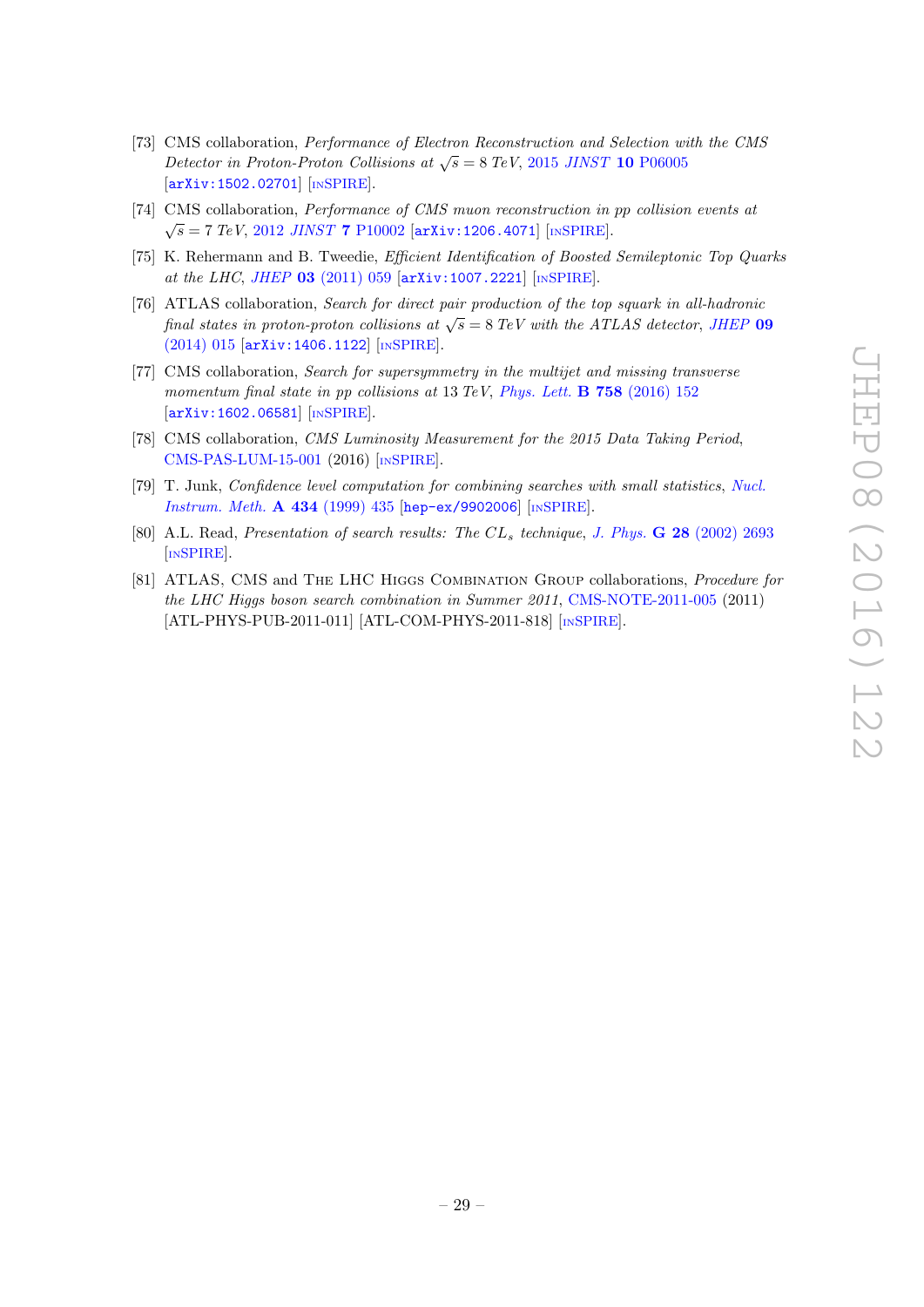## The CMS collaboration

### <span id="page-30-0"></span>Yerevan Physics Institute, Yerevan, Armenia

V. Khachatryan, A.M. Sirunyan, A. Tumasyan

### Institut für Hochenergiephysik der OeAW, Wien, Austria

W. Adam, E. Asilar, T. Bergauer, J. Brandstetter, E. Brondolin, M. Dragicevic, J. Erö, M. Flechl, M. Friedl, R. Frühwirth<sup>1</sup>, V.M. Ghete, C. Hartl, N. Hörmann, J. Hrubec, M. Jeitler<sup>1</sup>, A. König, I. Krätschmer, D. Liko, T. Matsushita, I. Mikulec, D. Rabady, N. Rad, B. Rahbaran, H. Rohringer, J. Schieck<sup>1</sup>, J. Strauss, W. Treberer-Treberspurg, W. Waltenberger, C.-E. Wulz<sup>1</sup>

### National Centre for Particle and High Energy Physics, Minsk, Belarus

V. Mossolov, N. Shumeiko, J. Suarez Gonzalez

### Universiteit Antwerpen, Antwerpen, Belgium

S. Alderweireldt, E.A. De Wolf, X. Janssen, J. Lauwers, M. Van De Klundert, H. Van Haevermaet, P. Van Mechelen, N. Van Remortel, A. Van Spilbeeck

### Vrije Universiteit Brussel, Brussel, Belgium

S. Abu Zeid, F. Blekman, J. D'Hondt, N. Daci, I. De Bruyn, K. Deroover, N. Heracleous, S. Lowette, S. Moortgat, L. Moreels, A. Olbrechts, Q. Python, S. Tavernier, W. Van Doninck, P. Van Mulders, I. Van Parijs

### Universit´e Libre de Bruxelles, Bruxelles, Belgium

H. Brun, C. Caillol, B. Clerbaux, G. De Lentdecker, H. Delannoy, G. Fasanella, L. Favart, R. Goldouzian, A. Grebenyuk, G. Karapostoli, T. Lenzi, A. Léonard, J. Luetic, T. Maerschalk, A. Marinov, A. Randle-conde, T. Seva, C. Vander Velde, P. Vanlaer, R. Yonamine, F. Zenoni, F. Zhang<sup>2</sup>

## Ghent University, Ghent, Belgium

A. Cimmino, T. Cornelis, D. Dobur, A. Fagot, G. Garcia, M. Gul, D. Poyraz, S. Salva, R. Schöfbeck, M. Tytgat, W. Van Driessche, E. Yazgan, N. Zaganidis

### Université Catholique de Louvain, Louvain-la-Neuve, Belgium

C. Beluffi<sup>3</sup>, O. Bondu, S. Brochet, G. Bruno, A. Caudron, L. Ceard, S. De Visscher, C. Delaere, M. Delcourt, L. Forthomme, B. Francois, A. Giammanco, A. Jafari, P. Jez, M. Komm, V. Lemaitre, A. Magitteri, A. Mertens, M. Musich, C. Nuttens, K. Piotrzkowski, L. Quertenmont, M. Selvaggi, M. Vidal Marono, S. Wertz

### Université de Mons, Mons, Belgium

N. Beliy

## Centro Brasileiro de Pesquisas Fisicas, Rio de Janeiro, Brazil

W.L. Aldá Júnior, F.L. Alves, G.A. Alves, L. Brito, C. Hensel, A. Moraes, M.E. Pol, P. Rebello Teles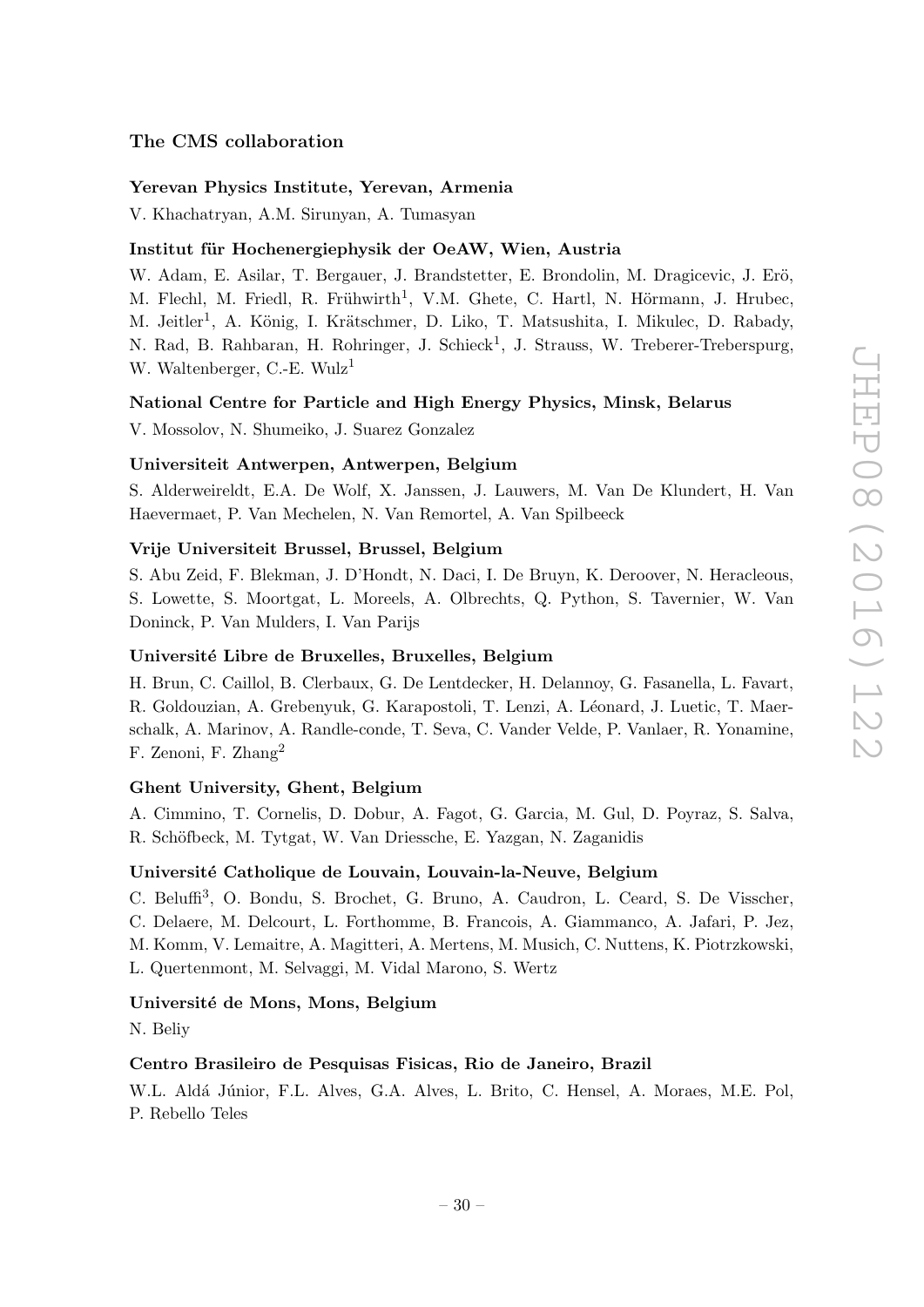### Universidade do Estado do Rio de Janeiro, Rio de Janeiro, Brazil

E. Belchior Batista Das Chagas, W. Carvalho, J. Chinellato<sup>4</sup>, A. Custódio, E.M. Da Costa, G.G. Da Silveira, D. De Jesus Damiao, C. De Oliveira Martins, S. Fonseca De Souza, L.M. Huertas Guativa, H. Malbouisson, D. Matos Figueiredo, C. Mora Herrera, L. Mundim, H. Nogima, W.L. Prado Da Silva, A. Santoro, A. Sznajder, E.J. Tonelli Manganote<sup>4</sup>, A. Vilela Pereira

# Universidade Estadual Paulista ${}^a,\,$  Universidade Federal do ABC ${}^b,\,$  São Paulo, Brazil

S. Ahuja<sup>a</sup>, C.A. Bernardes<sup>b</sup>, S. Dogra<sup>a</sup>, T.R. Fernandez Perez Tomei<sup>a</sup>, E.M. Gregores<sup>b</sup>, P.G. Mercadante<sup>b</sup>, C.S. Moon<sup>a,5</sup>, S.F. Novaes<sup>a</sup>, Sandra S. Padula<sup>a</sup>, D. Romero Abad<sup>b</sup>, J.C. Ruiz Vargas

### Institute for Nuclear Research and Nuclear Energy, Sofia, Bulgaria

A. Aleksandrov, R. Hadjiiska, P. Iaydjiev, M. Rodozov, S. Stoykova, G. Sultanov, M. Vutova

#### University of Sofia, Sofia, Bulgaria

A. Dimitrov, I. Glushkov, L. Litov, B. Pavlov, P. Petkov

# Beihang University, Beijing, China

W. Fang<sup>6</sup>

## Institute of High Energy Physics, Beijing, China

M. Ahmad, J.G. Bian, G.M. Chen, H.S. Chen, M. Chen, Y. Chen<sup>7</sup>, T. Cheng, C.H. Jiang, D. Leggat, Z. Liu, F. Romeo, S.M. Shaheen, A. Spiezia, J. Tao, C. Wang, Z. Wang, H. Zhang, J. Zhao

# State Key Laboratory of Nuclear Physics and Technology, Peking University, Beijing, China

Y. Ban, Q. Li, S. Liu, Y. Mao, S.J. Qian, D. Wang, Z. Xu

### Universidad de Los Andes, Bogota, Colombia

C. Avila, A. Cabrera, L.F. Chaparro Sierra, C. Florez, J.P. Gomez, C.F. González Hernández, J.D. Ruiz Alvarez, J.C. Sanabria

# University of Split, Faculty of Electrical Engineering, Mechanical Engineering and Naval Architecture, Split, Croatia

N. Godinovic, D. Lelas, I. Puljak, P.M. Ribeiro Cipriano

### University of Split, Faculty of Science, Split, Croatia

Z. Antunovic, M. Kovac

Institute Rudjer Boskovic, Zagreb, Croatia

V. Brigljevic, D. Ferencek, K. Kadija, S. Micanovic, L. Sudic

### University of Cyprus, Nicosia, Cyprus

A. Attikis, G. Mavromanolakis, J. Mousa, C. Nicolaou, F. Ptochos, P.A. Razis, H. Rykaczewski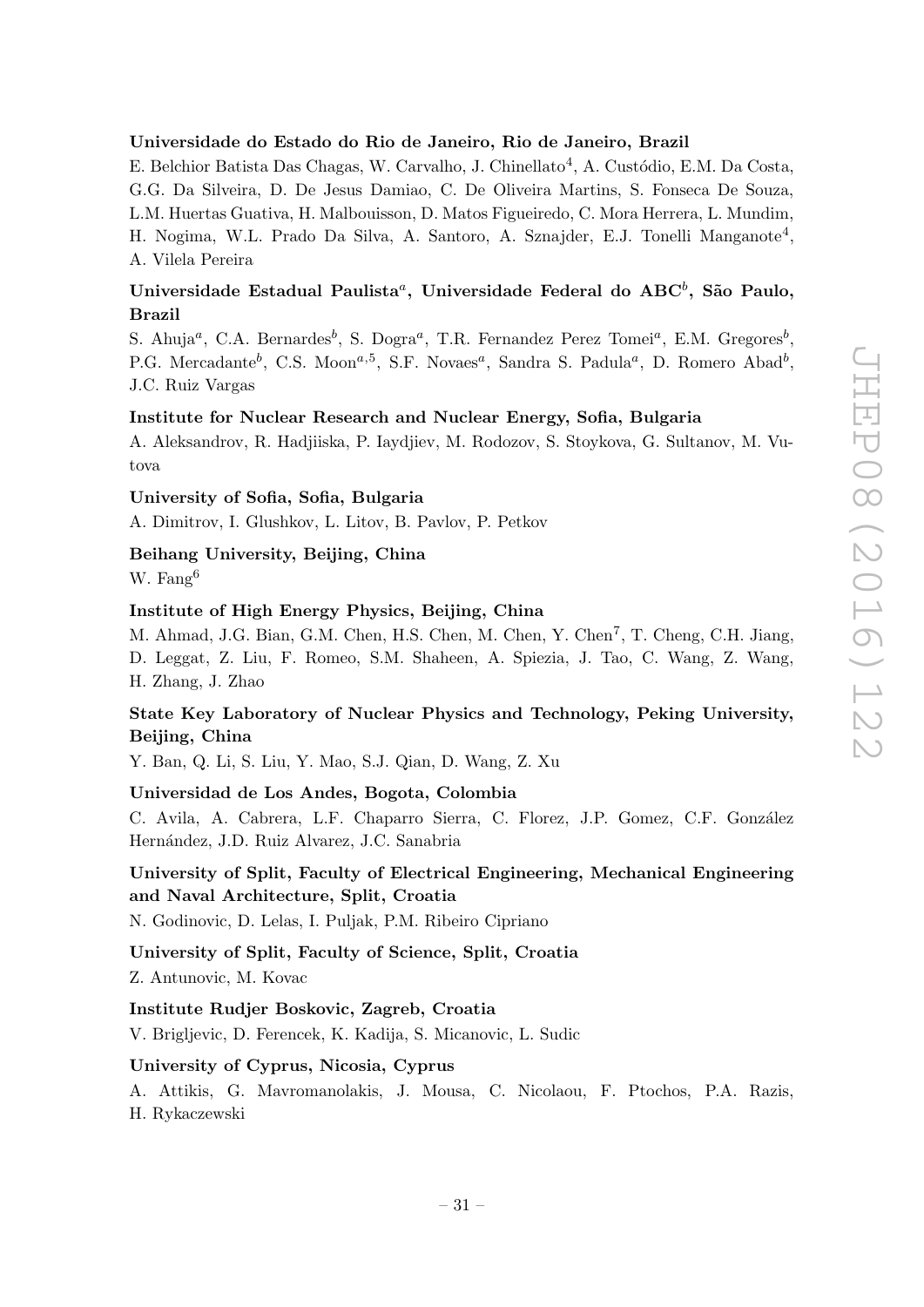### Charles University, Prague, Czech Republic

M. Finger<sup>8</sup>, M. Finger Jr.<sup>8</sup>

Universidad San Francisco de Quito, Quito, Ecuador E. Carrera Jarrin

# Academy of Scientific Research and Technology of the Arab Republic of Egypt, Egyptian Network of High Energy Physics, Cairo, Egypt A.A. Abdelalim<sup>9,10</sup>, E. El-khateeb<sup>11,11</sup>, M.A. Mahmoud<sup>12,13</sup>, A. Radi<sup>13,11</sup>

National Institute of Chemical Physics and Biophysics, Tallinn, Estonia B. Calpas, M. Kadastik, M. Murumaa, L. Perrini, M. Raidal, A. Tiko, C. Veelken

Department of Physics, University of Helsinki, Helsinki, Finland

P. Eerola, J. Pekkanen, M. Voutilainen

## Helsinki Institute of Physics, Helsinki, Finland

J. Härkönen, V. Karimäki, R. Kinnunen, T. Lampén, K. Lassila-Perini, S. Lehti, T. Lindén, P. Luukka, T. Peltola, J. Tuominiemi, E. Tuovinen, L. Wendland

Lappeenranta University of Technology, Lappeenranta, Finland J. Talvitie, T. Tuuva

## DSM/IRFU, CEA/Saclay, Gif-sur-Yvette, France

M. Besancon, F. Couderc, M. Dejardin, D. Denegri, B. Fabbro, J.L. Faure, C. Favaro, F. Ferri, S. Ganjour, S. Ghosh, A. Givernaud, P. Gras, G. Hamel de Monchenault, P. Jarry, I. Kucher, E. Locci, M. Machet, J. Malcles, J. Rander, A. Rosowsky, M. Titov, A. Zghiche

# Laboratoire Leprince-Ringuet, Ecole Polytechnique, IN2P3-CNRS, Palaiseau, France

A. Abdulsalam, I. Antropov, S. Baffioni, F. Beaudette, P. Busson, L. Cadamuro, E. Chapon, C. Charlot, O. Davignon, R. Granier de Cassagnac, M. Jo, S. Lisniak, P. Miné, I.N. Naranjo, M. Nguyen, C. Ochando, G. Ortona, P. Paganini, P. Pigard, S. Regnard, R. Salerno, Y. Sirois, T. Strebler, Y. Yilmaz, A. Zabi

# Institut Pluridisciplinaire Hubert Curien, Université de Strasbourg, Université de Haute Alsace Mulhouse, CNRS/IN2P3, Strasbourg, France

J.-L. Agram14, J. Andrea, A. Aubin, D. Bloch, J.-M. Brom, M. Buttignol, E.C. Chabert, N. Chanon, C. Collard, E. Conte<sup>14</sup>, X. Coubez, J.-C. Fontaine<sup>14</sup>, D. Gelé, U. Goerlach, A.-C. Le Bihan, J.A. Merlin<sup>15</sup>, K. Skovpen, P. Van Hove

# Centre de Calcul de l'Institut National de Physique Nucleaire et de Physique des Particules, CNRS/IN2P3, Villeurbanne, France S. Gadrat

# Université de Lyon, Université Claude Bernard Lyon 1, CNRS-IN2P3, Institut de Physique Nucléaire de Lyon, Villeurbanne, France

S. Beauceron, C. Bernet, G. Boudoul, E. Bouvier, C.A. Carrillo Montoya, R. Chierici, D. Contardo, B. Courbon, P. Depasse, H. El Mamouni, J. Fan, J. Fay, S. Gascon,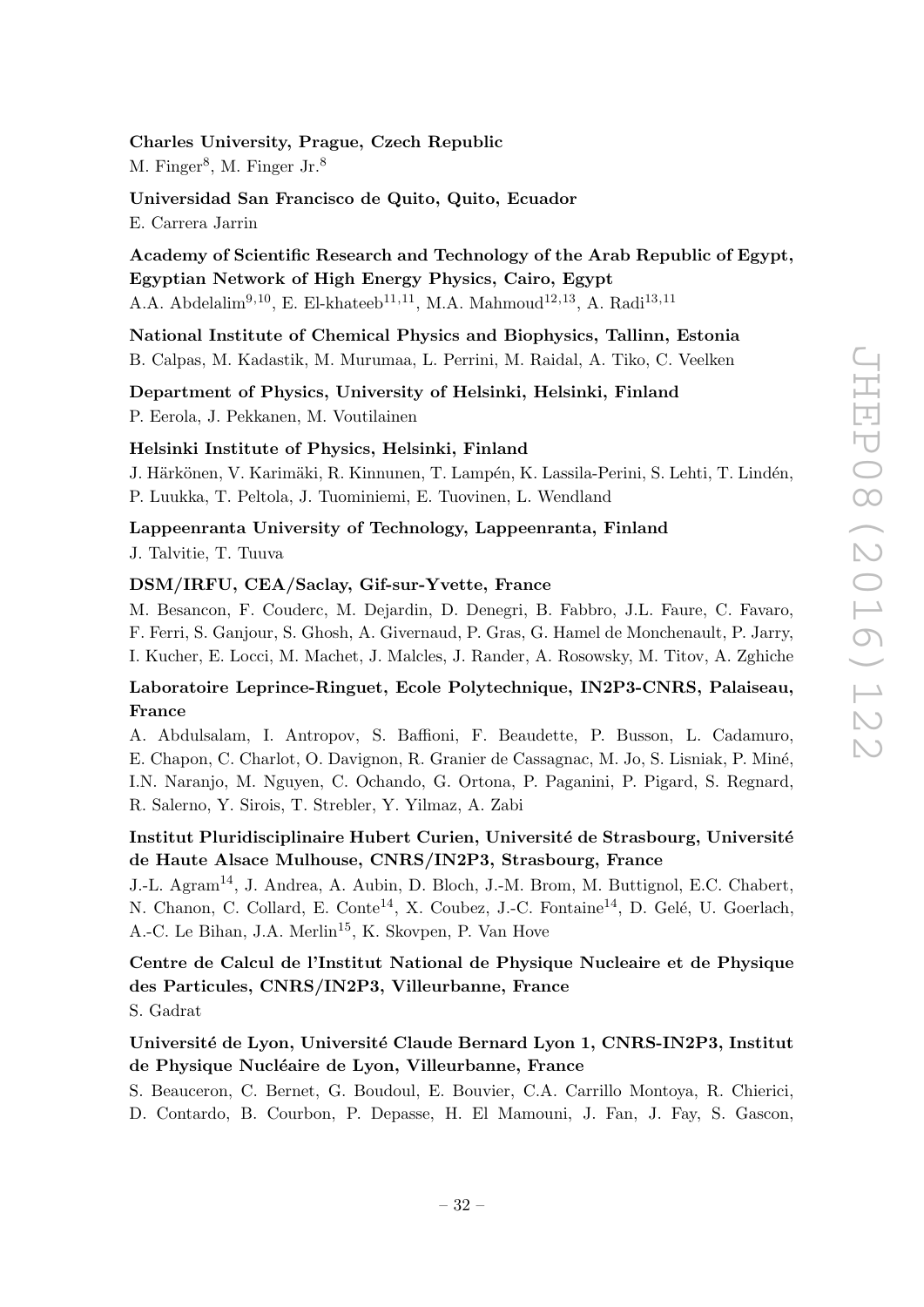M. Gouzevitch, G. Grenier, B. Ille, F. Lagarde, I.B. Laktineh, M. Lethuillier, L. Mirabito, A.L. Pequegnot, S. Perries, A. Popov<sup>16</sup>, D. Sabes, V. Sordini, M. Vander Donckt, P. Verdier, S. Viret

### Georgian Technical University, Tbilisi, Georgia

A. Khvedelidze<sup>8</sup>

## Tbilisi State University, Tbilisi, Georgia

Z. Tsamalaidze<sup>8</sup>

### RWTH Aachen University, I. Physikalisches Institut, Aachen, Germany

C. Autermann, S. Beranek, L. Feld, A. Heister, M.K. Kiesel, K. Klein, M. Lipinski, A. Ostapchuk, M. Preuten, F. Raupach, S. Schael, C. Schomakers, J.F. Schulte, J. Schulz, T. Verlage, H. Weber, V. Zhukov<sup>16</sup>

### RWTH Aachen University, III. Physikalisches Institut A, Aachen, Germany

M. Brodski, E. Dietz-Laursonn, D. Duchardt, M. Endres, M. Erdmann, S. Erdweg, T. Esch, R. Fischer, A. G¨uth, T. Hebbeker, C. Heidemann, K. Hoepfner, S. Knutzen, M. Merschmeyer, A. Meyer, P. Millet, S. Mukherjee, M. Olschewski, K. Padeken, P. Papacz, T. Pook, M. Radziej, H. Reithler, M. Rieger, F. Scheuch, L. Sonnenschein, D. Teyssier, S. Thüer

#### RWTH Aachen University, III. Physikalisches Institut B, Aachen, Germany

V. Cherepanov, Y. Erdogan, G. Flügge, F. Hoehle, B. Kargoll, T. Kress, A. Künsken, J. Lingemann, A. Nehrkorn, A. Nowack, I.M. Nugent, C. Pistone, O. Pooth, A. Stahl<sup>15</sup>

### Deutsches Elektronen-Synchrotron, Hamburg, Germany

M. Aldaya Martin, C. Asawatangtrakuldee, I. Asin, K. Beernaert, O. Behnke, U. Behrens, A.A. Bin Anuar, K. Borras<sup>17</sup>, A. Campbell, P. Connor, C. Contreras-Campana, F. Costanza, C. Diez Pardos, G. Dolinska, G. Eckerlin, D. Eckstein, E. Gallo<sup>18</sup>, J. Garay Garcia, A. Geiser, A. Gizhko, J.M. Grados Luyando, P. Gunnellini, A. Harb, J. Hauk, M. Hempel<sup>19</sup>, H. Jung, A. Kalogeropoulos, O. Karacheban<sup>19</sup>, M. Kasemann, J. Keaveney, J. Kieseler, C. Kleinwort, I. Korol, W. Lange, A. Lelek, J. Leonard, K. Lipka, A. Lobanov, W. Lohmann<sup>19</sup>, R. Mankel, I.-A. Melzer-Pellmann, A.B. Meyer, G. Mittag, J. Mnich, A. Mussgiller, E. Ntomari, D. Pitzl, R. Placakyte, A. Raspereza, B. Roland, M.O. Sahin, ¨ P. Saxena, T. Schoerner-Sadenius, C. Seitz, S. Spannagel, N. Stefaniuk, K.D. Trippkewitz, G.P. Van Onsem, R. Walsh, C. Wissing

### University of Hamburg, Hamburg, Germany

V. Blobel, M. Centis Vignali, A.R. Draeger, T. Dreyer, E. Garutti, K. Goebel, D. Gonzalez, J. Haller, M. Hoffmann, A. Junkes, R. Klanner, R. Kogler, N. Kovalchuk, T. Lapsien, T. Lenz, I. Marchesini, D. Marconi, M. Meyer, M. Niedziela, D. Nowatschin, J. Ott, F. Pantaleo<sup>15</sup>, T. Peiffer, A. Perieanu, J. Poehlsen, C. Sander, C. Scharf, P. Schleper, A. Schmidt, S. Schumann, J. Schwandt, H. Stadie, G. Steinbrück, F.M. Stober, M. Stöver, H. Tholen, D. Troendle, E. Usai, L. Vanelderen, A. Vanhoefer, B. Vormwald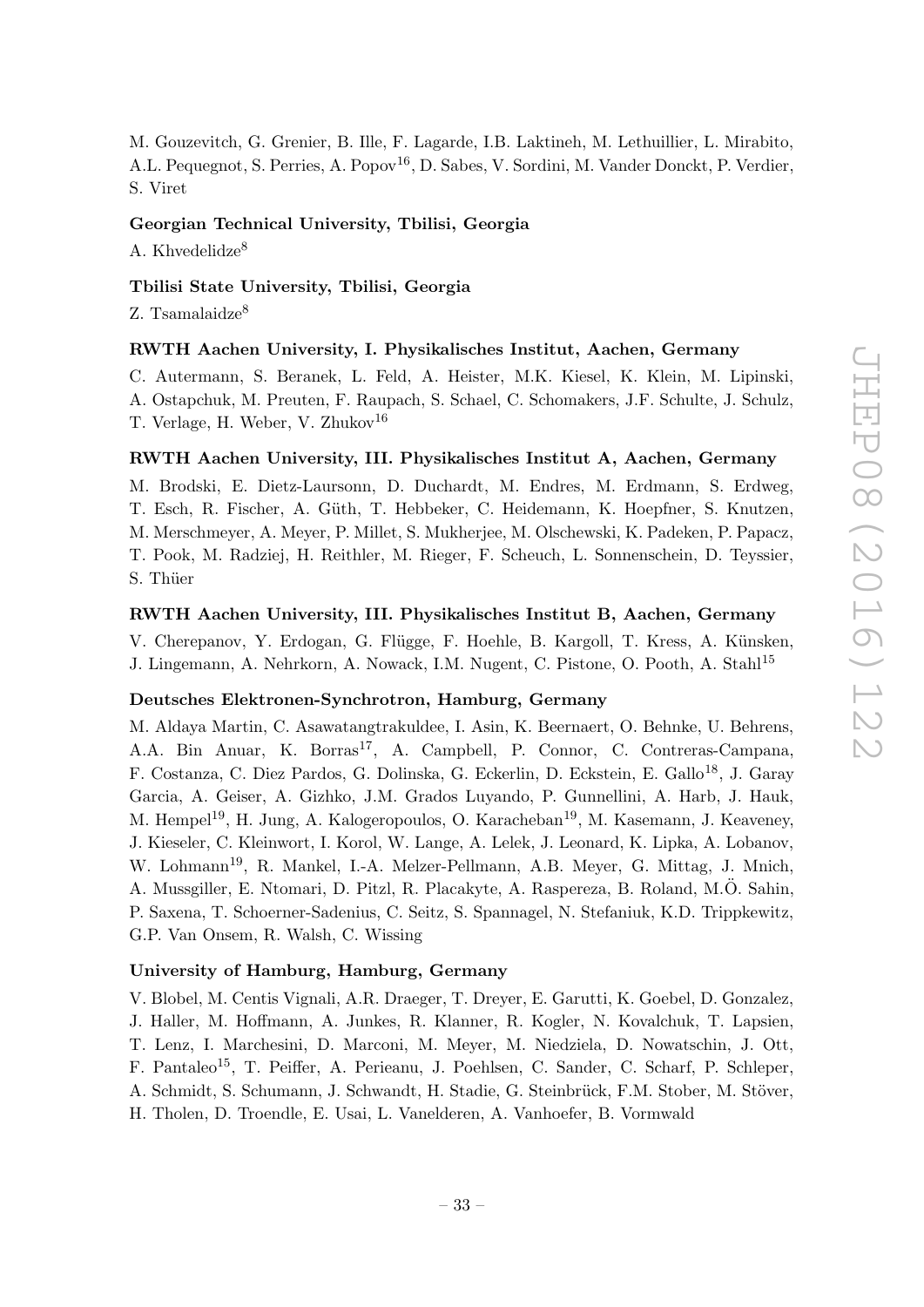### Institut für Experimentelle Kernphysik, Karlsruhe, Germany

C. Barth, C. Baus, J. Berger, E. Butz, T. Chwalek, F. Colombo, W. De Boer, A. Dierlamm, S. Fink, R. Friese, M. Giffels, A. Gilbert, D. Haitz, F. Hartmann<sup>15</sup>, S.M. Heindl, U. Husemann, I. Katkov<sup>16</sup>, P. Lobelle Pardo, B. Maier, H. Mildner, M.U. Mozer, T. Müller, Th. Müller, M. Plagge, G. Quast, K. Rabbertz, S. Röcker, F. Roscher, M. Schröder, G. Sieber, H.J. Simonis, R. Ulrich, J. Wagner-Kuhr, S. Wayand, M. Weber, T. Weiler, S. Williamson, C. Wöhrmann, R. Wolf

# Institute of Nuclear and Particle Physics (INPP), NCSR Demokritos, Aghia Paraskevi, Greece

G. Anagnostou, G. Daskalakis, T. Geralis, V.A. Giakoumopoulou, A. Kyriakis, D. Loukas, I. Topsis-Giotis

### National and Kapodistrian University of Athens, Athens, Greece

A. Agapitos, S. Kesisoglou, A. Panagiotou, N. Saoulidou, E. Tziaferi

#### University of Ioánnina, Ioánnina, Greece

I. Evangelou, G. Flouris, C. Foudas, P. Kokkas, N. Loukas, N. Manthos, I. Papadopoulos, E. Paradas

# MTA-ELTE Lendület CMS Particle and Nuclear Physics Group, Eötvös Loránd University

N. Filipovic

## Wigner Research Centre for Physics, Budapest, Hungary

G. Bencze, C. Hajdu, P. Hidas, D. Horvath<sup>20</sup>, F. Sikler, V. Veszpremi, G. Vesztergombi<sup>21</sup>, A.J. Zsigmond

## Institute of Nuclear Research ATOMKI, Debrecen, Hungary

N. Beni, S. Czellar, J. Karancsi<sup>22</sup>, A. Makovec, J. Molnar, Z. Szillasi

## University of Debrecen, Debrecen, Hungary

M. Bartók<sup>21</sup>, P. Raics, Z.L. Trocsanyi, B. Ujvari

### National Institute of Science Education and Research, Bhubaneswar, India

S. Bahinipati, S. Choudhury<sup>23</sup>, P. Mal, K. Mandal, A. Nayak<sup>24</sup>, D.K. Sahoo, N. Sahoo, S.K. Swain

### Panjab University, Chandigarh, India

S. Bansal, S.B. Beri, V. Bhatnagar, R. Chawla, R. Gupta, U.Bhawandeep, A.K. Kalsi, A. Kaur, M. Kaur, R. Kumar, A. Mehta, M. Mittal, J.B. Singh, G. Walia

### University of Delhi, Delhi, India

Ashok Kumar, A. Bhardwaj, B.C. Choudhary, R.B. Garg, S. Keshri, A. Kumar, S. Malhotra, M. Naimuddin, N. Nishu, K. Ranjan, R. Sharma, V. Sharma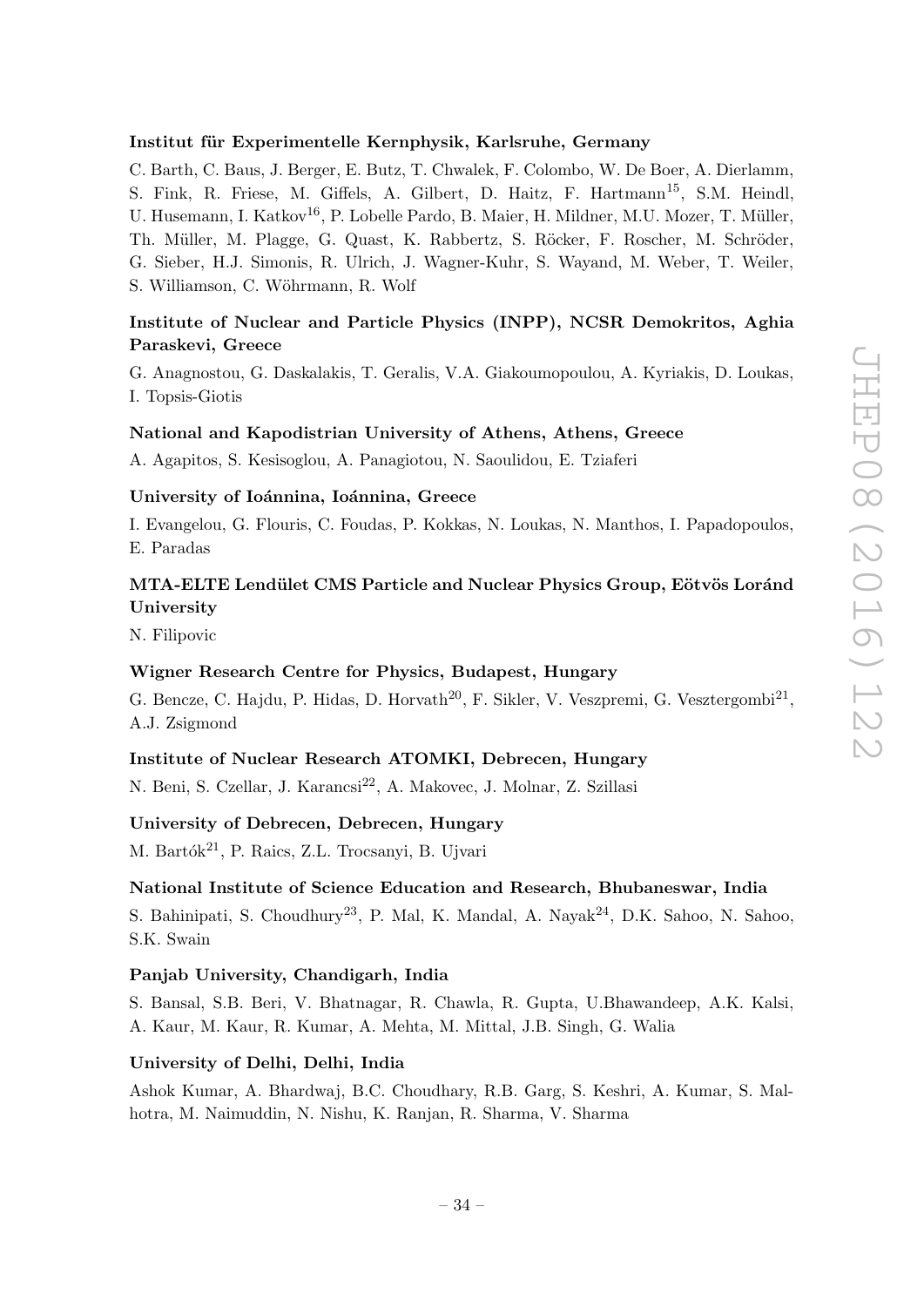### Saha Institute of Nuclear Physics, Kolkata, India

R. Bhattacharya, S. Bhattacharya, K. Chatterjee, S. Dey, S. Dutt, S. Dutta, S. Ghosh, N. Majumdar, A. Modak, K. Mondal, S. Mukhopadhyay, S. Nandan, A. Purohit, A. Roy, D. Roy, S. Roy Chowdhury, S. Sarkar, M. Sharan, S. Thakur

### Indian Institute of Technology Madras, Madras, India

P.K. Behera

## Bhabha Atomic Research Centre, Mumbai, India

R. Chudasama, D. Dutta, V. Jha, V. Kumar, A.K. Mohanty<sup>15</sup>, P.K. Netrakanti, L.M. Pant, P. Shukla, A. Topkar

### Tata Institute of Fundamental Research-A, Mumbai, India

T. Aziz, S. Dugad, G. Kole, B. Mahakud, S. Mitra, G.B. Mohanty, N. Sur, B. Sutar

#### Tata Institute of Fundamental Research-B, Mumbai, India

S. Banerjee, S. Bhowmik25, R.K. Dewanjee, S. Ganguly, M. Guchait, Sa. Jain, S. Kumar, M. Maity<sup>25</sup>, G. Majumder, K. Mazumdar, B. Parida, T. Sarkar<sup>25</sup>, N. Wickramage<sup>26</sup>

### Indian Institute of Science Education and Research (IISER), Pune, India

S. Chauhan, S. Dube, A. Kapoor, K. Kothekar, A. Rane, S. Sharma

### Institute for Research in Fundamental Sciences (IPM), Tehran, Iran

H. Bakhshiansohi, H. Behnamian, S. Chenarani<sup>27</sup>, E. Eskandari Tadavani, S.M. Etesami<sup>27</sup>, A. Fahim28, M. Khakzad, M. Mohammadi Najafabadi, M. Naseri, S. Paktinat Mehdiabadi, F. Rezaei Hosseinabadi, B. Safarzadeh<sup>29</sup>, M. Zeinali

### University College Dublin, Dublin, Ireland

M. Felcini, M. Grunewald

## INFN Sezione di Bari $^a$ , Università di Bari $^b$ , Politecnico di Bari $^c$ , Bari, Italy

M. Abbrescia<sup>a,b</sup>, C. Calabria<sup>a,b</sup>, C. Caputo<sup>a,b</sup>, A. Colaleo<sup>a</sup>, D. Creanza<sup>a,c</sup>, L. Cristella<sup>a,b</sup>, N. De Filippis<sup>a,c</sup>, M. De Palma<sup>a,b</sup>, L. Fiore<sup>a</sup>, G. Iaselli<sup>a,c</sup>, G. Maggi<sup>a,c</sup>, M. Maggi<sup>a</sup>, G. Miniello<sup>a,b</sup>, S. My<sup>a,b</sup>, S. Nuzzo<sup>a,b</sup>, A. Pompili<sup>a,b</sup>, G. Pugliese<sup>a,c</sup>, R. Radogna<sup>a,b</sup>, A. Ranieri<sup>a</sup>, G. Selvaggi<sup>a,b</sup>, L. Silvestris<sup>a, 15</sup>, R. Venditti<sup>a,b</sup>, P. Verwilligen<sup>a</sup>

# INFN Sezione di Bologna $^a,$  Università di Bologna $^b,$  Bologna, Italy

G. Abbiendi<sup>a</sup>, C. Battilana, D. Bonacorsi<sup>a,b</sup>, S. Braibant-Giacomelli<sup>a,b</sup>, L. Brigliadori<sup>a,b</sup>, R. Campanini<sup>a,b</sup>, P. Capiluppi<sup>a,b</sup>, A. Castro<sup>a,b</sup>, F.R. Cavallo<sup>a</sup>, S.S. Chhibra<sup>a,b</sup>, G. Codispoti<sup>a,b</sup>, M. Cuffiani<sup>a,b</sup>, G.M. Dallavalle<sup>a</sup>, F. Fabbri<sup>a</sup>, A. Fanfani<sup>a,b</sup>, D. Fasanella<sup>a,b</sup>, P. Giacomelli<sup>a</sup>, C. Grandi<sup>a</sup>, L. Guiducci<sup>a,b</sup>, S. Marcellini<sup>a</sup>, G. Masetti<sup>a</sup>, A. Montanari<sup>a</sup>, F.L. Navarria $a,b$ , A. Perrotta $^a$ , A.M. Rossi $^{a,b}$ , T. Rovelli $^{a,b}$ , G.P. Siroli $^{a,b}$ , N. Tosi $^{a,b,15}$ 

# INFN Sezione di Catania $^a,$  Università di Catania $^b,$  Catania, Italy

S. Albergo<sup>a,b</sup>, M. Chiorboli<sup>a,b</sup>, S. Costa<sup>a,b</sup>, A. Di Mattia<sup>a</sup>, F. Giordano<sup>a,b</sup>, R. Potenza<sup>a,b</sup>, A. Tricomi<sup>a,b</sup>, C. Tuve<sup>a,b</sup>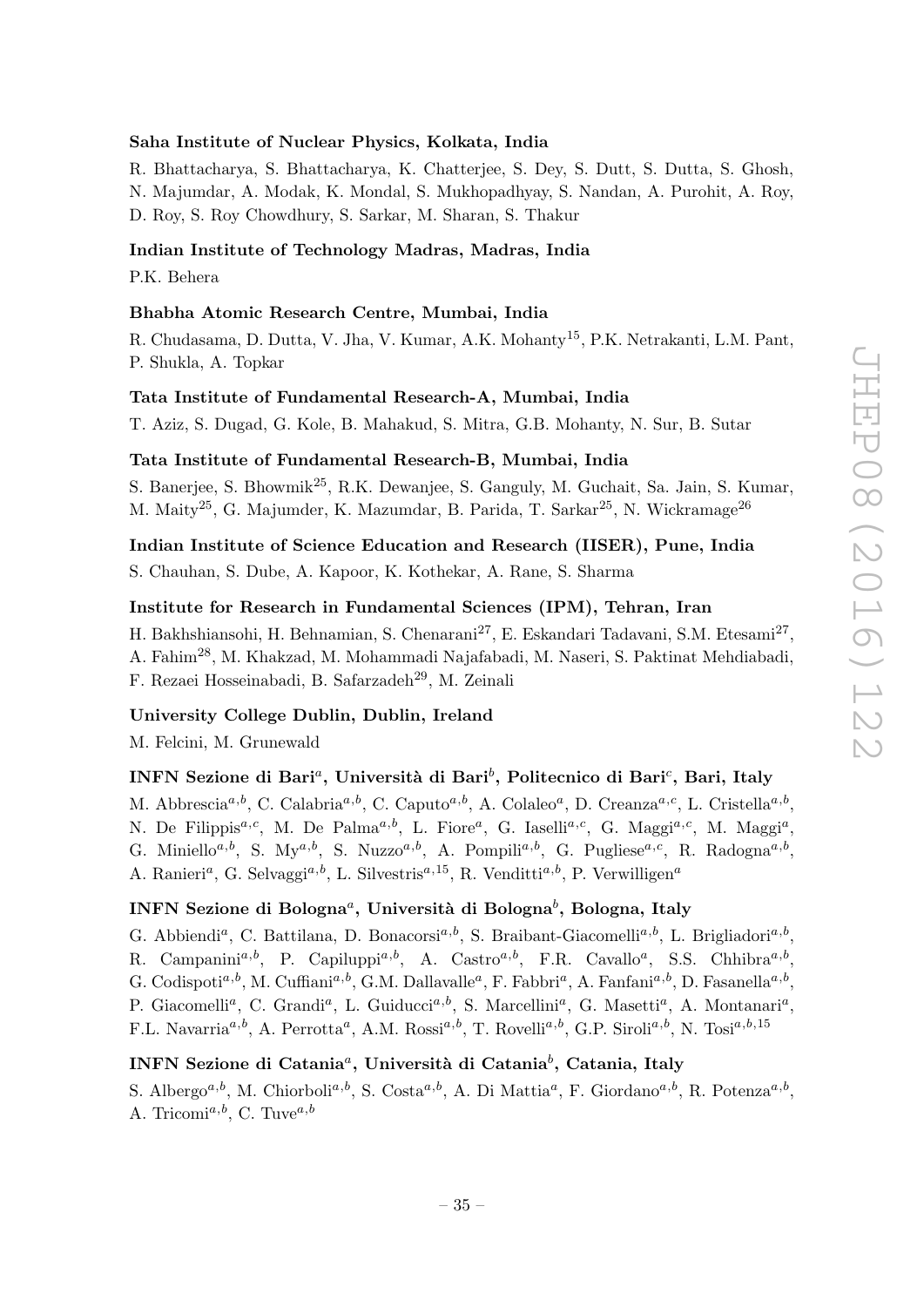## INFN Sezione di Firenze $^a,$  Università di Firenze $^b,$  Firenze, Italy

G. Barbagli<sup>a</sup>, V. Ciulli<sup>a,b</sup>, C. Civinini<sup>a</sup>, R. D'Alessandro<sup>a,b</sup>, E. Focardi<sup>a,b</sup>, V. Gori<sup>a,b</sup>, P. Lenzi<sup>a,b</sup>, M. Meschini<sup>a</sup>, S. Paoletti<sup>a</sup>, G. Sguazzoni<sup>a</sup>, L. Viliani<sup>a,b,15</sup>

## INFN Laboratori Nazionali di Frascati, Frascati, Italy

L. Benussi, S. Bianco, F. Fabbri, D. Piccolo, F. Primavera<sup>15</sup>

## INFN Sezione di Genova $^a,$  Università di Genova $^b,$  Genova, Italy

V. Calvelli<sup>a,b</sup>, F. Ferro<sup>a</sup>, M. Lo Vetere<sup>a,b</sup>, M.R. Monge<sup>a,b</sup>, E. Robutti<sup>a</sup>, S. Tosi<sup>a,b</sup>

## INFN Sezione di Milano-Bicocca $^a,$  Università di Milano-Bicocca $^b,$  Milano, Italy

L. Brianza, M.E. Dinardo<sup>a,b</sup>, S. Fiorendi<sup>a,b</sup>, S. Gennai<sup>a</sup>, A. Ghezzi<sup>a,b</sup>, P. Govoni<sup>a,b</sup>,

S. Malvezzi<sup>a</sup>, R.A. Manzoni<sup>a,b,15</sup>, B. Marzocchi<sup>a,b</sup>, D. Menasce<sup>a</sup>, L. Moroni<sup>a</sup>,

M. Paganoni<sup>a,b</sup>, D. Pedrini<sup>a</sup>, S. Pigazzini, S. Ragazzi<sup>a,b</sup>, T. Tabarelli de Fatis<sup>a,b</sup>

# INFN Sezione di Napoli<sup>a</sup>, Università di Napoli 'Federico II'<sup>b</sup>, Napoli, Italy, Università della Basilicata $^c$ , Potenza, Italy, Università G. Marconi $^d$ , Roma, Italy

S. Buontempo<sup>a</sup>, N. Cavallo<sup>a,c</sup>, G. De Nardo, S. Di Guida<sup>a,d,15</sup>, M. Esposito<sup>a,b</sup>, F. Fabozzi<sup>a,c</sup>, A.O.M. Iorio<sup>a,b</sup>, G. Lanza<sup>a</sup>, L. Lista<sup>a</sup>, S. Meola<sup>a,d,15</sup>, M. Merola<sup>a</sup>, P. Paolucci<sup>a, 15</sup>, C. Sciacca<sup>a,b</sup>, F. Thyssen

# INFN Sezione di Padova ${}^a,\,$ Università di Padova ${}^b,\,$ Padova, Italy, Università di  $Trento<sup>c</sup>$ , Trento, Italy

P. Azzi<sup>a, 15</sup>, L. Benato<sup>a,b</sup>, D. Bisello<sup>a,b</sup>, A. Boletti<sup>a,b</sup>, R. Carlin<sup>a,b</sup>, A. Carvalho Antunes De Oliveira<sup>a,b</sup>, P. Checchia<sup>a</sup>, M. Dall'Osso<sup>a,b</sup>, P. De Castro Manzano<sup>a</sup>, T. Dorigo<sup>a</sup>, U. Dosselli<sup>a</sup>, F. Gasparini<sup>a,b</sup>, F. Gonella<sup>a</sup>, S. Lacaprara<sup>a</sup>, M. Margoni<sup>a,b</sup>, A.T. Meneguzzo<sup>a,b</sup>, J. Pazzini<sup>a,b,15</sup>, M. Pegoraro<sup>a</sup>, N. Pozzobon<sup>a,b</sup>, P. Ronchese<sup>a,b</sup>, M. Sgaravatto<sup>a</sup>, F. Simonetto<sup>a,b</sup>, E. Torassa<sup>a</sup>, M. Zanetti, P. Zotto<sup>a,b</sup>, A. Zucchetta<sup>a,b</sup>, G. Zumerle<sup>a,b</sup>

# INFN Sezione di Pavia $^a,$  Università di Pavia $^b,$  Pavia, Italy

A. Braghieri<sup>a</sup>, A. Magnani<sup>a,b</sup>, P. Montagna<sup>a,b</sup>, S.P. Ratti<sup>a,b</sup>, V. Re<sup>a</sup>, C. Riccardi<sup>a,b</sup>, P. Salvini<sup>a</sup>, I. Vai<sup> $a,b$ </sup>, P. Vitulo $a,b$ 

## INFN Sezione di Perugia $^a,$  Università di Perugia $^b,$  Perugia, Italy

L. Alunni Solestizi<sup>a,b</sup>, G.M. Bilei<sup>a</sup>, D. Ciangottini<sup>a,b</sup>, L. Fanò<sup>a,b</sup>, P. Lariccia<sup>a,b</sup>, R. Leonardi<sup>a, b</sup>, G. Mantovani<sup>a, b</sup>, M. Menichelli<sup>a</sup>, A. Saha<sup>a</sup>, A. Santocchia<sup>a, b</sup>

# $\mathbf{INFN}$  Sezione di Pisa $^a, \mathbf{Universit\`a}$  di Pisa $^b, \mathbf{Scuola}$  Normale Superiore di Pisa $^c,$ Pisa, Italy

K. Androsov<sup>a, 30</sup>, P. Azzurri<sup>a, 15</sup>, G. Bagliesi<sup>a</sup>, J. Bernardini<sup>a</sup>, T. Boccali<sup>a</sup>, R. Castaldi<sup>a</sup>, M.A. Ciocci<sup>a,30</sup>, R. Dell'Orso<sup>a</sup>, S. Donato<sup>a,c</sup>, G. Fedi, A. Giassi<sup>a</sup>, M.T. Grippo<sup>a,30</sup>, F. Ligabue<sup>a, c</sup>, T. Lomtadze<sup>a</sup>, L. Martini<sup>a, b</sup>, A. Messineo<sup>a, b</sup>, F. Palla<sup>a</sup>, A. Rizzi<sup>a, b</sup>, A. Savoy-Navarro<sup>a,31</sup>, P. Spagnolo<sup>a</sup>, R. Tenchini<sup>a</sup>, G. Tonelli<sup>a,b</sup>, A. Venturi<sup>a</sup>, P.G. Verdini<sup>a</sup>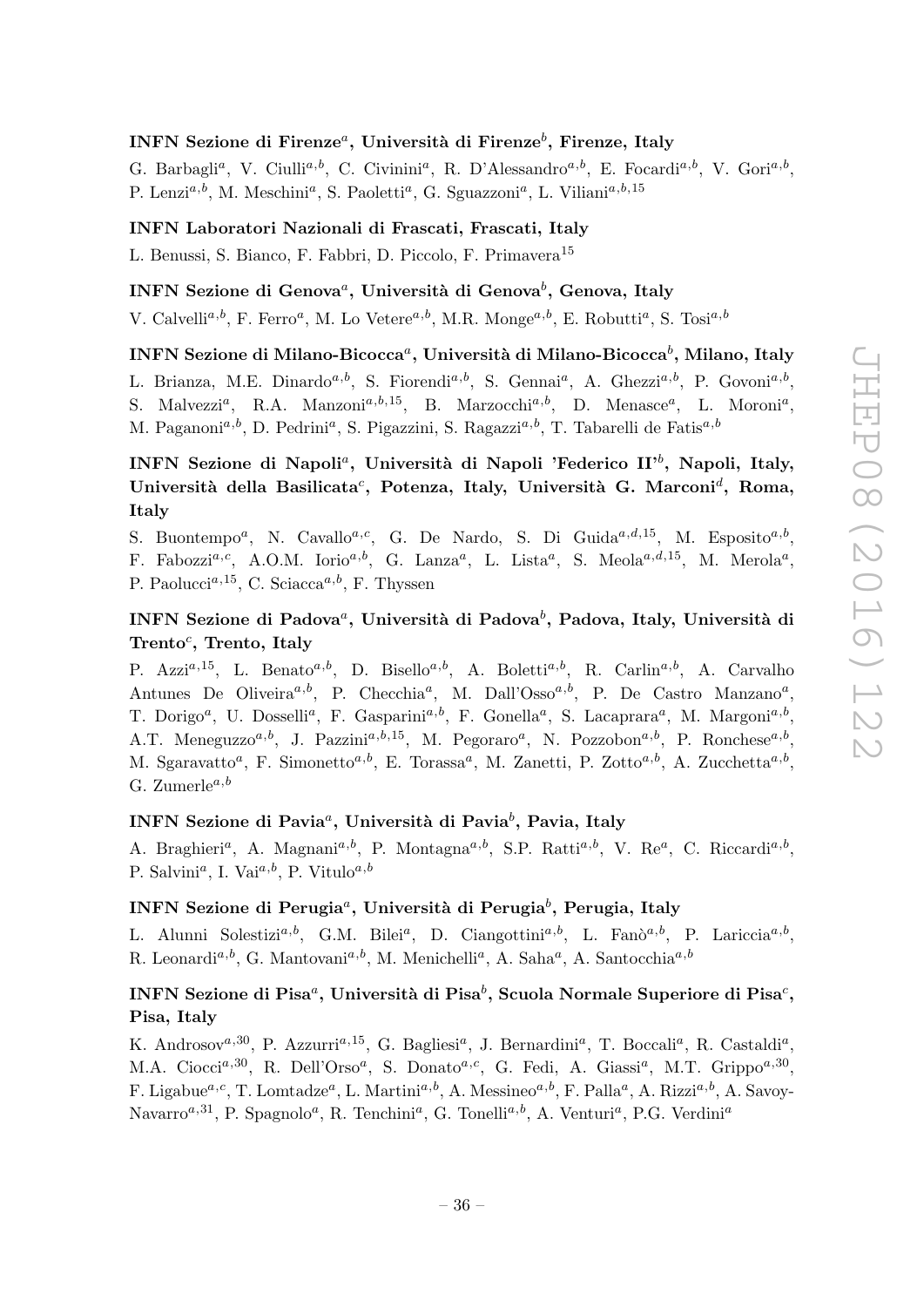## INFN Sezione di Roma $^a,$  Università di Roma $^b,$  Roma, Italy

L. Barone<sup>a, b</sup>, F. Cavallari<sup>a</sup>, M. Cipriani<sup>a, b</sup>, G. D'imperio<sup>a, b, 15</sup>, D. Del Re<sup>a, b, 15</sup>, M. Diemoz<sup>a</sup>, S. Gelli<sup>a,b</sup>, C. Jorda<sup>a</sup>, E. Longo<sup>a,b</sup>, F. Margaroli<sup>a,b</sup>, P. Meridiani<sup>a</sup>, G. Organtini<sup>a,b</sup>, R. Paramatti<sup>a</sup>, F. Preiato<sup>a,b</sup>, S. Rahatlou<sup>a,b</sup>, C. Rovelli<sup>a</sup>, F. Santanastasio<sup>a,b</sup>

# ${\rm INFN}$  Sezione di Torino ${}^a,\; {\rm Università}$  di Torino ${}^b,\; {\rm Torino},\; {\rm Italy},\; {\rm Università}$  del  $\mathbf{P}$ iemonte  $\mathbf{O}\mathbf{r}$ ientale $^c$ , Novara, Italy

N. Amapane<sup>a,b</sup>, R. Arcidiacono<sup>a,c,15</sup>, S. Argiro<sup>a,b</sup>, M. Arneodo<sup>a,c</sup>, N. Bartosik<sup>a</sup>, R. Bellan<sup>a,b</sup>, C. Biino<sup>a</sup>, N. Cartiglia<sup>a</sup>, F. Cenna<sup>a,b</sup>, M. Costa<sup>a,b</sup>, R. Covarelli<sup>a,b</sup>, A. Degano<sup>a,b</sup>, N. Demaria<sup>a</sup>, L. Finco<sup>a,b</sup>, B. Kiani<sup>a,b</sup>, C. Mariotti<sup>a</sup>, S. Maselli<sup>a</sup>, E. Migliore<sup>a,b</sup>, V. Monaco<sup>a,b</sup>, E. Monteil<sup>a,b</sup>, M.M. Obertino<sup>a,b</sup>, L. Pacher<sup>a,b</sup>, N. Pastrone<sup>a</sup>, M. Pelliccioni<sup>a</sup>, G.L. Pinna Angioni<sup>a,b</sup>, F. Ravera<sup>a,b</sup>, A. Romero<sup>a,b</sup>, M. Ruspa<sup>a,c</sup>, R. Sacchi<sup>a,b</sup>, K. Shchelina<sup>a,b</sup>, V. Sola<sup>a</sup>, A. Solano<sup>a,b</sup>, A. Staiano<sup>a</sup>, P. Traczyk<sup>a,b</sup>

# $\operatorname{INFN}$  Sezione di Trieste $^a,$  Università di Trieste $^b,$  Trieste, Italy

S. Belforte<sup>a</sup>, M. Casarsa<sup>a</sup>, F. Cossutti<sup>a</sup>, G. Della Ricca<sup>a,b</sup>, C. La Licata<sup>a,b</sup>, A. Schizzi<sup>a,b</sup>, A. Zanetti<sup>a</sup>

### Kyungpook National University, Daegu, Korea

D.H. Kim, G.N. Kim, M.S. Kim, S. Lee, S.W. Lee, Y.D. Oh, S. Sekmen, D.C. Son, Y.C. Yang

## Chonbuk National University, Jeonju, Korea

H. Kim, A. Lee

## Hanyang University, Seoul, Korea

J.A. Brochero Cifuentes, T.J. Kim

### Korea University, Seoul, Korea

S. Cho, S. Choi, Y. Go, D. Gyun, S. Ha, B. Hong, Y. Jo, Y. Kim, B. Lee, K. Lee, K.S. Lee, S. Lee, J. Lim, S.K. Park, Y. Roh

### Seoul National University, Seoul, Korea

J. Almond, J. Kim, S.B. Oh, S.h. Seo, U.K. Yang, H.D. Yoo, G.B. Yu

### University of Seoul, Seoul, Korea

M. Choi, H. Kim, H. Kim, J.H. Kim, J.S.H. Lee, I.C. Park, G. Ryu, M.S. Ryu

## Sungkyunkwan University, Suwon, Korea

Y. Choi, J. Goh, C. Hwang, D. Kim, J. Lee, I. Yu

### Vilnius University, Vilnius, Lithuania

V. Dudenas, A. Juodagalvis, J. Vaitkus

# National Centre for Particle Physics, Universiti Malaya, Kuala Lumpur, Malaysia

I. Ahmed, Z.A. Ibrahim, J.R. Komaragiri, M.A.B. Md Ali<sup>32</sup>, F. Mohamad Idris<sup>33</sup>, W.A.T. Wan Abdullah, M.N. Yusli, Z. Zolkapli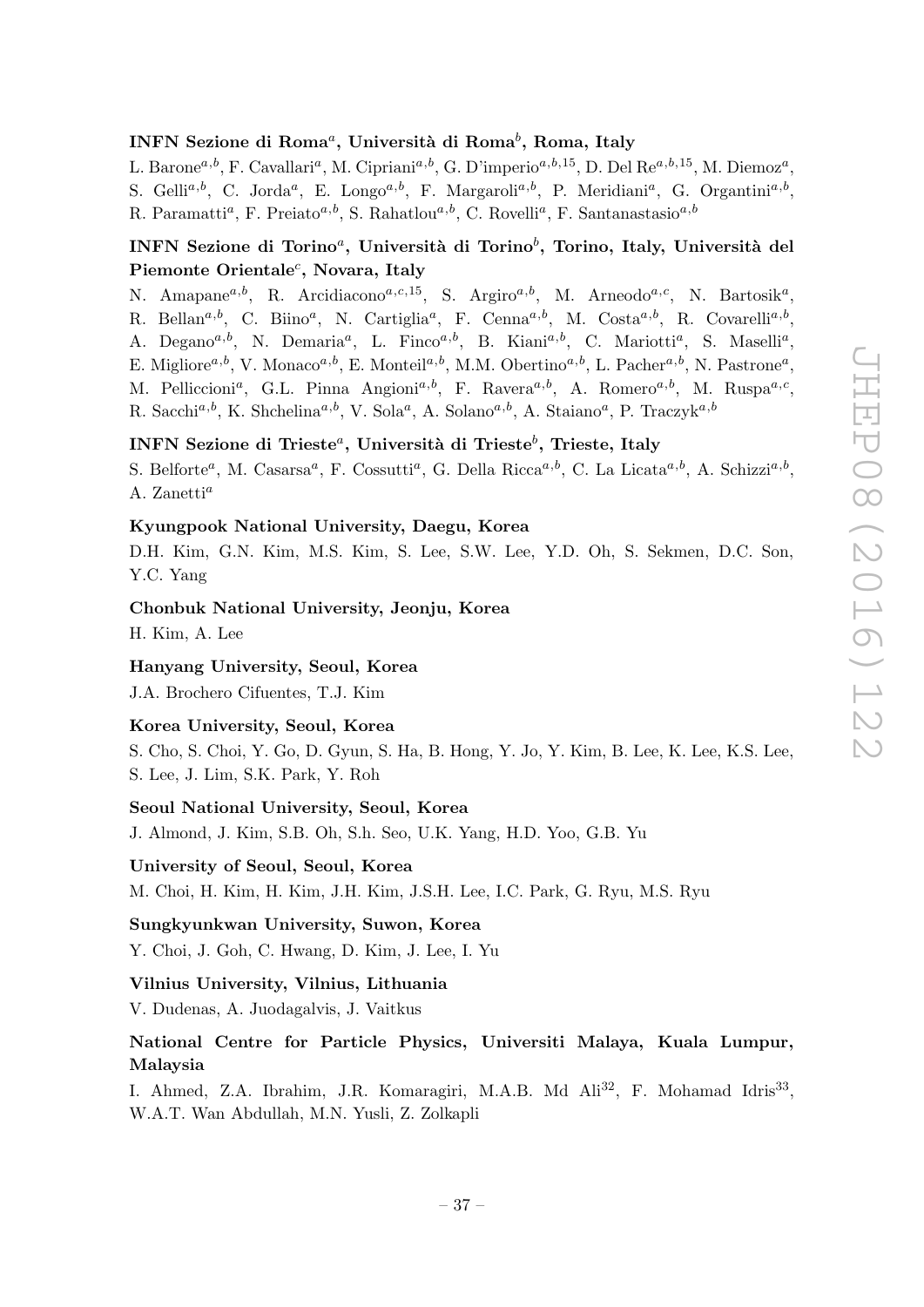### Centro de Investigacion y de Estudios Avanzados del IPN, Mexico City, Mexico

H. Castilla-Valdez, E. De La Cruz-Burelo, I. Heredia-De La Cruz<sup>34</sup>, A. Hernandez-Almada, R. Lopez-Fernandez, J. Mejia Guisao, A. Sanchez-Hernandez

#### Universidad Iberoamericana, Mexico City, Mexico

S. Carrillo Moreno, C. Oropeza Barrera, F. Vazquez Valencia

#### Benemerita Universidad Autonoma de Puebla, Puebla, Mexico

S. Carpinteyro, I. Pedraza, H.A. Salazar Ibarguen, C. Uribe Estrada

# Universidad Autónoma de San Luis Potosí, San Luis Potosí, Mexico

A. Morelos Pineda

### University of Auckland, Auckland, New Zealand

D. Krofcheck

University of Canterbury, Christchurch, New Zealand P.H. Butler

# National Centre for Physics, Quaid-I-Azam University, Islamabad, Pakistan

A. Ahmad, M. Ahmad, Q. Hassan, H.R. Hoorani, W.A. Khan, M.A. Shah, M. Shoaib, M. Waqas

#### National Centre for Nuclear Research, Swierk, Poland

H. Bialkowska, M. Bluj, B. Boimska, T. Frueboes, M. G´orski, M. Kazana, K. Nawrocki, K. Romanowska-Rybinska, M. Szleper, P. Zalewski

# Institute of Experimental Physics, Faculty of Physics, University of Warsaw, Warsaw, Poland

K. Bunkowski, A. Byszuk35, K. Doroba, A. Kalinowski, M. Konecki, J. Krolikowski, M. Misiura, M. Olszewski, M. Walczak

# Laboratório de Instrumentação e Física Experimental de Partículas, Lisboa, Portugal

P. Bargassa, C. Beirão Da Cruz E Silva, A. Di Francesco, P. Faccioli, P.G. Ferreira Parracho, M. Gallinaro, J. Hollar, N. Leonardo, L. Lloret Iglesias, M.V. Nemallapudi, J. Rodrigues Antunes, J. Seixas, O. Toldaiev, D. Vadruccio, J. Varela, P. Vischia

#### Joint Institute for Nuclear Research, Dubna, Russia

S. Afanasiev, P. Bunin, M. Gavrilenko, I. Golutvin, I. Gorbunov, A. Kamenev, V. Karjavin, A. Lanev, A. Malakhov, V. Matveev<sup>36,37</sup>, P. Moisenz, V. Palichik, V. Perelygin, S. Shmatov, S. Shulha, N. Skatchkov, V. Smirnov, N. Voytishin, A. Zarubin

#### Petersburg Nuclear Physics Institute, Gatchina (St. Petersburg), Russia

L. Chtchipounov, V. Golovtsov, Y. Ivanov, V. Kim<sup>38</sup>, E. Kuznetsova<sup>39</sup>, V. Murzin, V. Oreshkin, V. Sulimov, A. Vorobyev

### Institute for Nuclear Research, Moscow, Russia

Yu. Andreev, A. Dermenev, S. Gninenko, N. Golubev, A. Karneyeu, M. Kirsanov, N. Krasnikov, A. Pashenkov, D. Tlisov, A. Toropin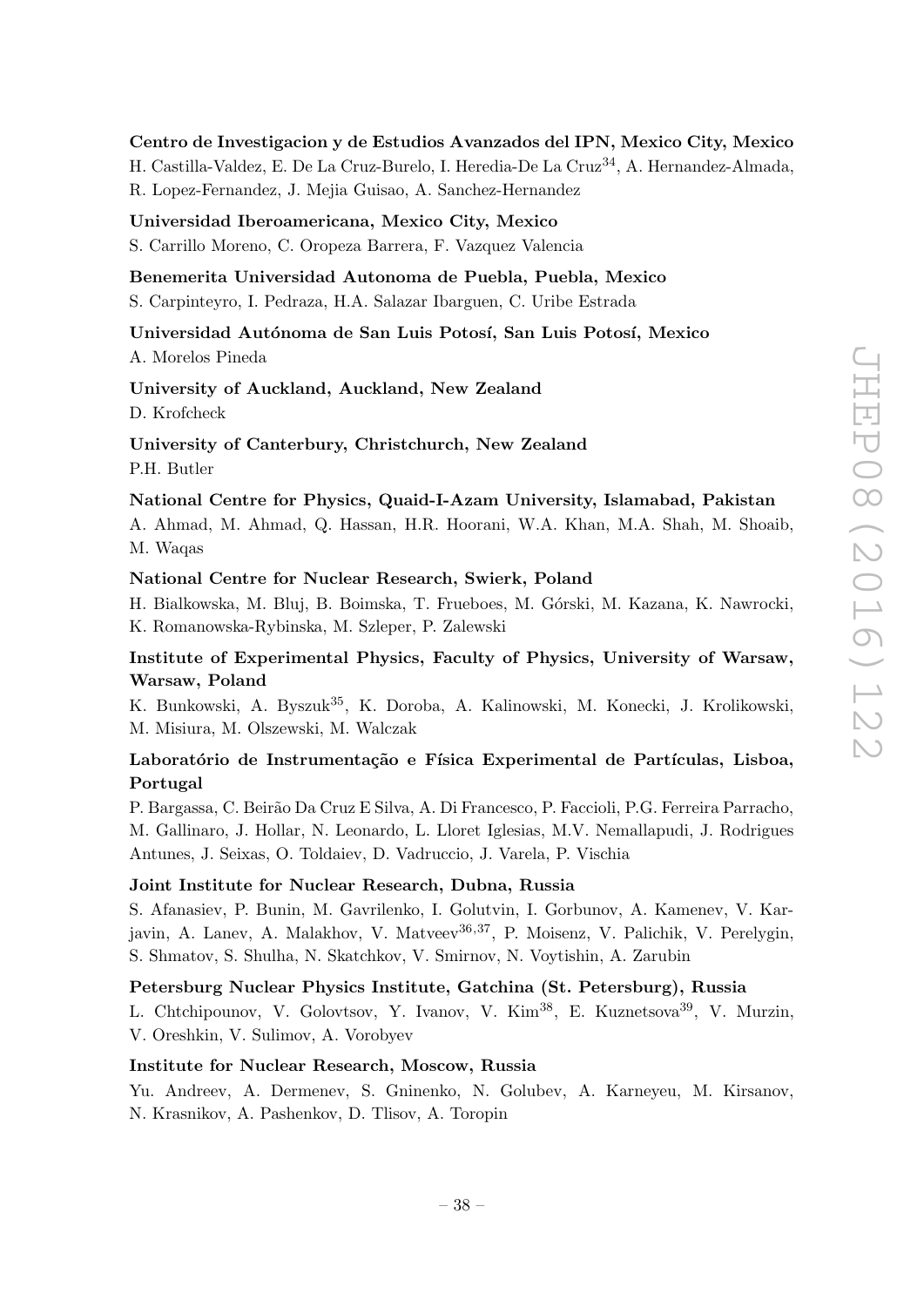### Institute for Theoretical and Experimental Physics, Moscow, Russia

V. Epshteyn, V. Gavrilov, N. Lychkovskaya, V. Popov, I. Pozdnyakov, G. Safronov, A. Spiridonov, M. Toms, E. Vlasov, A. Zhokin

# National Research Nuclear University 'Moscow Engineering Physics Institute' (MEPhI), Moscow, Russia

M. Chadeeva<sup>40</sup>, M. Danilov<sup>40</sup>, O. Markin

## P.N. Lebedev Physical Institute, Moscow, Russia

V. Andreev, M. Azarkin<sup>37</sup>, I. Dremin<sup>37</sup>, M. Kirakosyan, A. Leonidov<sup>37</sup>, S.V. Rusakov, A. Terkulov

# Skobeltsyn Institute of Nuclear Physics, Lomonosov Moscow State University, Moscow, Russia

A. Baskakov, A. Belyaev, E. Boos, M. Dubinin<sup>41</sup>, L. Dudko, A. Ershov, A. Gribushin, V. Klyukhin, O. Kodolova, I. Lokhtin, I. Miagkov, S. Obraztsov, S. Petrushanko, V. Savrin, A. Snigirev

# State Research Center of Russian Federation, Institute for High Energy Physics, Protvino, Russia

I. Azhgirey, I. Bayshev, S. Bitioukov, D. Elumakhov, V. Kachanov, A. Kalinin, D. Konstantinov, V. Krychkine, V. Petrov, R. Ryutin, A. Sobol, S. Troshin, N. Tyurin, A. Uzunian, A. Volkov

# University of Belgrade, Faculty of Physics and Vinca Institute of Nuclear Sciences, Belgrade, Serbia

P. Adzic42, P. Cirkovic, D. Devetak, J. Milosevic, V. Rekovic

# Centro de Investigaciones Energéticas Medioambientales y Tecnológicas (CIEMAT), Madrid, Spain

J. Alcaraz Maestre, E. Calvo, M. Cerrada, M. Chamizo Llatas, N. Colino, B. De La Cruz, A. Delgado Peris, A. Escalante Del Valle, C. Fernandez Bedoya, J.P. Fernández Ramos, J. Flix, M.C. Fouz, P. Garcia-Abia, O. Gonzalez Lopez, S. Goy Lopez, J.M. Hernandez, M.I. Josa, E. Navarro De Martino, A. Pérez-Calero Yzquierdo, J. Puerta Pelayo, A. Quintario Olmeda, I. Redondo, L. Romero, M.S. Soares

### Universidad Autónoma de Madrid, Madrid, Spain

J.F. de Trocóniz, M. Missiroli, D. Moran

## Universidad de Oviedo, Oviedo, Spain

J. Cuevas, J. Fernandez Menendez, I. Gonzalez Caballero, J.R. González Fernández, E. Palencia Cortezon, S. Sanchez Cruz, J.M. Vizan Garcia

# Instituto de Física de Cantabria (IFCA), CSIC-Universidad de Cantabria, Santander, Spain

I.J. Cabrillo, A. Calderon, J.R. Castiñeiras De Saa, E. Curras, M. Fernandez, J. Garcia-Ferrero, G. Gomez, A. Lopez Virto, J. Marco, C. Martinez Rivero, F. Matorras, J. Piedra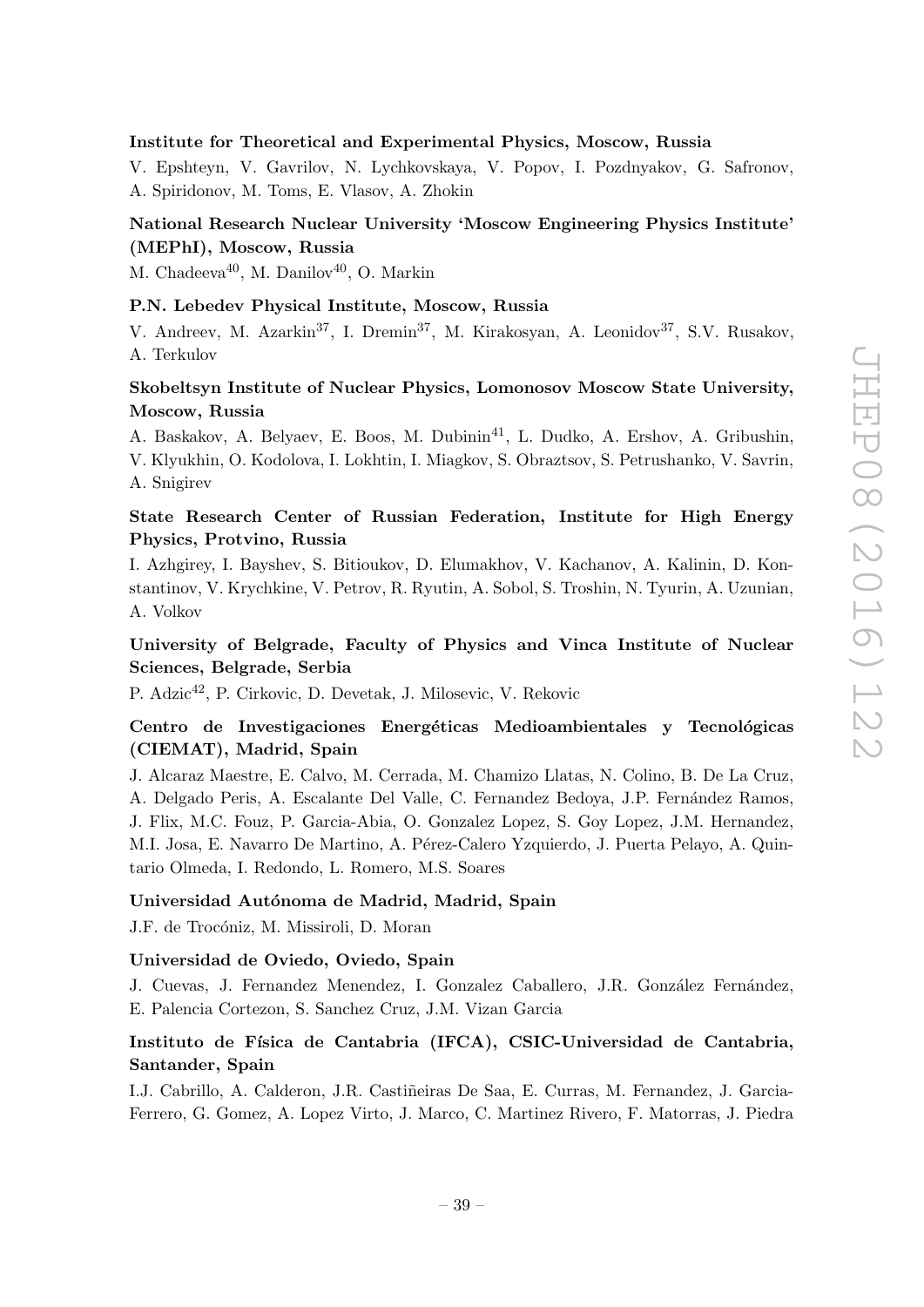Gomez, T. Rodrigo, A. Ruiz-Jimeno, L. Scodellaro, N. Trevisani, I. Vila, R. Vilar Cortabitarte

### CERN, European Organization for Nuclear Research, Geneva, Switzerland

D. Abbaneo, E. Auffray, G. Auzinger, M. Bachtis, P. Baillon, A.H. Ball, D. Barney, P. Bloch, A. Bocci, A. Bonato, C. Botta, T. Camporesi, R. Castello, M. Cepeda, G. Cerminara, M. D'Alfonso, D. d'Enterria, A. Dabrowski, V. Daponte, A. David, M. De Gruttola, F. De Guio, A. De Roeck, E. Di Marco<sup>43</sup>, M. Dobson, M. Dordevic, B. Dorney, T. du Pree, D. Duggan, M. Dünser, N. Dupont, A. Elliott-Peisert, S. Fartoukh, G. Franzoni, J. Fulcher, W. Funk, D. Gigi, K. Gill, M. Girone, F. Glege, D. Gulhan, S. Gundacker, M. Guthoff, J. Hammer, P. Harris, J. Hegeman, V. Innocente, P. Janot, H. Kirschenmann, V. Knünz, A. Kornmayer<sup>15</sup>, M.J. Kortelainen, K. Kousouris, M. Krammer<sup>1</sup>, P. Lecoq, C. Lourenço, M.T. Lucchini, L. Malgeri, M. Mannelli, A. Martelli, F. Meijers, S. Mersi, E. Meschi, F. Moortgat, S. Morovic, M. Mulders, H. Neugebauer, S. Orfanelli<sup>44</sup>, L. Orsini, L. Pape, E. Perez, M. Peruzzi, A. Petrilli, G. Petrucciani, A. Pfeiffer, M. Pierini, A. Racz, T. Reis, G. Rolandi<sup>45</sup>, M. Rovere, M. Ruan, H. Sakulin, J.B. Sauvan, C. Schäfer, C. Schwick, M. Seidel, A. Sharma, P. Silva, M. Simon, P. Sphicas<sup>46</sup>, J. Steggemann, M. Stoye, Y. Takahashi, M. Tosi, D. Treille, A. Triossi, A. Tsirou, V. Veckalns<sup>47</sup>, G.I. Veres<sup>21</sup>, N. Wardle, A. Zagozdzinska35, W.D. Zeuner

### Paul Scherrer Institut, Villigen, Switzerland

W. Bertl, K. Deiters, W. Erdmann, R. Horisberger, Q. Ingram, H.C. Kaestli, D. Kotlinski, U. Langenegger, T. Rohe

### Institute for Particle Physics, ETH Zurich, Zurich, Switzerland

F. Bachmair, L. Bäni, L. Bianchini, B. Casal, G. Dissertori, M. Dittmar, M. Donegà, P. Eller, C. Grab, C. Heidegger, D. Hits, J. Hoss, G. Kasieczka, P. Lecomte† , W. Lustermann, B. Mangano, M. Marionneau, P. Martinez Ruiz del Arbol, M. Masciovecchio, M.T. Meinhard, D. Meister, F. Micheli, P. Musella, F. Nessi-Tedaldi, F. Pandolfi, J. Pata, F. Pauss, G. Perrin, L. Perrozzi, M. Quittnat, M. Rossini, M. Schönenberger, A. Starodumov<sup>48</sup>, M. Takahashi, V.R. Tavolaro, K. Theofilatos, R. Wallny

#### Universität Zürich, Zurich, Switzerland

T.K. Aarrestad, C. Amsler<sup>49</sup>, L. Caminada, M.F. Canelli, V. Chiochia, A. De Cosa, C. Galloni, A. Hinzmann, T. Hreus, B. Kilminster, C. Lange, J. Ngadiuba, D. Pinna, G. Rauco, P. Robmann, D. Salerno, Y. Yang

### National Central University, Chung-Li, Taiwan

V. Candelise, T.H. Doan, Sh. Jain, R. Khurana, M. Konyushikhin, C.M. Kuo, W. Lin, Y.J. Lu, A. Pozdnyakov, S.S. Yu

## National Taiwan University (NTU), Taipei, Taiwan

Arun Kumar, P. Chang, Y.H. Chang, Y.W. Chang, Y. Chao, K.F. Chen, P.H. Chen, C. Dietz, F. Fiori, W.-S. Hou, Y. Hsiung, Y.F. Liu, R.-S. Lu, M. Mi˜nano Moya, E. Paganis, A. Psallidas, J.f. Tsai, Y.M. Tzeng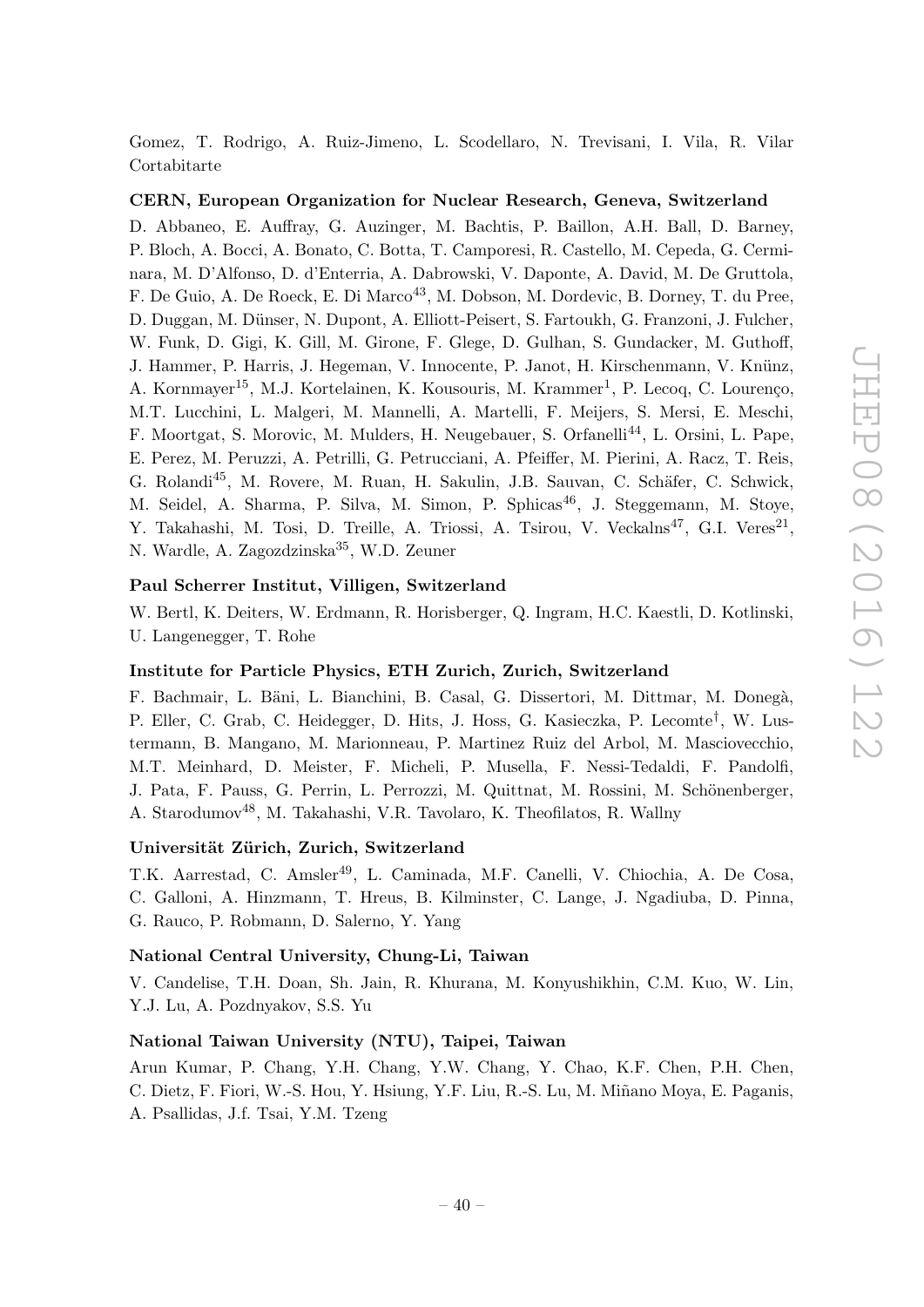# Chulalongkorn University, Faculty of Science, Department of Physics, Bangkok, Thailand

B. Asavapibhop, G. Singh, N. Srimanobhas, N. Suwonjandee

## Cukurova University, Adana, Turkey

A. Adiguzel, S. Cerci<sup>50</sup>, S. Damarseckin, Z.S. Demiroglu, C. Dozen, I. Dumanoglu, S. Girgis, G. Gokbulut, Y. Guler, E. Gurpinar, I. Hos, E.E. Kangal<sup>51</sup>, O. Kara, A. Kavis Topaksu, U. Kiminsu, M. Oglakci, G. Onengut<sup>52</sup>, K. Ozdemir<sup>53</sup>, D. Sunar Cerci<sup>50</sup>, H. Topakli<sup>54</sup>, S. Turkcapar, I.S. Zorbakir, C. Zorbilmez

# Middle East Technical University, Physics Department, Ankara, Turkey

B. Bilin, S. Bilmis, B. Isildak<sup>55</sup>, G. Karapinar<sup>56</sup>, M. Yalvac, M. Zeyrek

Bogazici University, Istanbul, Turkey E. Gülmez, M. Kaya<sup>57</sup>, O. Kaya<sup>58</sup>, E.A. Yetkin<sup>59</sup>, T. Yetkin<sup>60</sup>

Istanbul Technical University, Istanbul, Turkey

A. Cakir, K. Cankocak, S. Sen<sup>61</sup>

Institute for Scintillation Materials of National Academy of Science of Ukraine, Kharkov, Ukraine

B. Grynyov

# National Scientific Center, Kharkov Institute of Physics and Technology, Kharkov, Ukraine

L. Levchuk, P. Sorokin

## University of Bristol, Bristol, United Kingdom

R. Aggleton, F. Ball, L. Beck, J.J. Brooke, D. Burns, E. Clement, D. Cussans, H. Flacher, J. Goldstein, M. Grimes, G.P. Heath, H.F. Heath, J. Jacob, L. Kreczko, C. Lucas, D.M. Newbold<sup>62</sup>, S. Paramesvaran, A. Poll, T. Sakuma, S. Seif El Nasr-storey, D. Smith, V.J. Smith

# Rutherford Appleton Laboratory, Didcot, United Kingdom

K.W. Bell, A. Belyaev<sup>63</sup>, C. Brew, R.M. Brown, L. Calligaris, D. Cieri, D.J.A. Cockerill, J.A. Coughlan, K. Harder, S. Harper, E. Olaiya, D. Petyt, C.H. Shepherd-Themistocleous, A. Thea, I.R. Tomalin, T. Williams

### Imperial College, London, United Kingdom

M. Baber, R. Bainbridge, O. Buchmuller, A. Bundock, D. Burton, S. Casasso, M. Citron, D. Colling, L. Corpe, P. Dauncey, G. Davies, A. De Wit, M. Della Negra, P. Dunne, A. Elwood, D. Futyan, Y. Haddad, G. Hall, G. Iles, R. Lane, C. Laner, R. Lucas<sup>62</sup>, L. Lyons, A.-M. Magnan, S. Malik, L. Mastrolorenzo, J. Nash, A. Nikitenko<sup>48</sup>, J. Pela, B. Penning, M. Pesaresi, D.M. Raymond, A. Richards, A. Rose, C. Seez, A. Tapper, K. Uchida, M. Vazquez Acosta<sup>64</sup>, T. Virdee<sup>15</sup>, S.C. Zenz

### Brunel University, Uxbridge, United Kingdom

J.E. Cole, P.R. Hobson, A. Khan, P. Kyberd, D. Leslie, I.D. Reid, P. Symonds, L. Teodorescu, M. Turner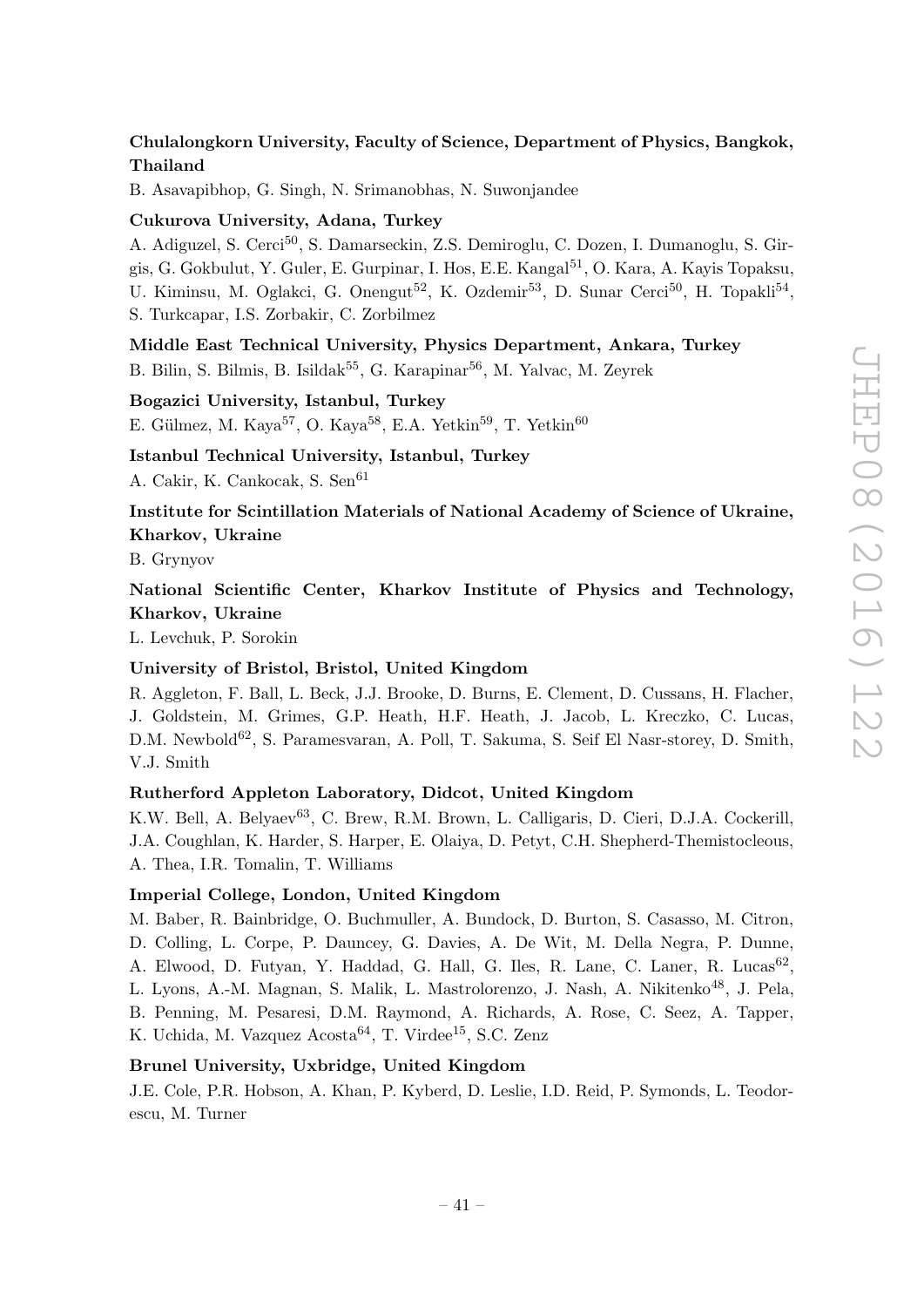### Baylor University, Waco, U.S.A.

A. Borzou, K. Call, J. Dittmann, K. Hatakeyama, H. Liu, N. Pastika

### The University of Alabama, Tuscaloosa, U.S.A.

O. Charaf, S.I. Cooper, C. Henderson, P. Rumerio

## Boston University, Boston, U.S.A.

D. Arcaro, A. Avetisyan, T. Bose, D. Gastler, D. Rankin, C. Richardson, J. Rohlf, L. Sulak, D. Zou

### Brown University, Providence, U.S.A.

G. Benelli, E. Berry, D. Cutts, A. Garabedian, J. Hakala, U. Heintz, O. Jesus, E. Laird, G. Landsberg, Z. Mao, M. Narain, S. Piperov, S. Sagir, E. Spencer, R. Syarif

## University of California, Davis, Davis, U.S.A.

R. Breedon, G. Breto, D. Burns, M. Calderon De La Barca Sanchez, S. Chauhan, M. Chertok, J. Conway, R. Conway, P.T. Cox, R. Erbacher, C. Flores, G. Funk, M. Gardner, W. Ko, R. Lander, C. Mclean, M. Mulhearn, D. Pellett, J. Pilot, F. Ricci-Tam, S. Shalhout, J. Smith, M. Squires, D. Stolp, M. Tripathi, S. Wilbur, R. Yohay

### University of California, Los Angeles, U.S.A.

R. Cousins, P. Everaerts, A. Florent, J. Hauser, M. Ignatenko, D. Saltzberg, E. Takasugi, V. Valuev, M. Weber

## University of California, Riverside, Riverside, U.S.A.

K. Burt, R. Clare, J. Ellison, J.W. Gary, G. Hanson, J. Heilman, P. Jandir, E. Kennedy, F. Lacroix, O.R. Long, M. Malberti, M. Olmedo Negrete, M.I. Paneva, A. Shrinivas, H. Wei, S. Wimpenny, B. R. Yates

### University of California, San Diego, La Jolla, U.S.A.

J.G. Branson, G.B. Cerati, S. Cittolin, M. Derdzinski, R. Gerosa, A. Holzner, D. Klein, J. Letts, I. Macneill, D. Olivito, S. Padhi, M. Pieri, M. Sani, V. Sharma, S. Simon, M. Tadel, A. Vartak, S. Wasserbaech<sup>65</sup>, C. Welke, J. Wood, F. Würthwein, A. Yagil, G. Zevi Della Porta

## University of California, Santa Barbara, Santa Barbara, U.S.A.

R. Bhandari, J. Bradmiller-Feld, C. Campagnari, A. Dishaw, V. Dutta, K. Flowers, M. Franco Sevilla, P. Geffert, C. George, F. Golf, L. Gouskos, J. Gran, R. Heller, J. Incandela, N. Mccoll, S.D. Mullin, A. Ovcharova, J. Richman, D. Stuart, I. Suarez, C. West, J. Yoo

## California Institute of Technology, Pasadena, U.S.A.

D. Anderson, A. Apresyan, J. Bendavid, A. Bornheim, J. Bunn, Y. Chen, J. Duarte, A. Mott, H.B. Newman, C. Pena, M. Spiropulu, J.R. Vlimant, S. Xie, R.Y. Zhu

## Carnegie Mellon University, Pittsburgh, U.S.A.

M.B. Andrews, V. Azzolini, B. Carlson, T. Ferguson, M. Paulini, J. Russ, M. Sun, H. Vogel, I. Vorobiev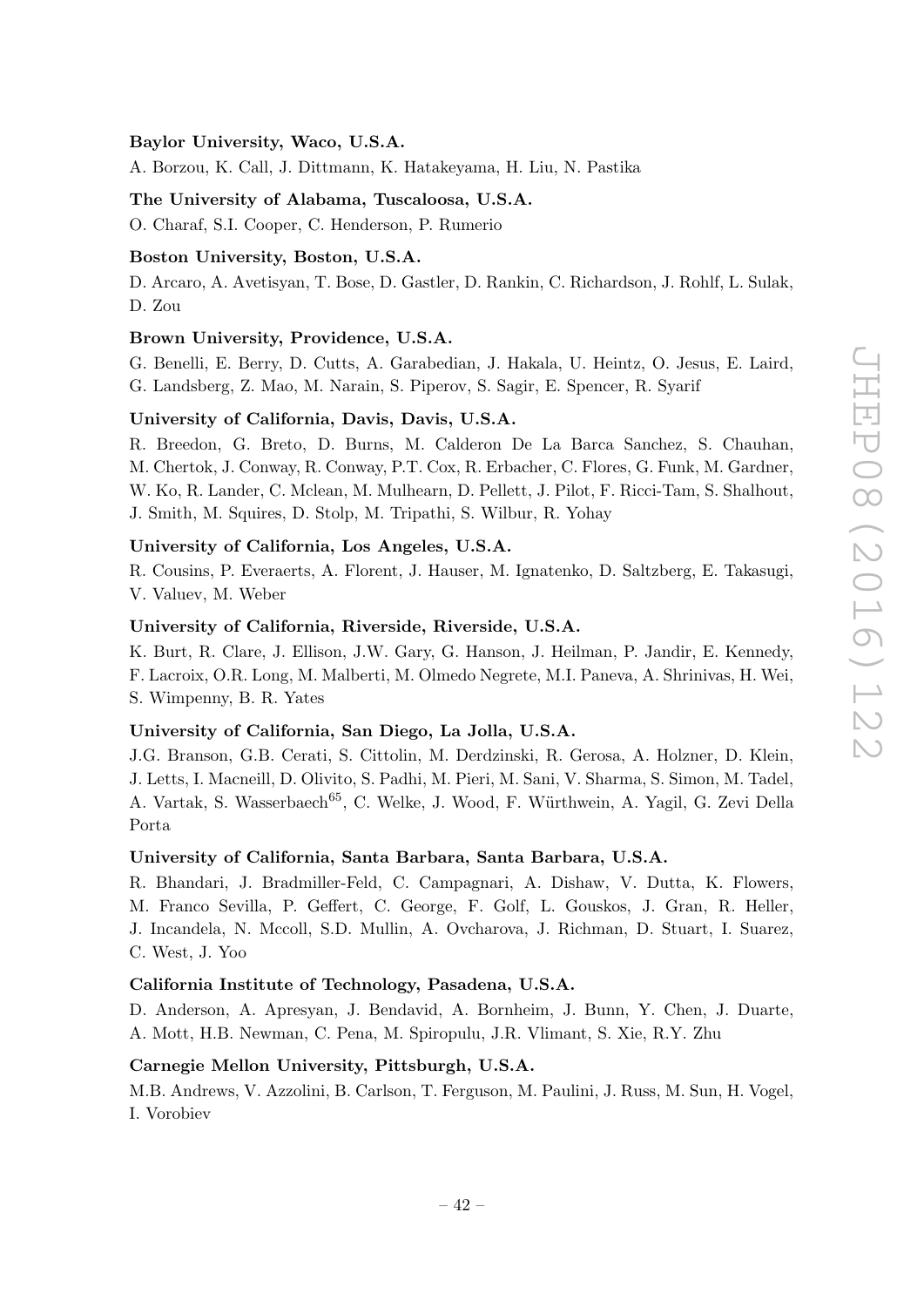### University of Colorado Boulder, Boulder, U.S.A.

J.P. Cumalat, W.T. Ford, F. Jensen, A. Johnson, M. Krohn, T. Mulholland, K. Stenson, S.R. Wagner

#### Cornell University, Ithaca, U.S.A.

J. Alexander, J. Chaves, J. Chu, S. Dittmer, K. Mcdermott, N. Mirman, G. Nicolas Kaufman, J.R. Patterson, A. Rinkevicius, A. Ryd, L. Skinnari, L. Soffi, S.M. Tan, Z. Tao, J. Thom, J. Tucker, P. Wittich, M. Zientek

### Fairfield University, Fairfield, U.S.A.

D. Winn

### Fermi National Accelerator Laboratory, Batavia, U.S.A.

S. Abdullin, M. Albrow, G. Apollinari, S. Banerjee, L.A.T. Bauerdick, A. Beretvas, J. Berryhill, P.C. Bhat, G. Bolla, K. Burkett, J.N. Butler, H.W.K. Cheung, F. Chlebana, S. Cihangir, M. Cremonesi, V.D. Elvira, I. Fisk, J. Freeman, E. Gottschalk, L. Gray, D. Green, S. Grünendahl, O. Gutsche, D. Hare, R.M. Harris, S. Hasegawa, J. Hirschauer, Z. Hu, B. Jayatilaka, S. Jindariani, M. Johnson, U. Joshi, B. Klima, B. Kreis, S. Lammel, J. Linacre, D. Lincoln, R. Lipton, T. Liu, R. Lopes De S´a, J. Lykken, K. Maeshima, N. Magini, J.M. Marraffino, S. Maruyama, D. Mason, P. McBride, P. Merkel, S. Mrenna, S. Nahn, C. Newman-Holmes† , V. O'Dell, K. Pedro, O. Prokofyev, G. Rakness, L. Ristori, E. Sexton-Kennedy, A. Soha, W.J. Spalding, L. Spiegel, S. Stoynev, N. Strobbe, L. Taylor, S. Tkaczyk, N.V. Tran, L. Uplegger, E.W. Vaandering, C. Vernieri, M. Verzocchi, R. Vidal, M. Wang, H.A. Weber, A. Whitbeck

### University of Florida, Gainesville, U.S.A.

D. Acosta, P. Avery, P. Bortignon, D. Bourilkov, A. Brinkerhoff, A. Carnes, M. Carver, D. Curry, S. Das, R.D. Field, I.K. Furic, J. Konigsberg, A. Korytov, P. Ma, K. Matchev, H. Mei, P. Milenovic66, G. Mitselmakher, D. Rank, L. Shchutska, D. Sperka, L. Thomas, J. Wang, S. Wang, J. Yelton

#### Florida International University, Miami, U.S.A.

S. Linn, P. Markowitz, G. Martinez, J.L. Rodriguez

## Florida State University, Tallahassee, U.S.A.

A. Ackert, J.R. Adams, T. Adams, A. Askew, S. Bein, B. Diamond, S. Hagopian, V. Hagopian, K.F. Johnson, A. Khatiwada, H. Prosper, A. Santra, M. Weinberg

### Florida Institute of Technology, Melbourne, U.S.A.

M.M. Baarmand, V. Bhopatkar, S. Colafranceschi<sup>67</sup>, M. Hohlmann, D. Noonan, T. Roy, F. Yumiceva

## University of Illinois at Chicago (UIC), Chicago, U.S.A.

M.R. Adams, L. Apanasevich, D. Berry, R.R. Betts, I. Bucinskaite, R. Cavanaugh, O. Evdokimov, L. Gauthier, C.E. Gerber, D.J. Hofman, P. Kurt, C. O'Brien, I.D. Sandoval Gonzalez, P. Turner, N. Varelas, Z. Wu, M. Zakaria, J. Zhang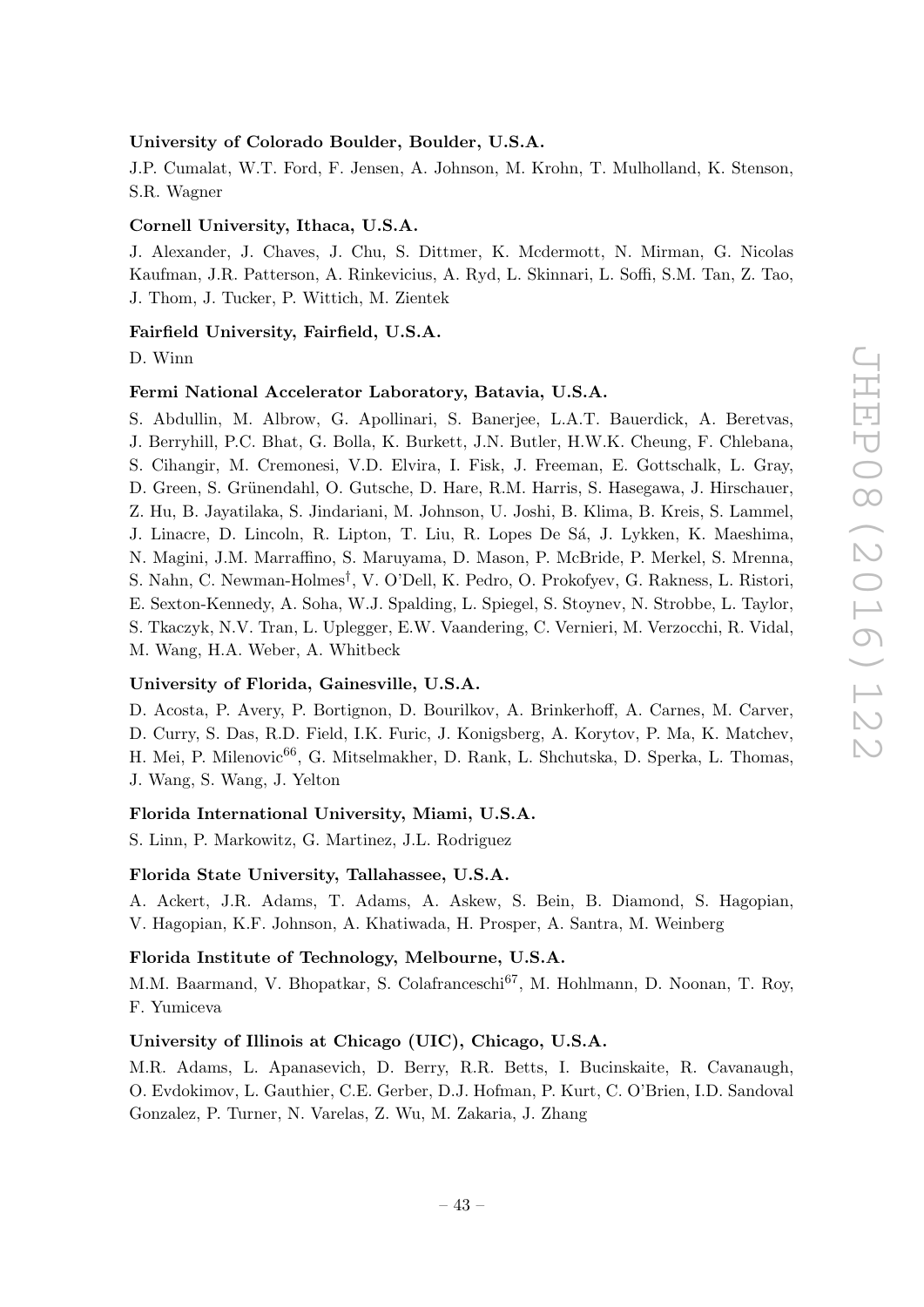### The University of Iowa, Iowa City, U.S.A.

B. Bilki<sup>68</sup>, W. Clarida, K. Dilsiz, S. Durgut, R.P. Gandrajula, M. Haytmyradov, V. Khristenko, J.-P. Merlo, H. Mermerkaya<sup>69</sup>, A. Mestvirishvili, A. Moeller, J. Nachtman, H. Ogul, Y. Onel, F. Ozok70, A. Penzo, C. Snyder, E. Tiras, J. Wetzel, K. Yi

### Johns Hopkins University, Baltimore, U.S.A.

I. Anderson, B. Blumenfeld, A. Cocoros, N. Eminizer, D. Fehling, L. Feng, A.V. Gritsan, P. Maksimovic, M. Osherson, J. Roskes, U. Sarica, M. Swartz, M. Xiao, Y. Xin, C. You

## The University of Kansas, Lawrence, U.S.A.

A. Al-bataineh, P. Baringer, A. Bean, J. Bowen, C. Bruner, J. Castle, R.P. Kenny III, A. Kropivnitskaya, D. Majumder, W. Mcbrayer, M. Murray, S. Sanders, R. Stringer, J.D. Tapia Takaki, Q. Wang

### Kansas State University, Manhattan, U.S.A.

A. Ivanov, K. Kaadze, S. Khalil, M. Makouski, Y. Maravin, A. Mohammadi, L.K. Saini, N. Skhirtladze, S. Toda

### Lawrence Livermore National Laboratory, Livermore, U.S.A.

D. Lange, F. Rebassoo, D. Wright

## University of Maryland, College Park, U.S.A.

C. Anelli, A. Baden, O. Baron, A. Belloni, B. Calvert, S.C. Eno, C. Ferraioli, J.A. Gomez, N.J. Hadley, S. Jabeen, R.G. Kellogg, T. Kolberg, J. Kunkle, Y. Lu, A.C. Mignerey, Y.H. Shin, A. Skuja, M.B. Tonjes, S.C. Tonwar

## Massachusetts Institute of Technology, Cambridge, U.S.A.

D. Abercrombie, B. Allen, A. Apyan, R. Barbieri, A. Baty, R. Bi, K. Bierwagen, S. Brandt, W. Busza, I.A. Cali, Z. Demiragli, L. Di Matteo, G. Gomez Ceballos, M. Goncharov, D. Hsu, Y. Iiyama, G.M. Innocenti, M. Klute, D. Kovalskyi, K. Krajczar, Y.S. Lai, Y.-J. Lee, A. Levin, P.D. Luckey, A.C. Marini, C. Mcginn, C. Mironov, S. Narayanan, X. Niu, C. Paus, C. Roland, G. Roland, J. Salfeld-Nebgen, G.S.F. Stephans, K. Sumorok, K. Tatar, M. Varma, D. Velicanu, J. Veverka, J. Wang, T.W. Wang, B. Wyslouch, M. Yang, V. Zhukova

### University of Minnesota, Minneapolis, U.S.A.

A.C. Benvenuti, R.M. Chatterjee, A. Evans, A. Finkel, A. Gude, P. Hansen, S. Kalafut, S.C. Kao, Y. Kubota, Z. Lesko, J. Mans, S. Nourbakhsh, N. Ruckstuhl, R. Rusack, N. Tambe, J. Turkewitz

#### University of Mississippi, Oxford, U.S.A.

J.G. Acosta, S. Oliveros

## University of Nebraska-Lincoln, Lincoln, U.S.A.

E. Avdeeva, R. Bartek, K. Bloom, S. Bose, D.R. Claes, A. Dominguez, C. Fangmeier, R. Gonzalez Suarez, R. Kamalieddin, D. Knowlton, I. Kravchenko, A. Malta Rodrigues,

F. Meier, J. Monroy, J.E. Siado, G.R. Snow, B. Stieger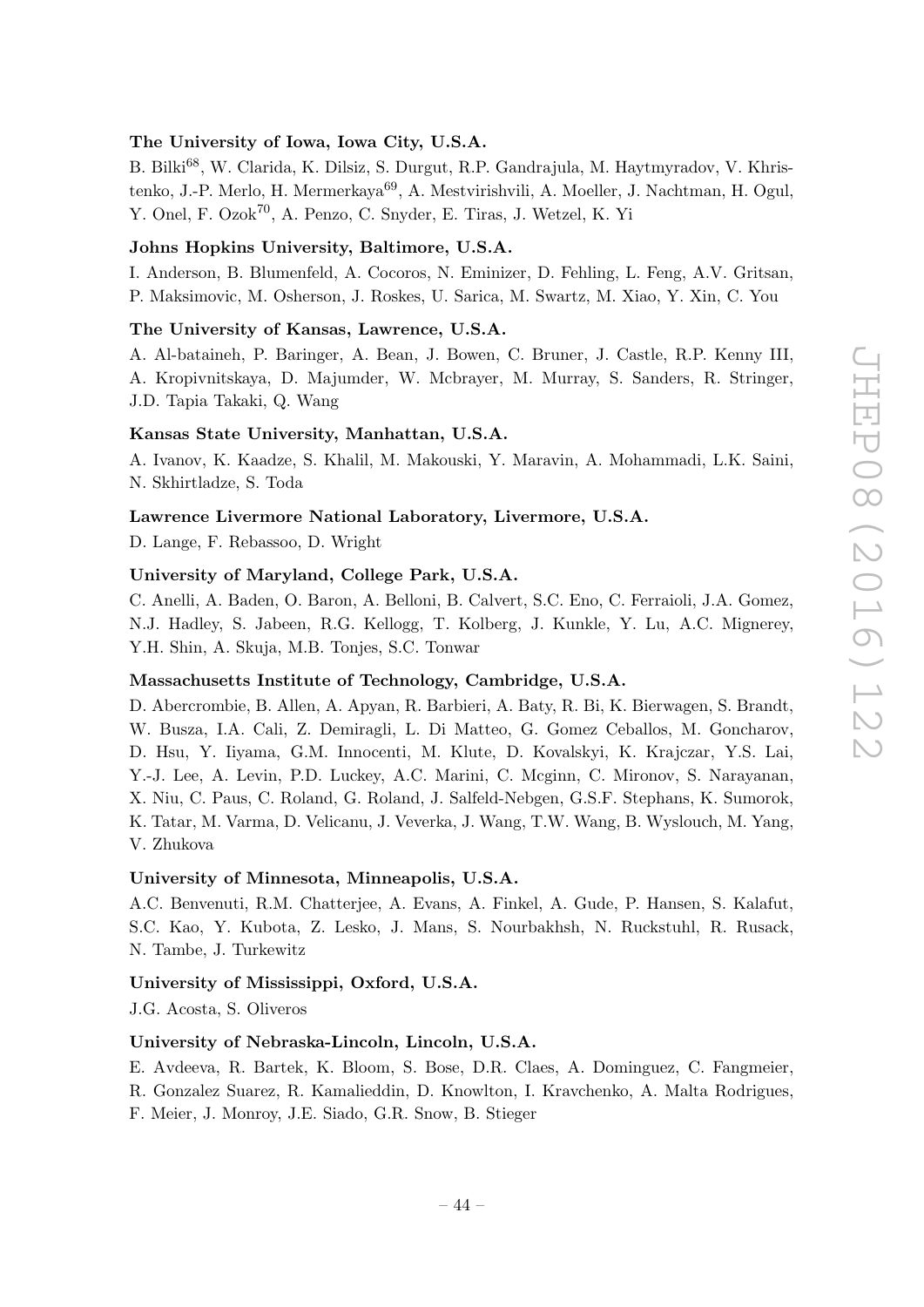### State University of New York at Buffalo, Buffalo, U.S.A.

M. Alyari, J. Dolen, J. George, A. Godshalk, C. Harrington, I. Iashvili, J. Kaisen, A. Kharchilava, A. Kumar, A. Parker, S. Rappoccio, B. Roozbahani

#### Northeastern University, Boston, U.S.A.

G. Alverson, E. Barberis, D. Baumgartel, M. Chasco, A. Hortiangtham, A. Massironi, D.M. Morse, D. Nash, T. Orimoto, R. Teixeira De Lima, D. Trocino, R.-J. Wang, D. Wood

#### Northwestern University, Evanston, U.S.A.

S. Bhattacharya, K.A. Hahn, A. Kubik, J.F. Low, N. Mucia, N. Odell, B. Pollack, M.H. Schmitt, K. Sung, M. Trovato, M. Velasco

### University of Notre Dame, Notre Dame, U.S.A.

N. Dev, M. Hildreth, K. Hurtado Anampa, C. Jessop, D.J. Karmgard, N. Kellams, K. Lannon, N. Marinelli, F. Meng, C. Mueller, Y. Musienko<sup>36</sup>, M. Planer, A. Reinsvold, R. Ruchti, G. Smith, S. Taroni, N. Valls, M. Wayne, M. Wolf, A. Woodard

### The Ohio State University, Columbus, U.S.A.

J. Alimena, L. Antonelli, J. Brinson, B. Bylsma, L.S. Durkin, S. Flowers, B. Francis, A. Hart, C. Hill, R. Hughes, W. Ji, B. Liu, W. Luo, D. Puigh, B.L. Winer, H.W. Wulsin

#### Princeton University, Princeton, U.S.A.

S. Cooperstein, O. Driga, P. Elmer, J. Hardenbrook, P. Hebda, J. Luo, D. Marlow, T. Medvedeva, M. Mooney, J. Olsen, C. Palmer, P. Piroué, D. Stickland, C. Tully, A. Zuranski

#### University of Puerto Rico, Mayaguez, U.S.A.

S. Malik

### Purdue University, West Lafayette, U.S.A.

A. Barker, V.E. Barnes, D. Benedetti, S. Folgueras, L. Gutay, M.K. Jha, M. Jones, A.W. Jung, K. Jung, D.H. Miller, N. Neumeister, B.C. Radburn-Smith, X. Shi, J. Sun, A. Svyatkovskiy, F. Wang, W. Xie, L. Xu

## Purdue University Calumet, Hammond, U.S.A.

N. Parashar, J. Stupak

#### Rice University, Houston, U.S.A.

A. Adair, B. Akgun, Z. Chen, K.M. Ecklund, F.J.M. Geurts, M. Guilbaud, W. Li, B. Michlin, M. Northup, B.P. Padley, R. Redjimi, J. Roberts, J. Rorie, Z. Tu, J. Zabel

## University of Rochester, Rochester, U.S.A.

B. Betchart, A. Bodek, P. de Barbaro, R. Demina, Y.t. Duh, T. Ferbel, M. Galanti, A. Garcia-Bellido, J. Han, O. Hindrichs, A. Khukhunaishvili, K.H. Lo, P. Tan, M. Verzetti

#### Rutgers, The State University of New Jersey, Piscataway, U.S.A.

J.P. Chou, E. Contreras-Campana, Y. Gershtein, T.A. Gómez Espinosa, E. Halkiadakis, M. Heindl, D. Hidas, E. Hughes, S. Kaplan, R. Kunnawalkam Elayavalli, S. Kyriacou,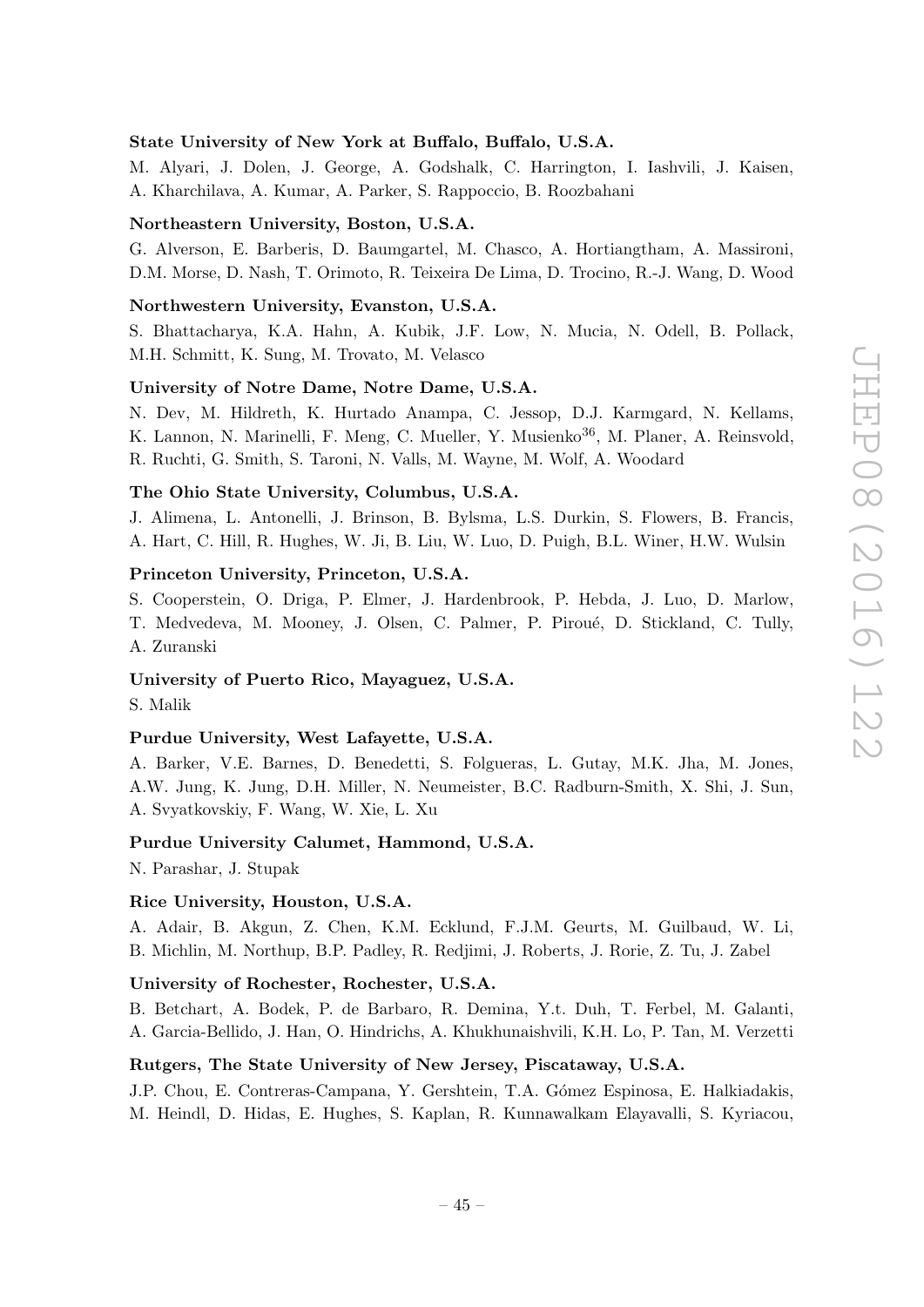A. Lath, K. Nash, H. Saka, S. Salur, S. Schnetzer, D. Sheffield, S. Somalwar, R. Stone, S. Thomas, P. Thomassen, M. Walker

### University of Tennessee, Knoxville, U.S.A.

M. Foerster, J. Heideman, G. Riley, K. Rose, S. Spanier, K. Thapa

### Texas A&M University, College Station, U.S.A.

O. Bouhali71, A. Celik, M. Dalchenko, M. De Mattia, A. Delgado, S. Dildick, R. Eusebi, J. Gilmore, T. Huang, E. Juska, T. Kamon<sup>72</sup>, V. Krutelyov, R. Mueller, Y. Pakhotin, R. Patel, A. Perloff, L. Perniè, D. Rathjens, A. Rose, A. Safonov, A. Tatarinov, K.A. Ulmer

### Texas Tech University, Lubbock, U.S.A.

N. Akchurin, C. Cowden, J. Damgov, C. Dragoiu, P.R. Dudero, J. Faulkner, S. Kunori, K. Lamichhane, S.W. Lee, T. Libeiro, S. Undleeb, I. Volobouev, Z. Wang

#### Vanderbilt University, Nashville, U.S.A.

A.G. Delannoy, S. Greene, A. Gurrola, R. Janjam, W. Johns, C. Maguire, A. Melo, H. Ni, P. Sheldon, S. Tuo, J. Velkovska, Q. Xu

### University of Virginia, Charlottesville, U.S.A.

M.W. Arenton, P. Barria, B. Cox, J. Goodell, R. Hirosky, A. Ledovskoy, H. Li, C. Neu, T. Sinthuprasith, X. Sun, Y. Wang, E. Wolfe, F. Xia

### Wayne State University, Detroit, U.S.A.

C. Clarke, R. Harr, P.E. Karchin, P. Lamichhane, J. Sturdy

## University of Wisconsin-Madison, Madison, WI, U.S.A.

D.A. Belknap, S. Dasu, L. Dodd, S. Duric, B. Gomber, M. Grothe, M. Herndon, A. Hervé, P. Klabbers, A. Lanaro, A. Levine, K. Long, R. Loveless, I. Ojalvo, T. Perry, G.A. Pierro, G. Polese, T. Ruggles, A. Savin, A. Sharma, N. Smith, W.H. Smith, D. Taylor, N. Woods

- †: Deceased
- 1: Also at Vienna University of Technology, Vienna, Austria
- 2: Also at State Key Laboratory of Nuclear Physics and Technology, Peking University, Beijing, China
- 3: Also at Institut Pluridisciplinaire Hubert Curien, Université de Strasbourg, Université de Haute Alsace Mulhouse, CNRS/IN2P3, Strasbourg, France
- 4: Also at Universidade Estadual de Campinas, Campinas, Brazil
- 5: Also at Centre National de la Recherche Scientifique (CNRS) IN2P3, Paris, France
- 6: Also at Université Libre de Bruxelles, Bruxelles, Belgium
- 7: Also at Deutsches Elektronen-Synchrotron, Hamburg, Germany
- 8: Also at Joint Institute for Nuclear Research, Dubna, Russia
- 9: Also at Helwan University, Cairo, Egypt
- 10: Now at Zewail City of Science and Technology, Zewail, Egypt
- 11: Also at Ain Shams University, Cairo, Egypt
- 12: Also at Fayoum University, El-Fayoum, Egypt
- 13: Now at British University in Egypt, Cairo, Egypt
- 14: Also at Université de Haute Alsace, Mulhouse, France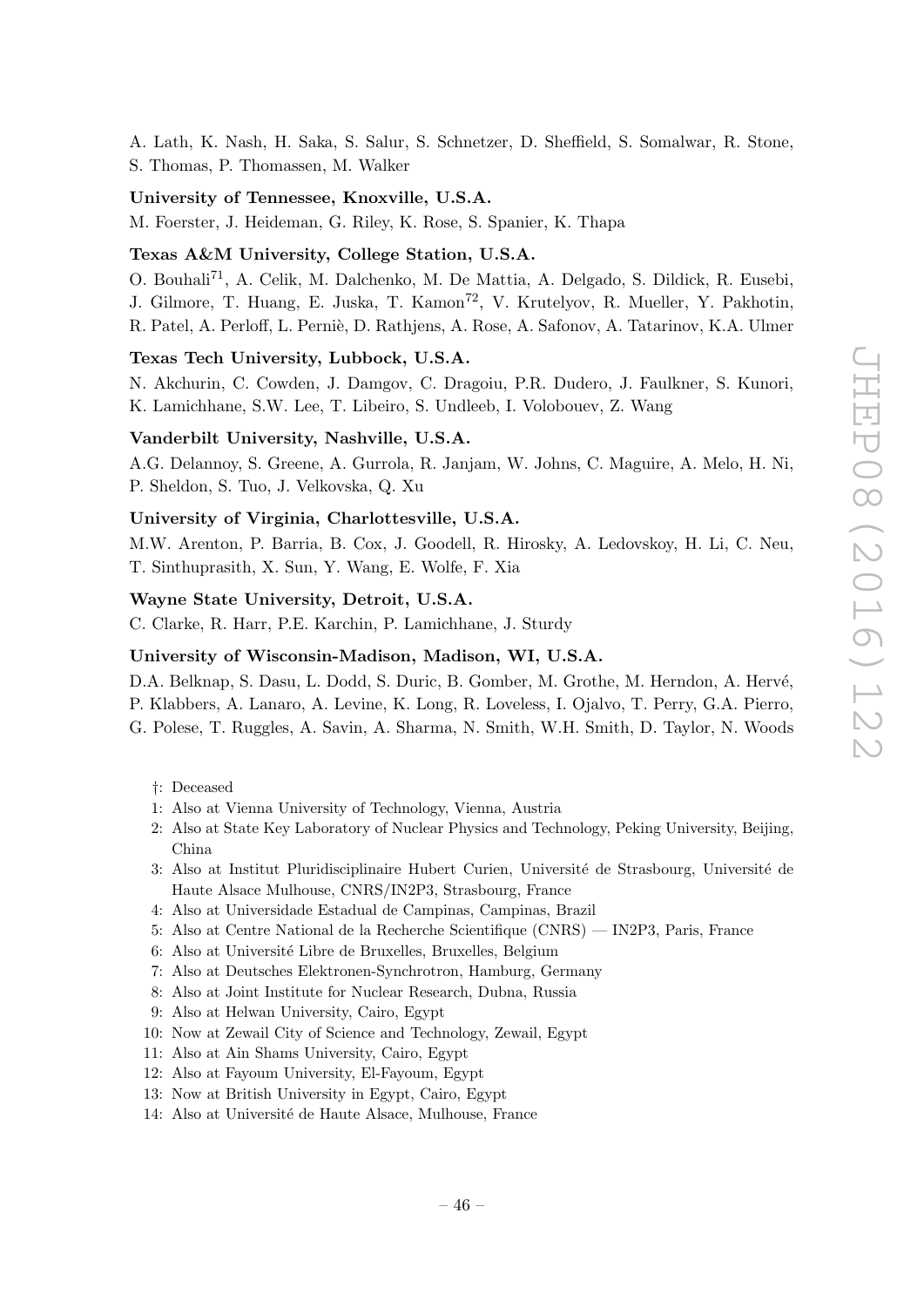- 15: Also at CERN, European Organization for Nuclear Research, Geneva, Switzerland
- 16: Also at Skobeltsyn Institute of Nuclear Physics, Lomonosov Moscow State University, Moscow, Russia
- 17: Also at RWTH Aachen University, III. Physikalisches Institut A, Aachen, Germany
- 18: Also at University of Hamburg, Hamburg, Germany
- 19: Also at Brandenburg University of Technology, Cottbus, Germany
- 20: Also at Institute of Nuclear Research ATOMKI, Debrecen, Hungary
- 21: Also at MTA-ELTE Lendület CMS Particle and Nuclear Physics Group, Eötvös Loránd University, Budapest, Hungary
- 22: Also at University of Debrecen, Debrecen, Hungary
- 23: Also at Indian Institute of Science Education and Research, Bhopal, India
- 24: Also at Institute of Physics, Bhubaneswar, India
- 25: Also at University of Visva-Bharati, Santiniketan, India
- 26: Also at University of Ruhuna, Matara, Sri Lanka
- 27: Also at Isfahan University of Technology, Isfahan, Iran
- 28: Also at University of Tehran, Department of Engineering Science, Tehran, Iran
- 29: Also at Plasma Physics Research Center, Science and Research Branch, Islamic Azad University, Tehran, Iran
- 30: Also at Universit`a degli Studi di Siena, Siena, Italy
- 31: Also at Purdue University, West Lafayette, U.S.A.
- 32: Also at International Islamic University of Malaysia, Kuala Lumpur, Malaysia
- 33: Also at Malaysian Nuclear Agency, MOSTI, Kajang, Malaysia
- 34: Also at Consejo Nacional de Ciencia y Tecnología, Mexico city, Mexico
- 35: Also at Warsaw University of Technology, Institute of Electronic Systems, Warsaw, Poland
- 36: Also at Institute for Nuclear Research, Moscow, Russia
- 37: Now at National Research Nuclear University 'Moscow Engineering Physics Institute' (MEPhI), Moscow, Russia
- 38: Also at St. Petersburg State Polytechnical University, St.Petersburg, Russia ˜
- 39: Also at University of Florida, Gainesville, U.S.A.
- 40: Also at P.N. Lebedev Physical Institute, Moscow, Russia
- 41: Also at California Institute of Technology, Pasadena, U.S.A.
- 42: Also at Faculty of Physics, University of Belgrade, Belgrade, Serbia
- 43: Also at INFN Sezione di Roma, Università di Roma, Roma, Italy
- 44: Also at National Technical University of Athens, Athens, Greece
- 45: Also at Scuola Normale e Sezione dell'INFN, Pisa, Italy
- 46: Also at National and Kapodistrian University of Athens, Athens, Greece
- 47: Also at Riga Technical University, Riga, Latvia
- 48: Also at Institute for Theoretical and Experimental Physics, Moscow, Russia
- 49: Also at Albert Einstein Center for Fundamental Physics, Bern, Switzerland
- 50: Also at Adiyaman University, Adiyaman, Turkey
- 51: Also at Mersin University, Mersin, Turkey
- 52: Also at Cag University, Mersin, Turkey
- 53: Also at Piri Reis University, Istanbul, Turkey
- 54: Also at Gaziosmanpasa University, Tokat, Turkey
- 55: Also at Ozyegin University, Istanbul, Turkey
- 56: Also at Izmir Institute of Technology, Izmir, Turkey
- 57: Also at Marmara University, Istanbul, Turkey
- 58: Also at Kafkas University, Kars, Turkey
- 59: Also at Istanbul Bilgi University, Istanbul, Turkey